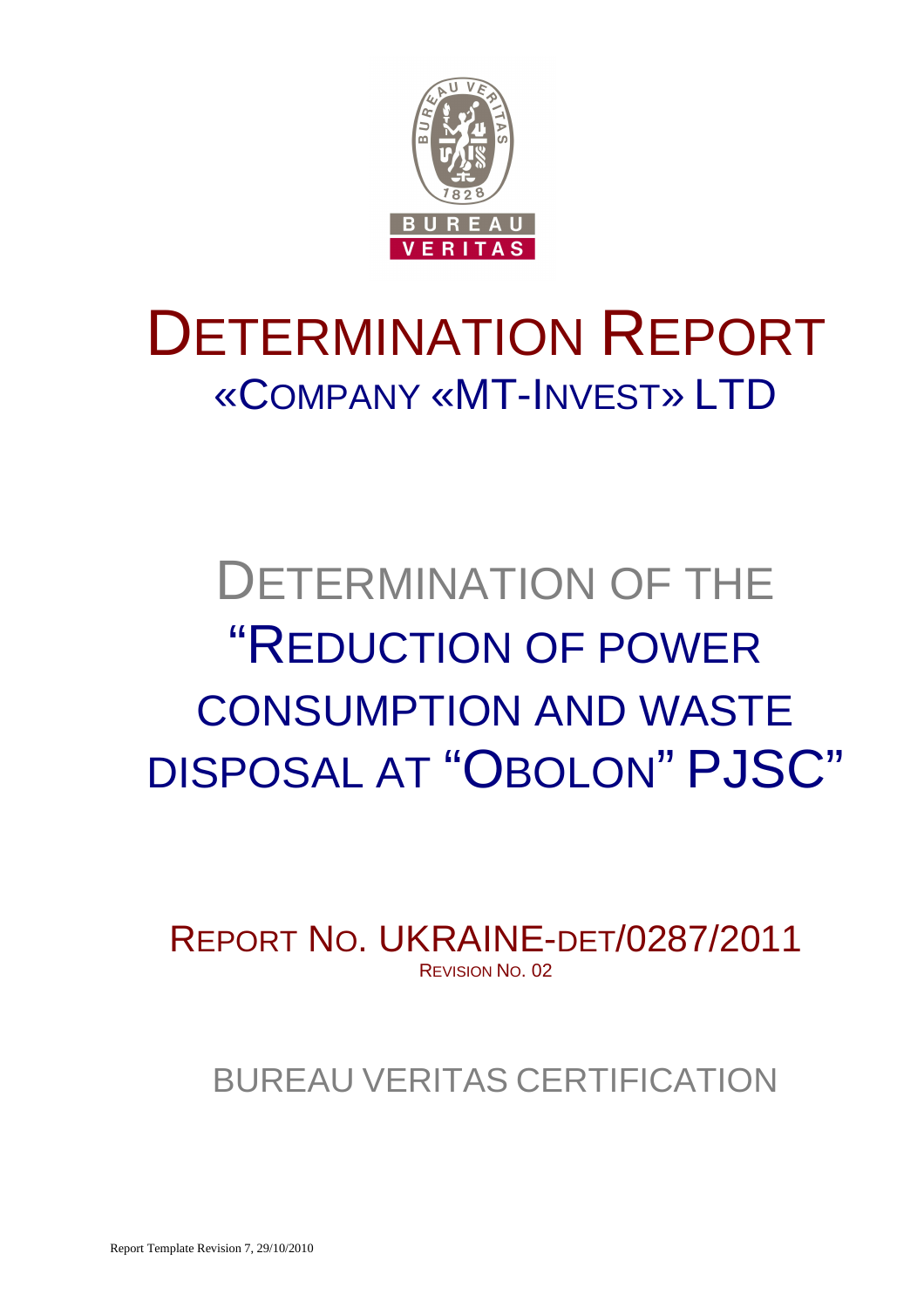

÷.

#### DETERMINATION REPORT

| Date of first issue:<br>07/06/2011                                                                                                                                                                                                                                                                                                                                                                                                                                                                                                                                                                                                              | Organizational unit:<br><b>Bureau Veritas Certification</b><br><b>Holding SAS</b> |                                                                                          |  |
|-------------------------------------------------------------------------------------------------------------------------------------------------------------------------------------------------------------------------------------------------------------------------------------------------------------------------------------------------------------------------------------------------------------------------------------------------------------------------------------------------------------------------------------------------------------------------------------------------------------------------------------------------|-----------------------------------------------------------------------------------|------------------------------------------------------------------------------------------|--|
| Client:<br>«Company «MT-Invest» LTD                                                                                                                                                                                                                                                                                                                                                                                                                                                                                                                                                                                                             | Client ref.:<br>Falendysh Yaroslav                                                |                                                                                          |  |
| Summary:<br>Bureau Veritas Certification has made the determination of the «Reduction of power consumption and waste<br>disposal at "Obolon" PJSC" project of «Company «MT-Invest» LTD located in Kiyv, Ukraine, on the basis of<br>UNFCCC criteria for the JI, as well as criteria given to provide for consistent project operations, monitoring and<br>reporting. UNFCCC criteria refer to Article 6 of the Kyoto Protocol, the JI rules and modalities and the<br>subsequent decisions by the JI Supervisory Committee, as well as the host country criteria.                                                                               |                                                                                   |                                                                                          |  |
| The determination scope is defined as an independent and objective review of the project design document,<br>the project's baseline study, monitoring plan and other relevant documents, and consisted of the following<br>three phases: i) desk review of the project design and the baseline and monitoring plan; ii) follow-up interviews<br>with project stakeholders; iii) resolution of outstanding issues and the issuance of the final determination report<br>and opinion. The overall determination, from Contract Review to Determination Report & Opinion, was<br>conducted using Bureau Veritas Certification internal procedures. |                                                                                   |                                                                                          |  |
| The first output of the determination process is a list of Clarification and Corrective Actions Requests (CL and<br>CAR), presented in Appendix A. Taking into account this output, the project proponent will revise its project<br>design document.                                                                                                                                                                                                                                                                                                                                                                                           |                                                                                   |                                                                                          |  |
| In summary, it is Bureau Veritas Certification's opinion that the project correctly applies Guidance on criteria for<br>baseline setting and monitoring and meets the relevant UNFCCC requirements for the JI and the relevant host<br>country criteria.                                                                                                                                                                                                                                                                                                                                                                                        |                                                                                   |                                                                                          |  |
| Report No.:<br><b>Subject Group:</b><br>UKRAINE-det/0287/2011<br>JI                                                                                                                                                                                                                                                                                                                                                                                                                                                                                                                                                                             |                                                                                   |                                                                                          |  |
| Project title:<br>"Reduction of power consumption and waste<br>disposal at "Obolon" PJSC"                                                                                                                                                                                                                                                                                                                                                                                                                                                                                                                                                       |                                                                                   |                                                                                          |  |
| Work carried out by:<br>Oleg Skoblyk – Team Leader, Lead Verifier,<br><b>Technical Specialist</b><br>tud<br>Kateryna Zinevych - Team Member, Lead Verifier<br>Denis Pishchalov -<br>Specialist                                                                                                                                                                                                                                                                                                                                                                                                                                                  | $\times$<br>Team Member, Financial                                                | No distribution without permission from the<br>Client or responsible organizational unit |  |
| Work verified by:<br>Ivan Sokolov - Internal Technical Reviewer                                                                                                                                                                                                                                                                                                                                                                                                                                                                                                                                                                                 |                                                                                   | Limited distribution                                                                     |  |
| Work signed by:<br>Flavio Gomes - Operational Manager                                                                                                                                                                                                                                                                                                                                                                                                                                                                                                                                                                                           | ertification<br>erita's<br>Polding SAS                                            |                                                                                          |  |
| Date of this revision:<br>Rev. No.:<br>16/06/2011<br>02<br>69                                                                                                                                                                                                                                                                                                                                                                                                                                                                                                                                                                                   | Number of pages:                                                                  | Unrestricted distribution                                                                |  |

1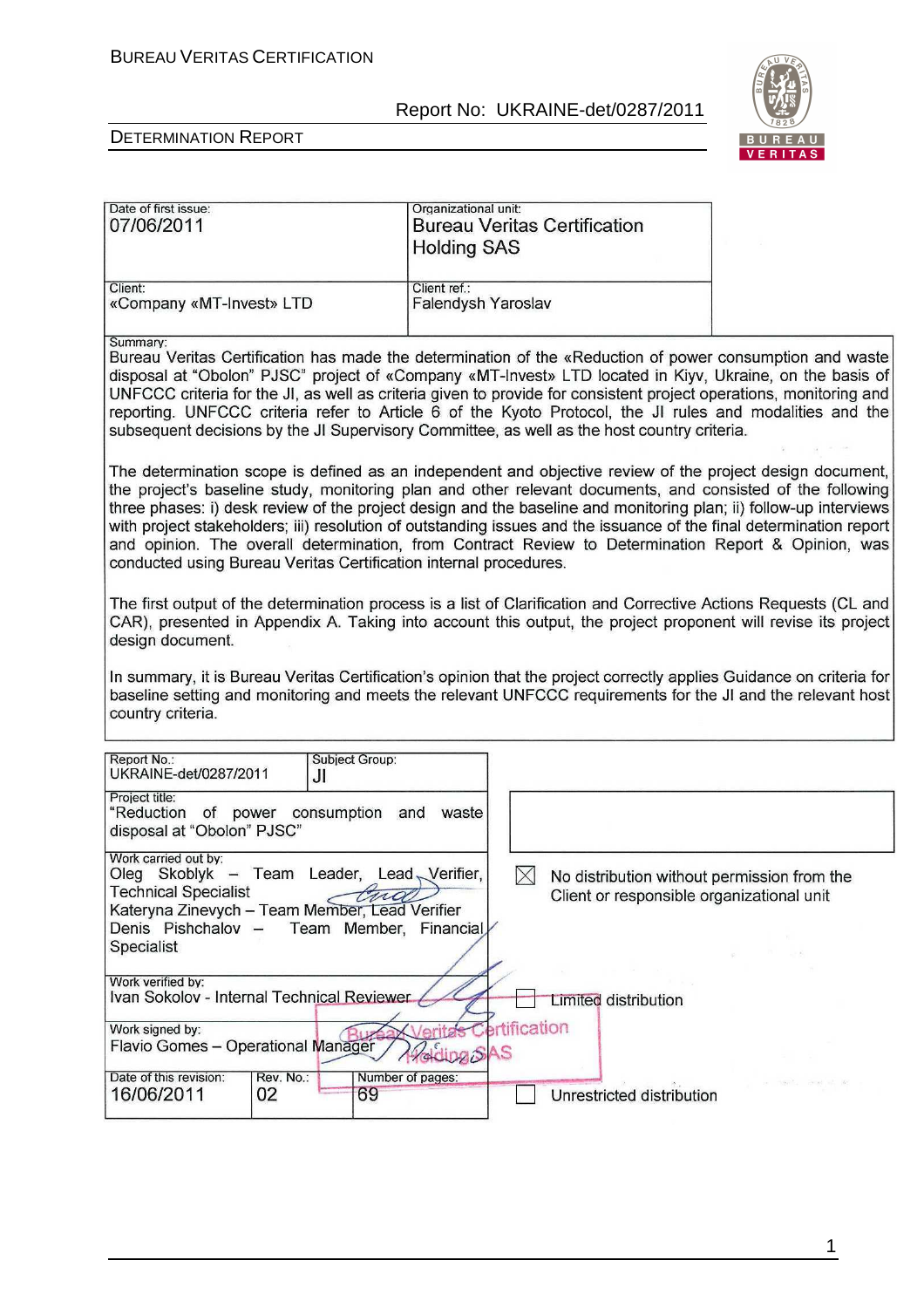DETERMINATION REPORT

## **Table of Contents Page**

| $\mathbf{1}$<br>1.1 | Objective                                                                                   | 3               |
|---------------------|---------------------------------------------------------------------------------------------|-----------------|
| 1.2                 | Scope                                                                                       | 3               |
| 1.3                 | Determination team                                                                          | 3               |
| 2                   |                                                                                             | $\overline{.4}$ |
| 2.1                 | <b>Review of Documents</b>                                                                  | $\overline{4}$  |
| 2.2                 | Follow-up Interviews                                                                        | 5               |
| 2.3                 | Resolution of Clarification and Corrective Action Requests                                  | 5               |
| 3                   |                                                                                             |                 |
| $\overline{4}$      |                                                                                             |                 |
| 4.1                 | Project approvals by Parties involved (19-20)                                               | 11              |
| 4.2                 | Authorization of project participants by Parties involved (21)                              | 11              |
| 4.3                 | Baseline setting (22-26)                                                                    | 11              |
| 4.4                 | Additionality (27-31)                                                                       | 13              |
| 4.5                 | Project boundary (32-33)                                                                    | 13              |
| 4.6                 | Crediting period (34)                                                                       | 14              |
| 4.7                 | Monitoring plan (35-39)                                                                     | 14              |
| 4.8                 | Leakage (40-41)                                                                             | 22              |
| 4.9                 | Estimation of emission reductions or enhancements of net removals<br>$(42 - 47)$            | 22              |
| 4.10                | Environmental impacts (48)                                                                  | 26              |
| 4.11                | Stakeholder consultation (49)                                                               | 29              |
| 4.12                | Determination regarding small scale projects (50-57)                                        | 29              |
| 4.13                | Determination regarding land use, land-use change and forestry<br>(LULUCF) projects (58-64) | 30              |
|                     | 4.14 Determination regarding programmes of activities (65-73)                               | 30              |
| 5                   | SUMMARY AND REPORT OF HOW DUE ACCOUNT WAS<br>TAKEN OF COMMENTS RECEIVED PURSUANT TO         |                 |
| 6                   |                                                                                             |                 |
| $\overline{7}$      |                                                                                             |                 |
|                     |                                                                                             |                 |



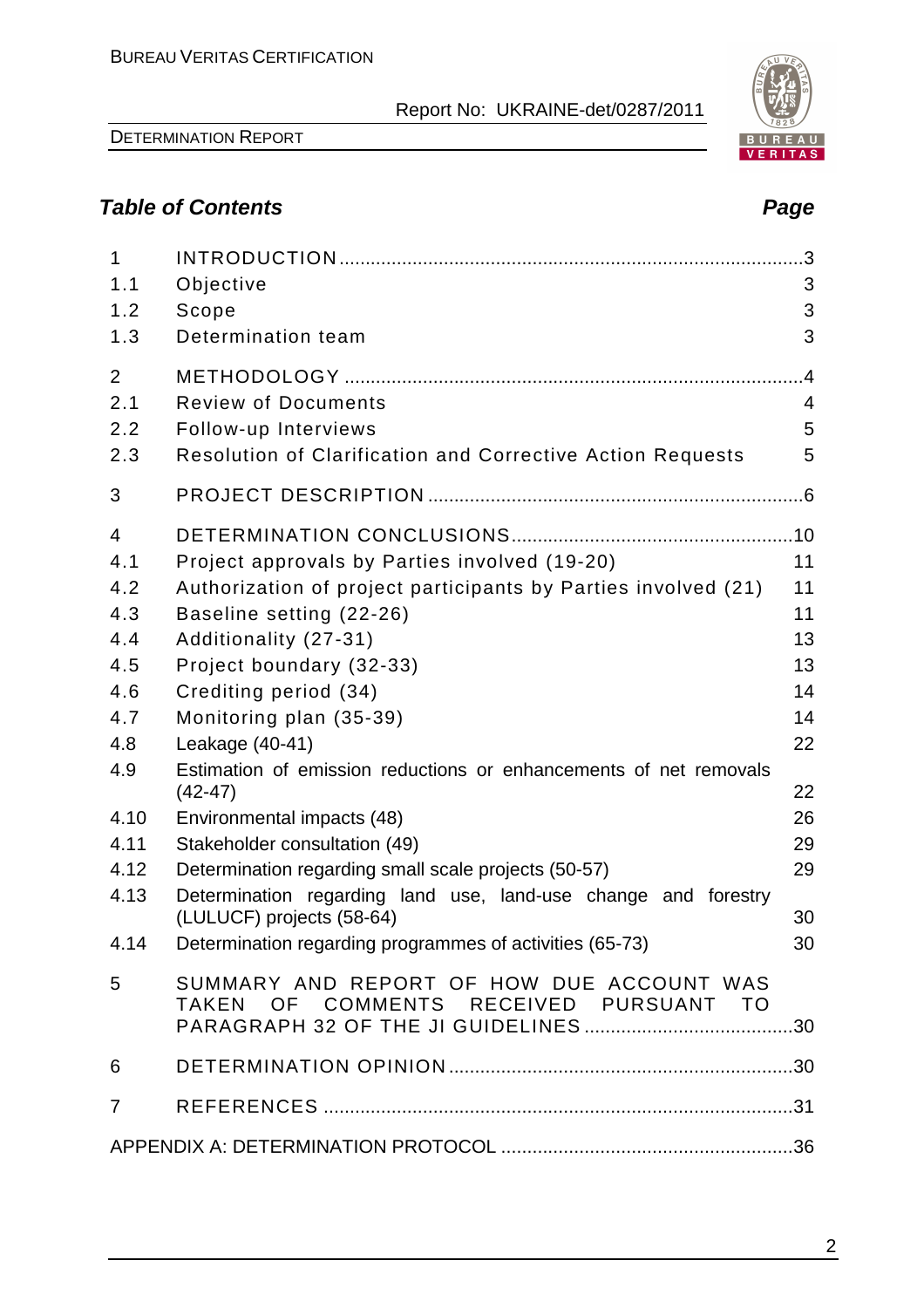

DETERMINATION REPORT

## **1 INTRODUCTION**

«Company «MT-Invest» LTD has commissioned Bureau Veritas Certification to determinate its JI project "Reduction of power consumption and waste disposal at "Obolon" PJSC" (hereafter called "the project") in Kyiv city, Ukraine.

This report summarizes the findings of the determination of the project, performed on the basis of UNFCCC criteria, as well as criteria given to provide for consistent project operations, monitoring and reporting.

## **1.1 Objective**

The determination serves as project design verification and is a requirement of all projects. The determination is an independent third party assessment of the project design. In particular, the project's baseline, the monitoring plan (MP), and the project's compliance with relevant UNFCCC and host country criteria are derminated in order to confirm that the project design, as documented, is sound and reasonable, and meet the stated requirements and identified criteria. Determination is a requirement for all JI projects and is seen as necessary to provide assurance to stakeholders of the quality of the project and its intended generation of emissions reductions units (ERUs).

UNFCCC criteria refer to Article 6 of the Kyoto Protocol, the JI rules and modalities and the subsequent decisions by the JI Supervisory Committee, as well as the host country criteria.

## **1.2 Scope**

The determination scope is defined as an independent and objective review of the project design document, the project's baseline study and monitoring plan and other relevant documents. The information in these documents is reviewed against Kyoto Protocol requirements, UNFCCC rules and associated interpretations.

The determination is not meant to provide any consulting towards the Client. However, stated requests for clarifications and/or corrective actions may provide input for improvement of the project design.

## **1.3 Determination team**

The determination team consists of the following personnel:

Oleg Skoblyk

Bureau Veritas Certification Team Leader, Climate Change Lead Verifier Technical Specialist

Kateryna Zinevych

Bureau Veritas Certification Team Member, Climate Change Lead Verifier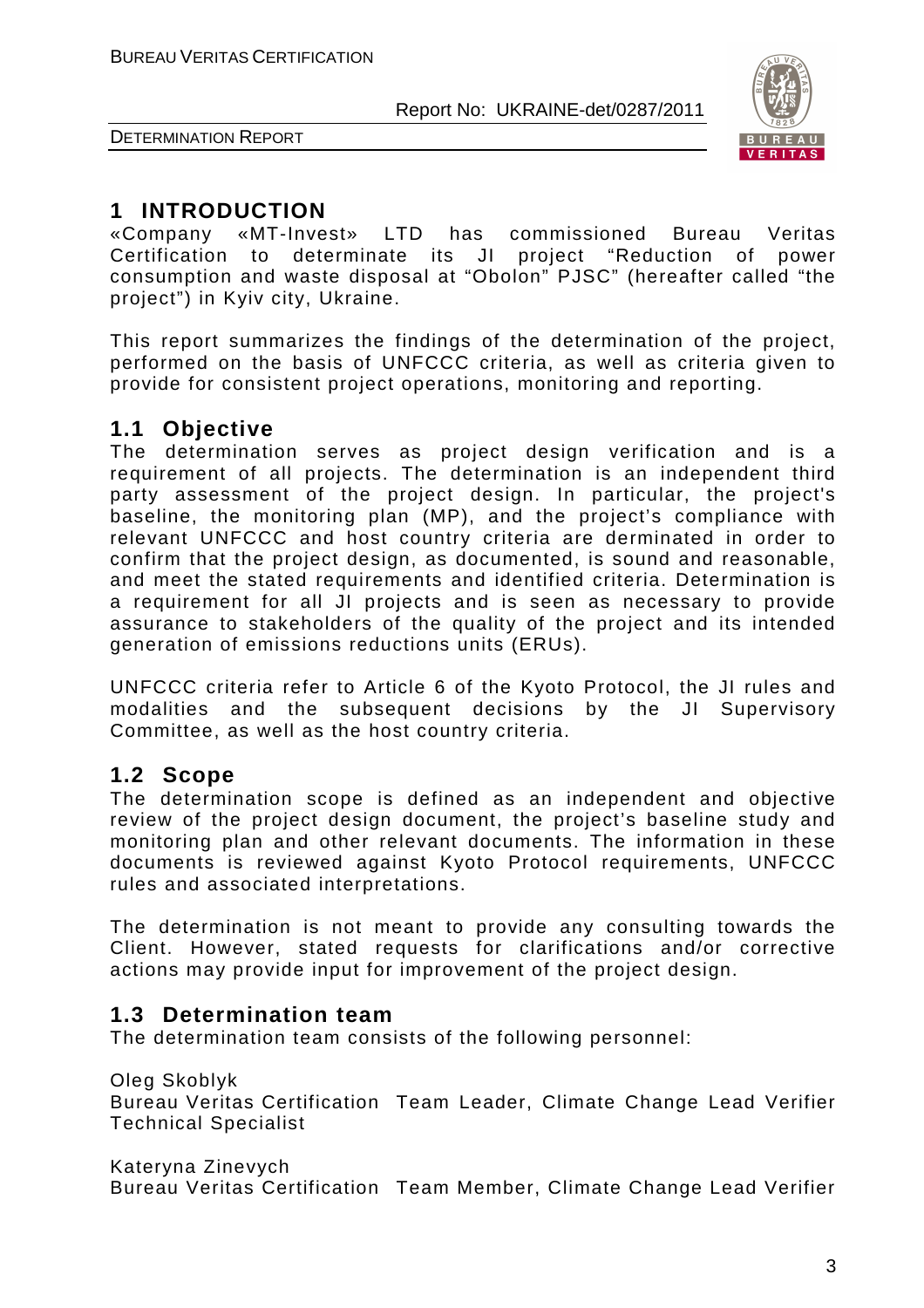



Denis Pishchalov Team Member, Bureau Veritas Certification Financial Specialist

This determination report was reviewed by:

Ivan Sokolov

Bureau Veritas Certification, Internal reviewer

## **2 METHODOLOGY**

The overall determination, from Contract Review to Determination Report & Opinion, was conducted using Bureau Veritas Certification internal procedures.

In order to ensure transparency, a determination protocol was customized for the project, according to the version 01 of the Joint Implementation Determination and Verification Manual, issued by the Joint Implementation Supervisory Committee at its 19 meeting on 04/12/2009. The protocol shows, in a transparent manner, criteria (requirements), means of determination and the results from determining the identified criteria. The determination protocol serves the following purposes:

- It organizes, details and clarifies the requirements a JI project is expected to meet;
- It ensures a transparent determination process where the determiner will document how a particular requirement has been determined and the result of the determination.

The completed determination protocol is enclosed in Appendix A to this report.

#### **2.1 Review of Documents**

The Project Design Document (PDD) submitted by «Company «MT-Invest» LTD and additional background documents related to the project design and baseline, i.e. country Law, Guidelines for users of the joint implementation project design document form, Guidance on criteria for baseline setting and monitoring, Kyoto Protocol, Clarifications on Determination Requirements to be Checked by a Accredited Independent Entity were reviewed.

PDD «Reduction of power consumption and waste disposal at "Obolon" PJSC" project of «Company «MT-Invest» LTD version 01 was submitted on 04/04/2011.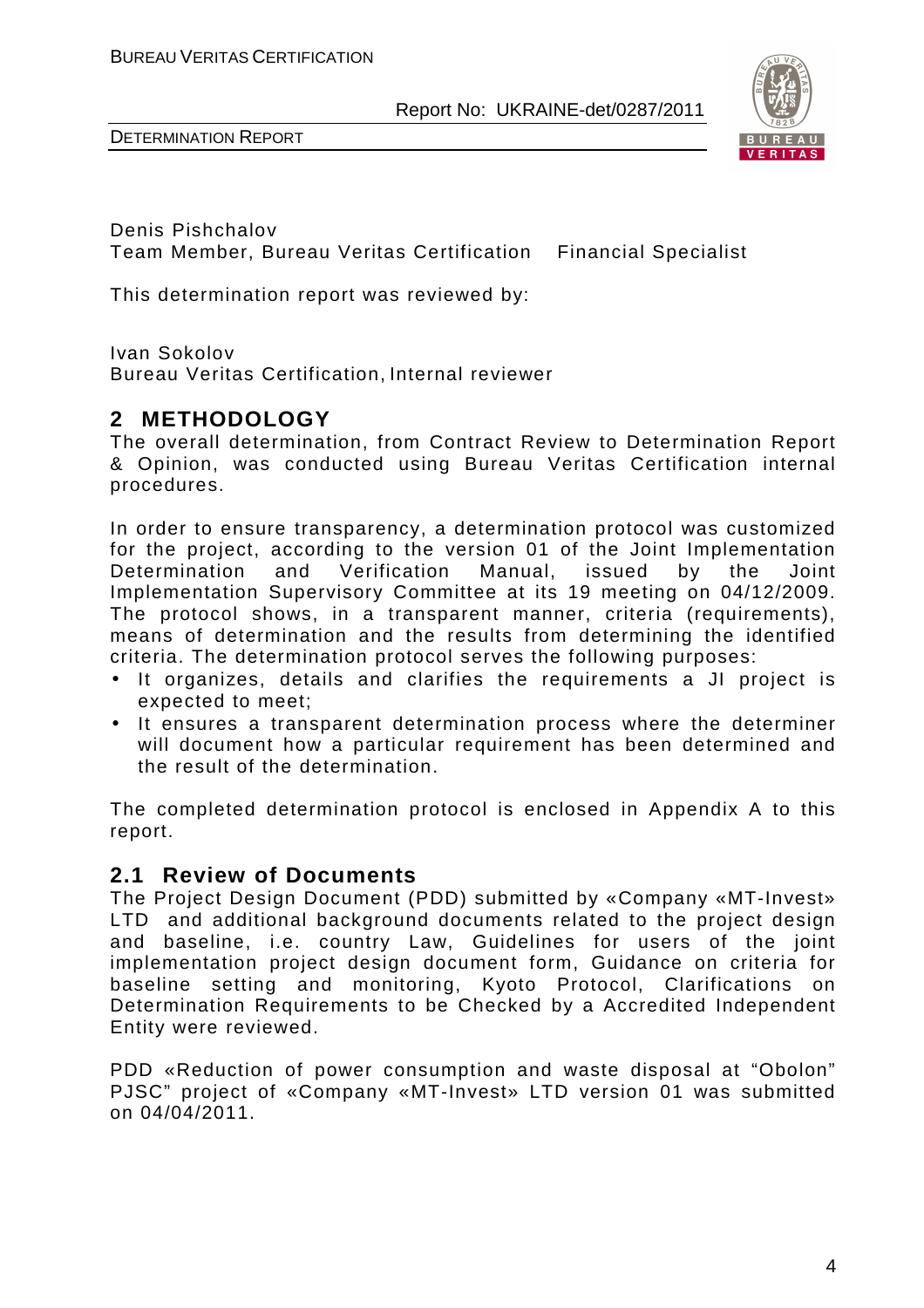



To address Bureau Veritas Certification corrective action, forward action and clarification requests, «Company «MT-Invest» LTD revised the PDD and resubmitted it as version 02 of 10/06/2011 which is deemed final.

The determination findings presented in this report relate to the project as described in the PDD version 01 dated 04/04/2011.

## **2.2 Follow-up Interviews**

On 06/06/2011 Bureau Veritas Certification performed on-site visit interviews with project stakeholders to confirm selected information and to resolve issues identified in the document review. Representatives of «Company «MT-Invest» LTD and "Obolon" PJSC were interviewed (see References). The main topics of the interviews are summarized in Table 1.

| $10000 + 11001$ view topics<br>Interviewed organization | <b>Interview topics</b>                                                            |
|---------------------------------------------------------|------------------------------------------------------------------------------------|
| "Obolon" PJSC                                           | Implementation schedule<br>➤                                                       |
|                                                         | Project management organisation<br>⋗                                               |
|                                                         | Evidence and records on reconstruction and new equipment and its<br>⋗<br>operation |
|                                                         | <b>Environmental Impact Assessment</b><br>⋗                                        |
|                                                         | Project monitoring responsibilities<br>⋗                                           |
|                                                         | Monitoring equipment<br>⋗                                                          |
|                                                         | Quality control and quality assurance procedures<br>➤                              |
|                                                         | Environmental impacts affected<br>➤                                                |
|                                                         | Local authorities and public opinion<br>⋗                                          |
| <b>CONSULTANT</b>                                       | Applicability of methodology<br>⋗                                                  |
| «Company «MT-Invest» LTD                                | <b>Baseline and Project scenarios</b><br>⋗                                         |
|                                                         | Barriers analysis<br>⋗                                                             |
|                                                         | Additionality justification<br>⋗                                                   |
|                                                         | Common practice analysis<br>➤                                                      |
|                                                         | Monitoring plan<br>⋗                                                               |
|                                                         | Conformity of PDD to JI requirements                                               |

## **2.3 Resolution of Clarification and Corrective Action Requests**

The objective of this phase of the determination is to raise the requests for corrective actions and clarification and any other outstanding issues that needed to be clarified for Bureau Veritas Certification positive conclusion on the project design.

Corrective Action Requests (CAR) is issued, where:

(a) The project participants have made mistakes that will influence the ability of the project activity to achieve real, measurable additional emission reductions;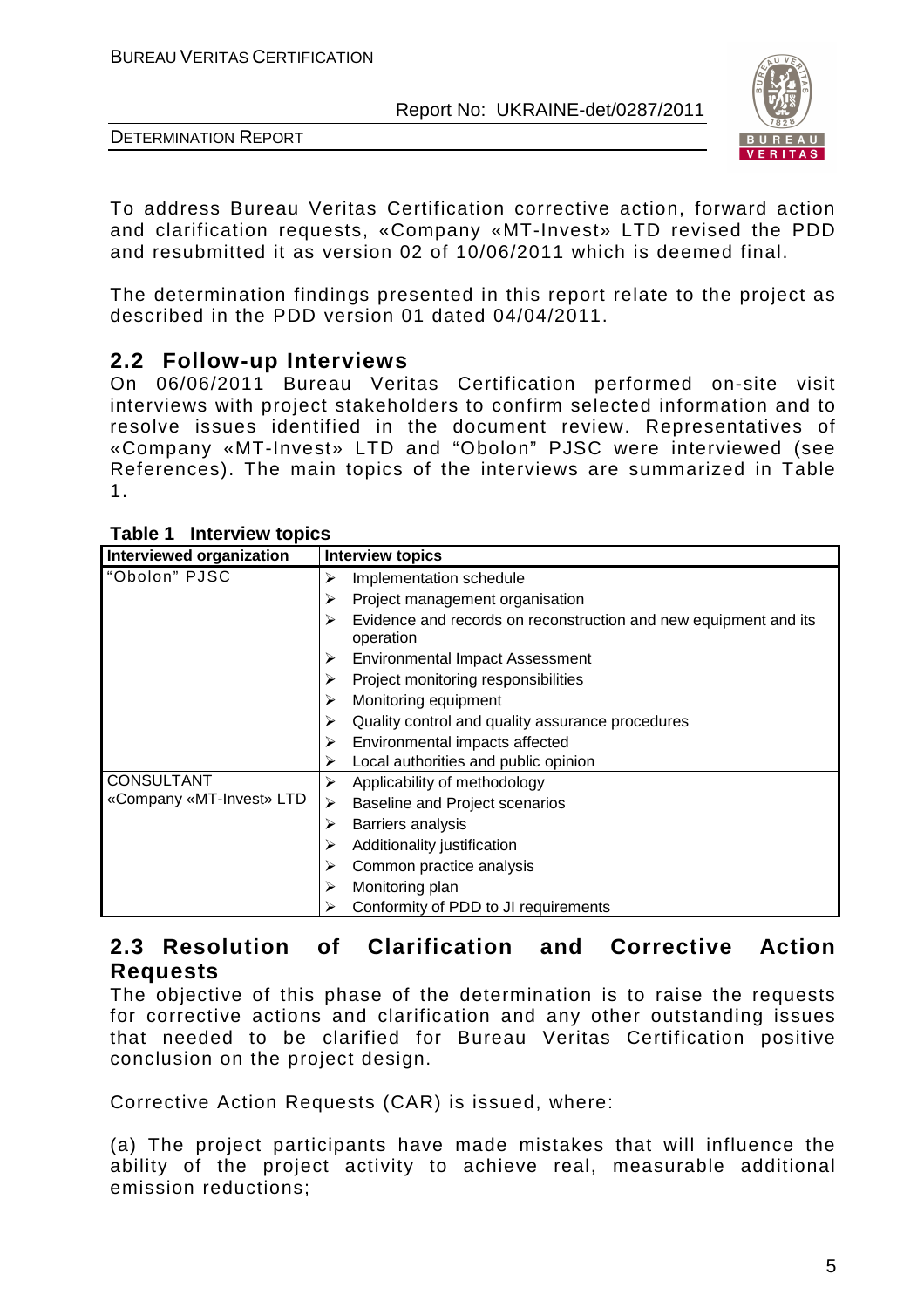

DETERMINATION REPORT

(b) The JI requirements have not been met;

(c) There is a risk that emission reductions cannot be monitored or calculated.

The determination team may also use the term Clarification Request (CL), if information is insufficient or not clear enough to determine whether the applicable JI requirements have been met.

To guarantee the transparency of the verification process, the concerns raised are documented in more detail in the verification protocol in Appendix A.

## **3 PROJECT DESCRIPTION**

**The main goal** of the Joint Implementation project "Reduction of power consumption and waste disposal at "Obolon" PJSC" is the implementation of the integrated programme of technical and technological modernization of the company, adoption of the disposal system for organic waste of brewing, which includes both technical and organisational measures.

The adoption of actions provided for by the Project will allow to improve energy efficiency of the brewing process, reduce the amount of and assure environmentally-friendly disposal of organic waste produced during the process. At the same time this will lead to the reduction of power consumed in beer production, will allow to give up removal of organic waste to landfills and, as a result, reduce the emission of greenhouse gasses emitted in the process.

#### **The situation at the moment of the project initiation**

Considering that the plant is located in a residential district of Obolon, the company has always paid close attention to factors that could have negative effect on the environment. To reduce the amount of pollution that is emitted into the atmosphere as a result of the plant's work, the management of "Obolon" PJSC has started the installation of the new economic and energy-efficient equipment, high technologies in brewing, bottling and delivering beer to consumers.

However, the implementation of such large-scale programme as presented in this project was impossible due to its lack of financial attractiveness (pay-back period on investment over 10 years, while costs for some investments will have never been recovered), risks associated to its implementation (the general effect from the implementation of the technological processes could be negated in case of partial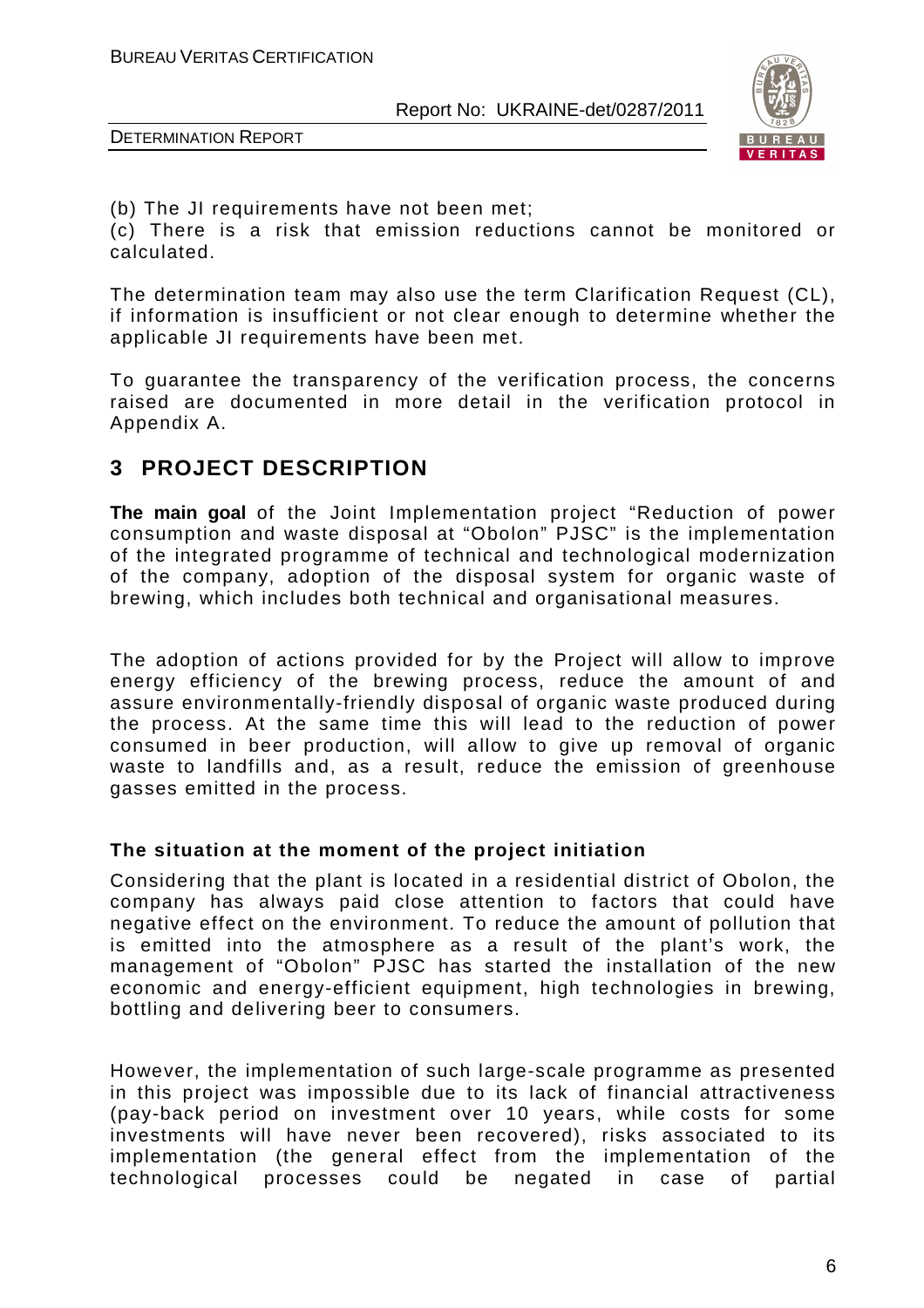BUREAU VERITAS CERTIFICATION

Report No: UKRAINE-det/0287/2011



DETERMINATION REPORT

implementation or if mistakes were made during the process), unstable economic and political situation in Ukraine.

Taking into consideration the above factors, the management of the company has come to the conclusion that it is necessary to implement a programme aimed at reducing energy consumption and the amount of residual spent grain during the production of beer and implement the utilization of spent grain only in 2000, after the ratification of the Kyoto Protocol has allowed recovering a portion of the costs through the mechanisms of the Kyoto Protocol.

Prior to the implementation of the project (2000), the unit cost of heat energy for every 1000 dkl of beer was 0.85 tonnes of oil equivalent, the amount of waste produced was 1.98 tonnes per 1000 dkl.

#### **Project scenario**

The Joint Implementation Project is based on the implementation comprehensive technical and technological modernisation of the Obolon plant that received financing and was launch din 2000-2001.

Actions taken within the framework of this programme allowed the Obolon plant to reduce the specific energy consumption in the brewing process and assure environmental friendliness of the process through the utilization of all organic waste produced.

#### **Baseline scenario**

The baseline scenario envisages the further use of the installed equipment with ongoing renovation and restoration works without significant capital expenditures and maintaining the current power consumption and waste production as well as maintaining the practice, commonly used at the time, of removing waste to landfills. The grounds for the baseline scenario are described in section B.

#### **Project history**

02/06/2000 – Order #408 established at the Obolon plant a workgroup for reducing power consumption and waste production in the process of brewing and other production activities. The responsibilities of this group includes consideration of possibility and ensure that additional investment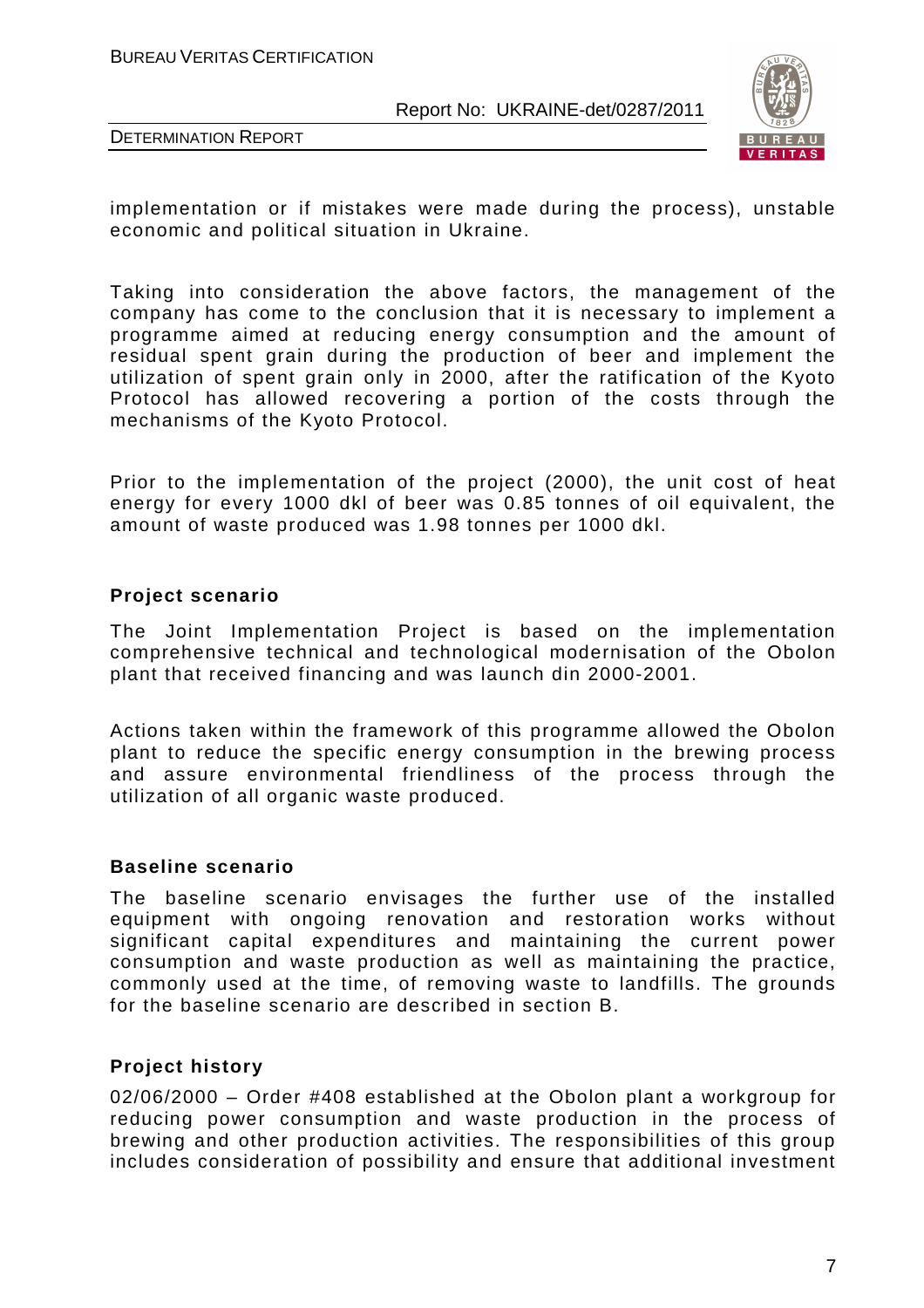

DETERMINATION REPORT

from the mechanisms of the Kyoto Protocol. This date is the date of this project considered as a JI project.

December 2000 – start of the implementation of measures stipulated by the Project

07/04/2011 – signing of the agreement with "Company MT-Invest" (Agreement #1).

08/04/2011 – preparation and submission of PIN to the State Agency for Ecological Investments.

The tentative plan and the list of measures stipulated by the Project is listed below.

## **Project benefits**

Besides reducing the emission of greenhouse gasses the project of the implementation of the Project has the following benefits:

- Creation of additional employment opportunities related to the installation of new equipment, technological lines and cycles;
- Reduction of the emission of harmful substances.

The implementation of the Joint Implementation project will have positive effect on the environmental and socio-economic conditions in the city of Kyiv and the region at large.

The production facilities of "Obolon" are supplied with three kinds of energy that is/was purchased from outside suppliers:

- Electric power
- Natural gas
- Steam

The main reasons for greenhouse emissions:

- Excess energy consumption as a result of: imperfections in the technological processes, use of working but outdated equipment
- Emissions due to the disintegration of sparging at dumps and storage grounds

Brief description of actions within the project frameworks:

- replacement of 1 piston compressor and 3 ammonia compressors,
- reconstruction of in-house boiler shop,
- reconstruction of brew house #2

- implementation of changes in the technological process in order to reduce the production of residual sparging,

- utilization of sparging through pressing and further use as animal feed,

- replacement of 3 ammonia compressors,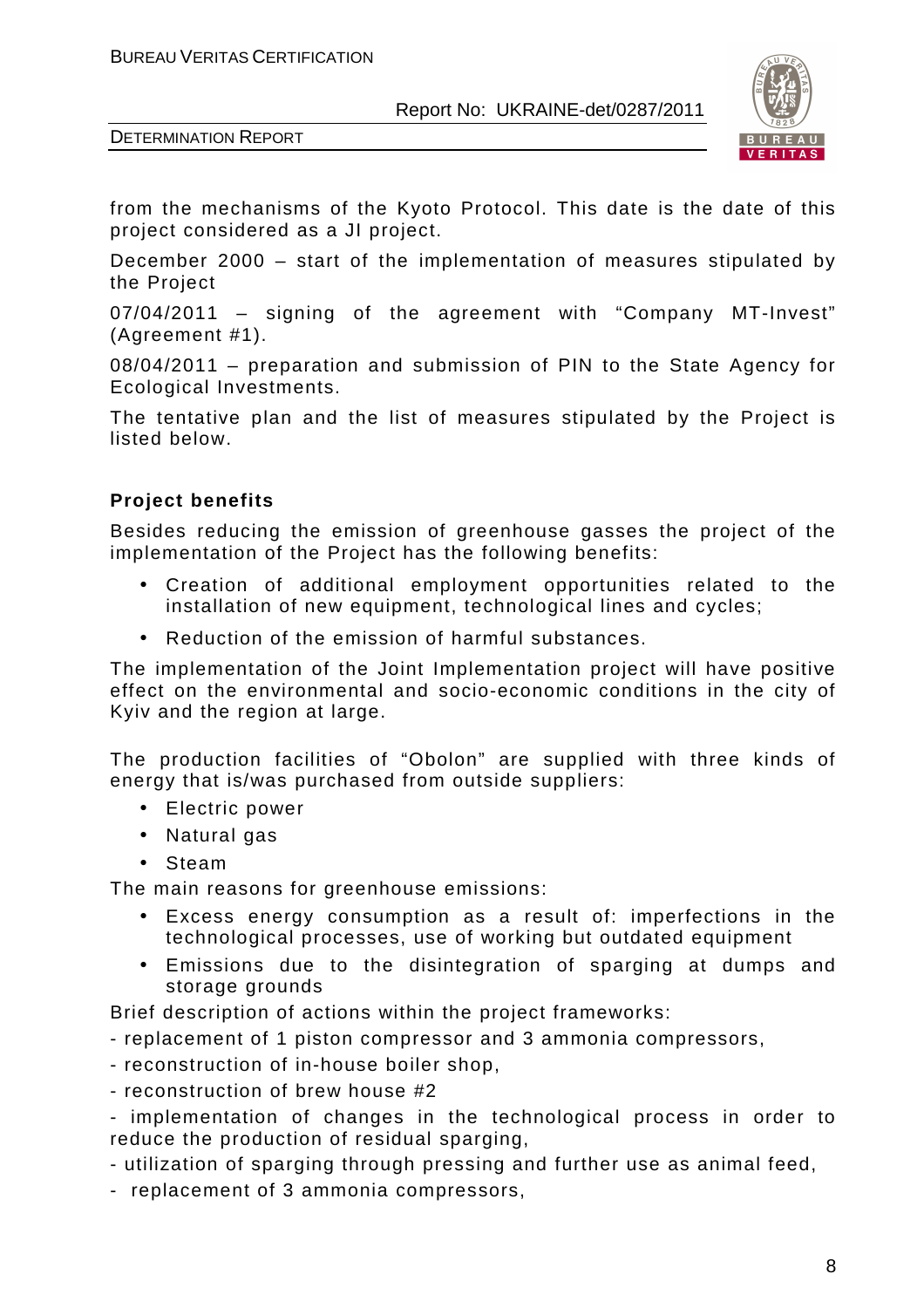

DETERMINATION REPORT

- installation of Steinecker carbon dioxide unit,

- installation of PET recycling waste,

- replacement of 1 piston air compressor and 6 ammonia compressors,

- construction and launching of brew house #4,

- replacement of 2 ammonia compressors,

- dismantling the old backwater water supply system and installation of autonomous water-cooling towers,

- replacement of 2 air compressors with new, more efficient ones,

- reconstruction of lighting system with the replacement of glow lamps with energy-saving ones,

- replacement of 2 ammonia compressors,

- launching of brew house #5,

- construction of a drying shop for sparging and utilization of biological waste,

- changing steam drying of work clothing with electric system,

- replacement of water pump at the water station,

- installation of post-treatment system for condensate at the central heating shop,

reconstruction of brew houses  $#2$  and  $#3$  using energy-saving technologies,

- reducing losses during the boiling of condensate during collection and returning to the boiler shop,

- reconstruction of the hot-water supply system with the use of thermal energy from boiling at boiler shop #2,

- reconstruction of the sparging drying system with the implementation of thermal energy from boiling condensate,

- studying the possibilities and gradual implementation of the project "The use of hot water from heat-transfer apparatus at brew house #4 in production".

Chronology of the implementation:

2000 – establishment of the workgroup for developing and implementation of the

Project.

2000 – replacement of 1 piston compressor and 3 ammonia compressors.

2000 – construction of in-house boiler shop.

2001 – reconstruction of brew house #2; changing the technological process in

 – implementing changes to the process in order to abate the formation of sparging;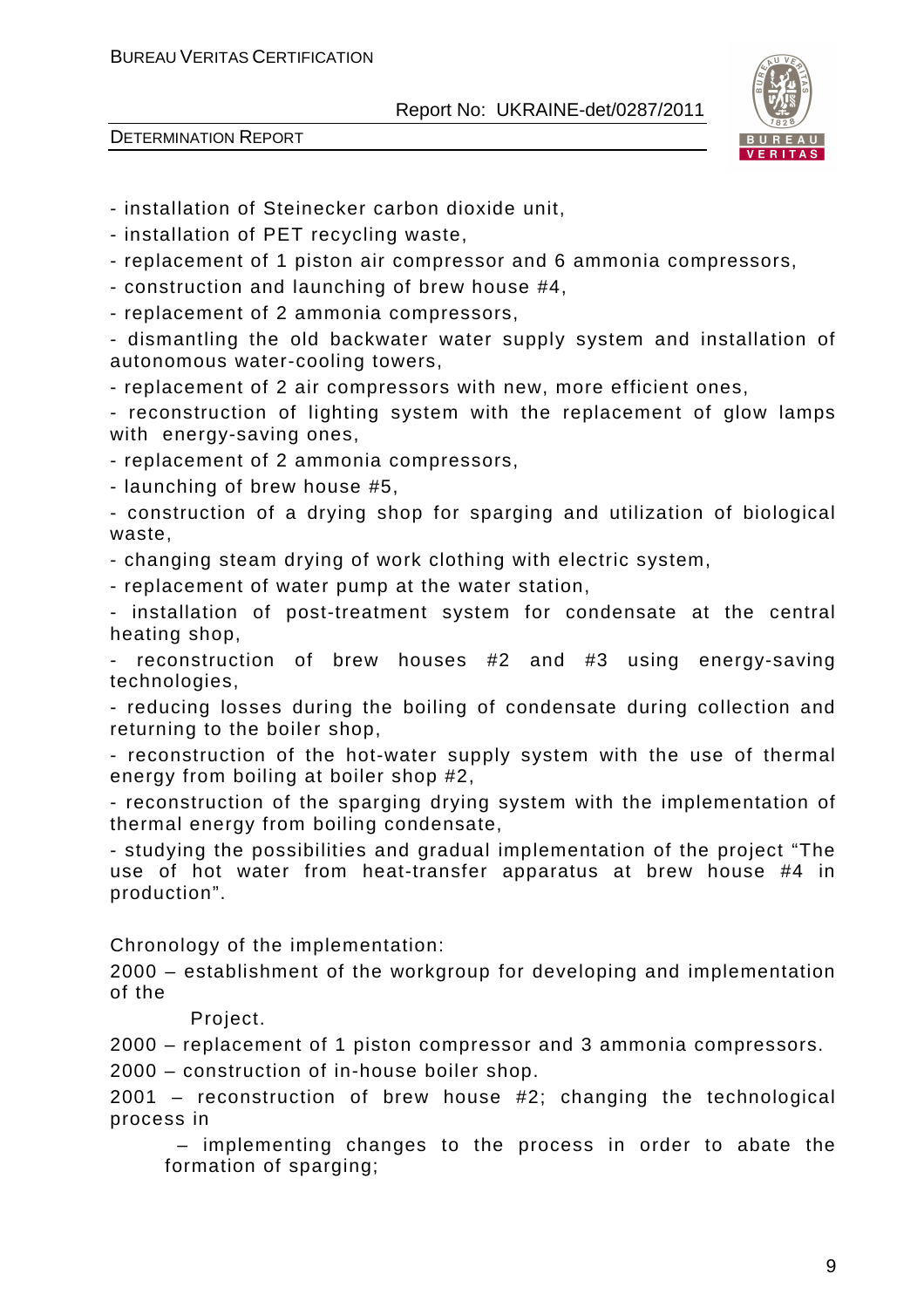



 – implementing of programme of utilization of sparging through pressing for

use as animal feed.

2002 – replacement of 3 ammonia compressors; installation of Steinecker carbon dioxide unit.

2003 – installation of PET recycling line.

- 2004 replacement of 1 piston air compressor and 6 ammonia compressors; construction and launching of brew house #4.
- 2006 replacement of 2 ammonia compressors; dismantling of the old back water supply system and installation of autonomous watercooling towers.

2007 – replacement of 2 air compressors with new, more efficient ones;

 – reconstruction of lighting system with the replacement of glow lamps with energy-saving ones;

– replacement of 2 ammonia compressors;

– launching brew house #5.

2008 – construction of a drying shop for sparging and utilization of biological waste.

2009 – changing steam drying of work clothing with electric system; replacement of water pump at a water station; installation of posttreatment system for condensate at the central heating shop.

2010 – reconstruction of brew houses #2 and #3 with implementation of energy-saving technologies;

2011 – reducing thermal loss from boiling condensate during collection and returning it to the boiler house;

 – reconstruction of the hot-water supply system with the use of thermal energy from boiling at boiler shop #2;

reconstruction of the sparging drying system with the implementation of thermal energy from boiling condensate.

2012 – studying the possibilities and gradual implementation of the project "The use of hot water from heat-transfer apparatus at brew house #4 in production".

CARs (CAR01, CAR02, CAR04, CAR17), CLs (CL01, CL02, CL07) and their resolutions/conclusions applicable to project description are listed in the APPENDIX A: DETERMINATION PROTOCOL (Table 2) below.

## **4 DETERMINATION CONCLUSIONS**

In the following sections, the conclusions of the determination are stated.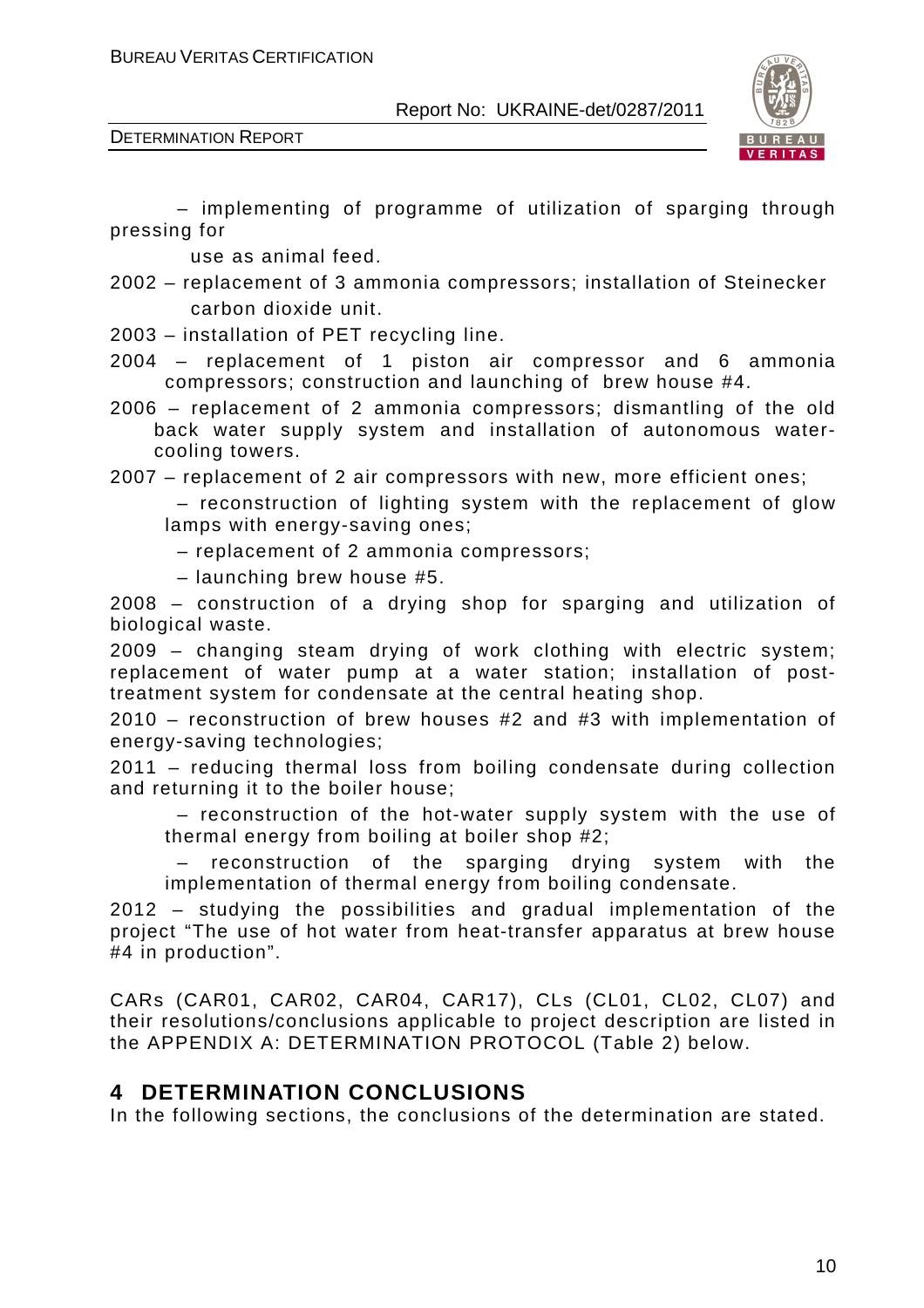

DETERMINATION REPORT

The findings from the desk review of the original project design documents and the findings from interviews during the follow up visit are described in the Determination Protocol in Appendix A.

The Clarification and Corrective Action Requests are stated, where applicable, in the following sections and are further documented in the Determination Protocol in Appendix A. The determination of the Project resulted in 17 Corrective Action Requests and 07 Clarification Requests.

## **4.1 Project approvals by Parties involved (19-20)**

After finishing JI project determination report, the PDD and Determination Report will be presented to State Environmental Investments Agency of Ukraine (SEIA) for receiving the Letter of Approval (LoA).

CARs (CAR03, CAR05), CL03 and their resolutions/conclusions applicable to project approvals by Parties involved are listed in the APPENDIX A: DETERMINATION PROTOCOL (Table 2) below.

The project has no approvals by the Parties involved, therefore CAR05 remains pending. This CAR will be closed after report finalizing.

## **4.2 Authorization of project participants by Parties involved (21)**

The participation of each project participant listed in the PDD will be authorized by Letter of Approval from appropriate party explicitly stating the name of the legal entity.

CAR05, CL03 and their resolutions/conclusions applicable to authorization of project participants by Parties involved are listed in the APPENDIX A: DETERMINATION PROTOCOL (Table 2) below.

The project has no approvals by the Parties involved, therefore CAR05 remains pending. This CAR will be closed after report finalizing.

## **4.3 Baseline setting (22-26)**

The PDD explicitly indicates that JI specific approach was the selected approach for identifying the baseline.

The baseline scenario has been established in accordance with Appendix B of the JI Guidelines and in accordance with the 'Guidance on Criteria for Baseline Setting and Monitoring' (Version 2) adopted at 18<sup>th</sup> Meeting of the JISC and used Methodological Tool "Combined tool to identify the baseline scenario and demonstrate additionality" (Version 03.0.0).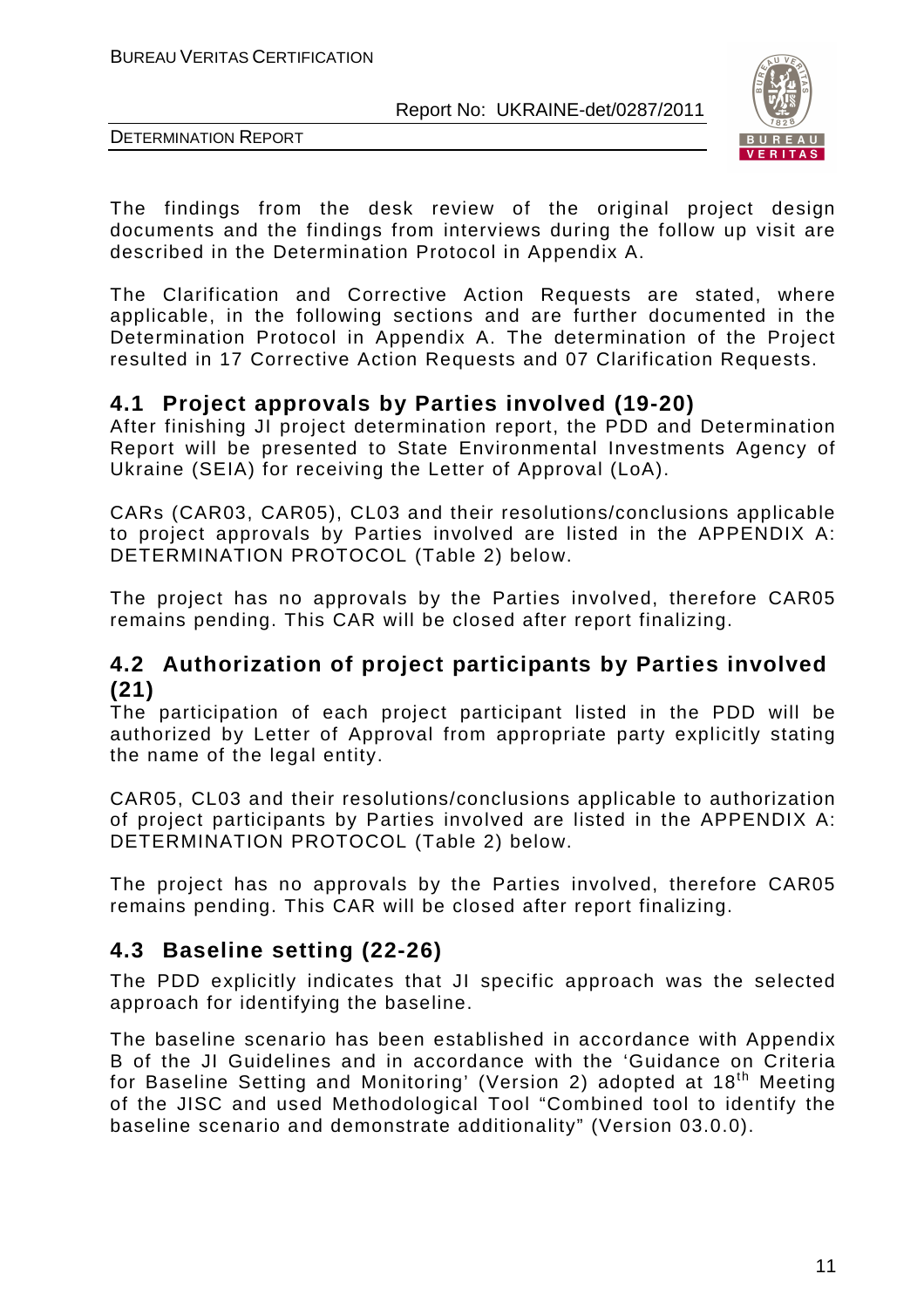



The PDD provides a detailed theoretical description in a complete and transparent manner, as well as justification, that the baseline is established:

- (a) By listing and describing the following plausible future scenarios on the basis of conservative assumptions and selecting the most plausible one:
	- a. Continuation of the existing situation;
	- b. Implementation of the proposed project activity without registering it as a JI project.
- (b) Taking into account relevant national and/or sectoral policies and circumstances, such as sectoral reform initiatives, local fuel availability, power sector expansion plans, and the economic situation in the project sector. In this context, the following key factors that affect a baseline are taken into account:
	- Complexity of production process
	- Permanent change in price of electricity and natural gas in Ukraine.
	- Long payback period (more than 15 years).
	- Implementation of proposed poject requires significant annual significant capital investments and human resources.
	- Ukraine has one of the lowest electricity tariffs in Europe. Therefore, it is really hard invest some cost for the reconstruction or the rehabilitation of the equipment.

In order to establish the baseline scenario project participants has chosen the use of JI specific approach and "Combined tool to identify the baseline scenario and demonstrate additionality" (Version 03.0.0). Default multi-project emission factors for Ukraine National Power Grid defined by National Environmental Investment Agency of Ukraine have been applied for calculation of greenhouse gases emissions.

All explanations, descriptions and analyses pertaining to the baseline in the PDD are made in accordance with the identified JI specific approach and the baseline is identified appropriately.

CAR06 and its resolution/conclusion applicable to baseline setting are listed in the APPENDIX A: DETERMINATION PROTOCOL (Table 2) below.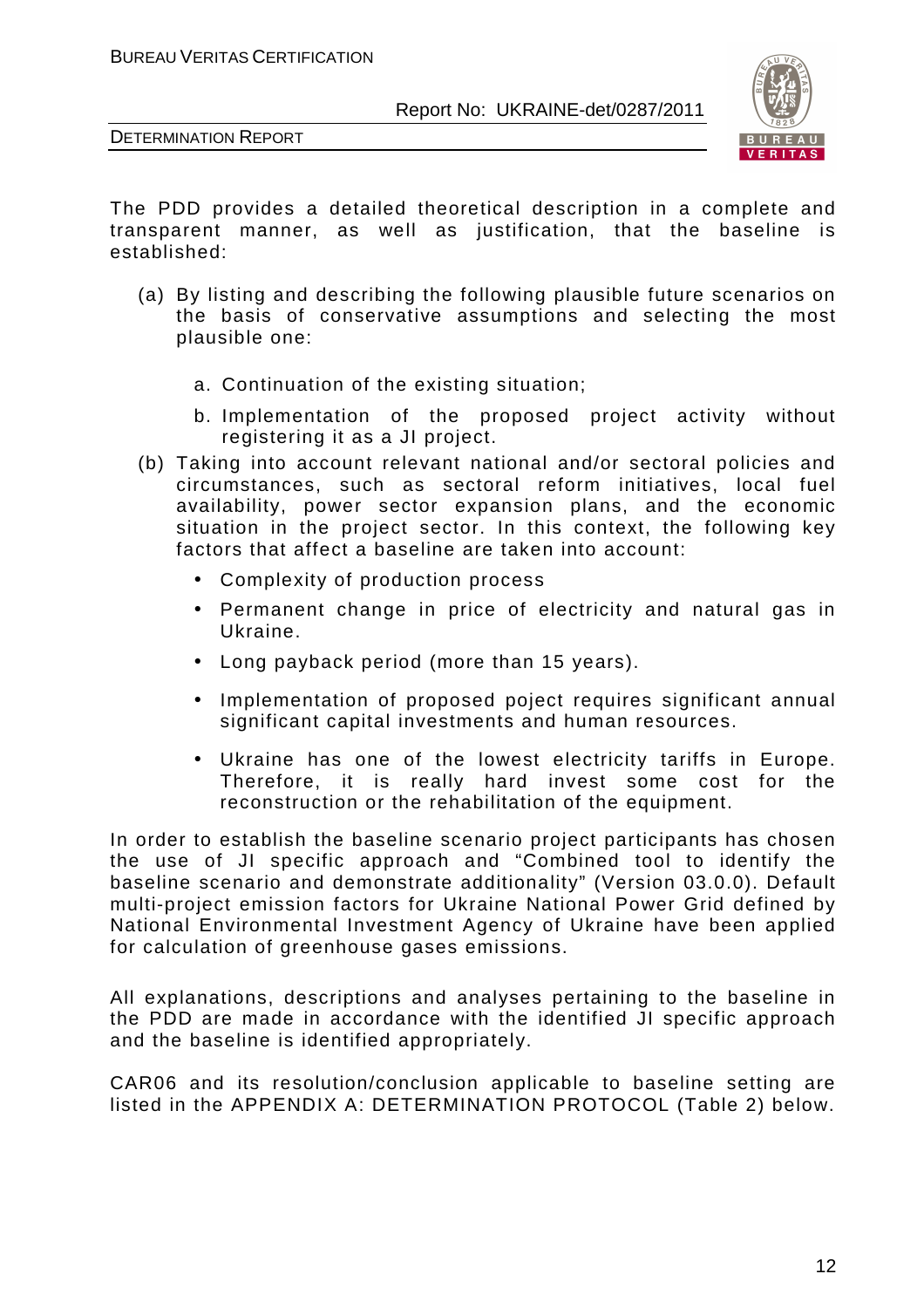

DETERMINATION REPORT

## **4.4 Additionality (27-31)**

Brriers analysis and common practice analysis were used to demonstrate additionality of the project activity. All explanations, descriptions and analyses are made in accordance with the selected tool or method.

The following additionality proofs are provided:

- 1. there are two alternative scenarios to the project activity identified;
- 2. the identified financial and other barriers would credibly prevent the implementation of the proposed project activity undertaken without being registered as a JI activity;
- 3. the common practice analyses carried out by the PP's, complementing barrier analysis.

Additionality is demonstrated appropriately as a result of the analysis using the approach chosen.

CAR07 and its resolution/conclusion applicable to additionality are listed in the APPENDIX A: DETERMINATION PROTOCOL (Table 2) below.

## **4.5 Project boundary (32-33)**

The project boundary defined in the PDD, encompasses all anthropogenic emissions by sources of greenhouse gases (GHGs) that are:

Reasonably attributable to the project:

- СО2 emissions related to electric energy production for electrical grid and consumed by factory;
- CO2 emissions related to heat production by heat supplyer (JSC "Generator") and consumed by factory;
- CH4 emissions related to utilization of organic waste.

The delineation of the project boundary and the gases and sources included are appropriately described and justified in the PDD.

The AIE determinated the project boundary by:

a) Detailed review of relevant documentation (list of all determinated documents provided in "Category 2 Document" below).

b) Interviews and observations during site visit to "Obolon" PJSC dated 06/06/2011 (list of interviewd persons provided in "Persons interviewed" below).

Based on the above assessment, the AIE hereby confirms that the identified boundary and the selected sources and gases are justified for the project activity.

CAR08 and its resolution/conclusion applicable to project boundary are listed in the APPENDIX A: DETERMINATION PROTOCOL (Table 2) below.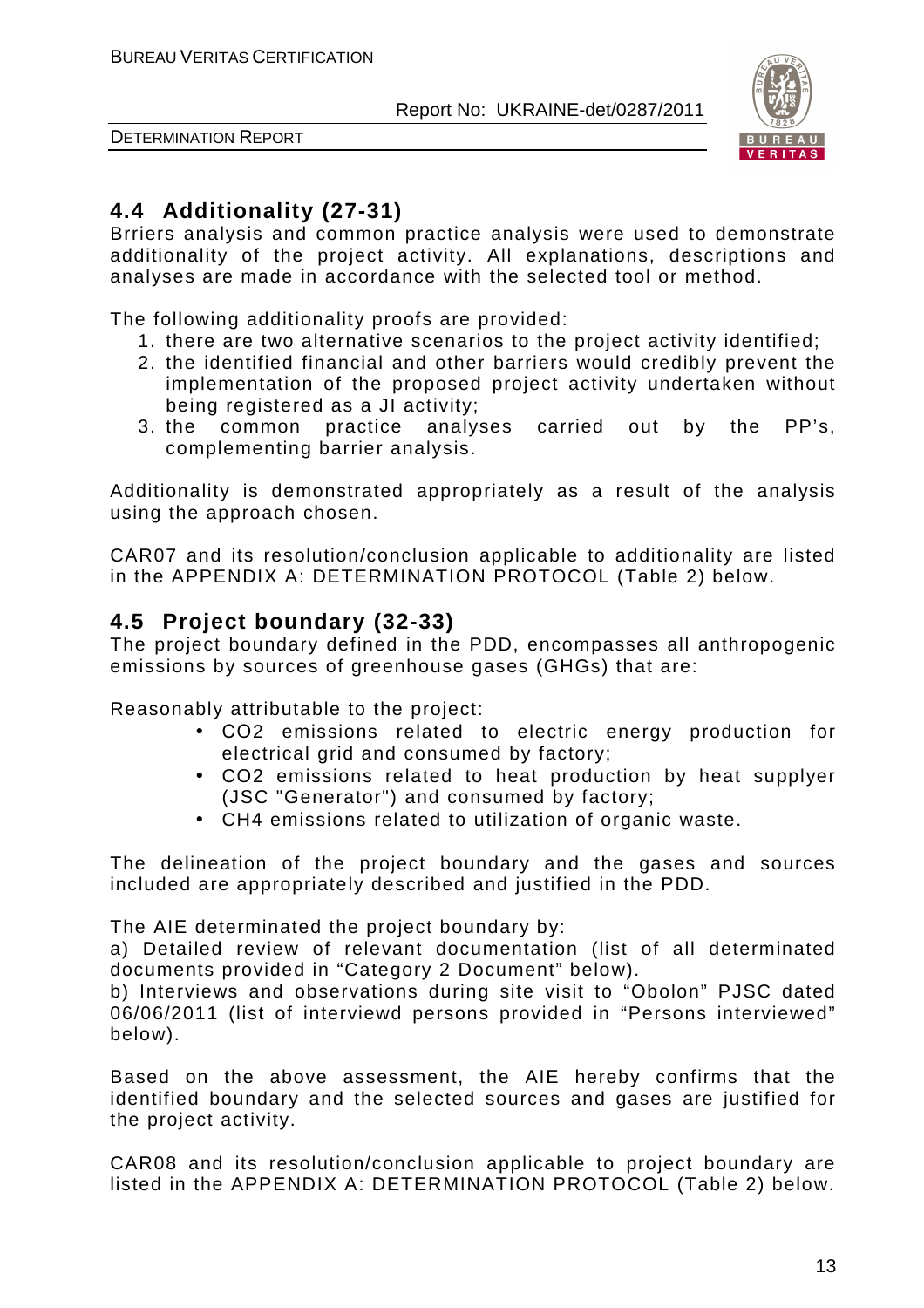

DETERMINATION REPORT

## **4.6 Crediting period (34)**

The PDD states the starting date of the project as the date on which the implementation or construction or real action of the project will begin or began, and the starting date is 02/06/2000, which is after the beginning of 2000.

The PDD states the expected operational lifetime of the project in years and months, which is 25 years (300 months).

The PDD states the length of the crediting period in years and months, which is 22 years or 264 months, and its starting date as 01/01/2004, which is the date the first emission reductions or enhancements of net removals are generated by the project.

The PDD states that the crediting period for the issuance of ERUs starts only after the beginning of 2008 and does not extend beyond the operational lifetime of the project.

The PDD states that the extension of its crediting period beyond 2012 is subject to the host Party approval, and the estimates of emission reductions or enhancements of net removals are presented separately for those until 2012 and those after 2012 in all relevant sections of the PDD.

CLs (CL04, CL05) and their resolutions/conclusions applicable to crediting period are listed in the APPENDIX A: DETERMINATION PROTOCOL (Table 2) below.

## **4.7 Monitoring plan (35-39)**

The PDD, in its monitoring plan section, explicitly indicates that JI specific approach was the selected.

The monitoring plan describes all relevant factors and key characteristics that will be monitored, and the period in which they will be monitored, in particular also all decisive factors for the control and reporting of project performance, such as fuel saving.

The monitoring plan specifies the indicators, constants and variables that are reliable (i.e. provide consistent and accurate values), valid (i.e. be clearly connected with the effect to be measured), and that provide a transparent picture of the emission reductions or enhancements of net removals to be monitored such as:

- 1. Amount of electricity consumtion
- 2. Amount of heat consumtion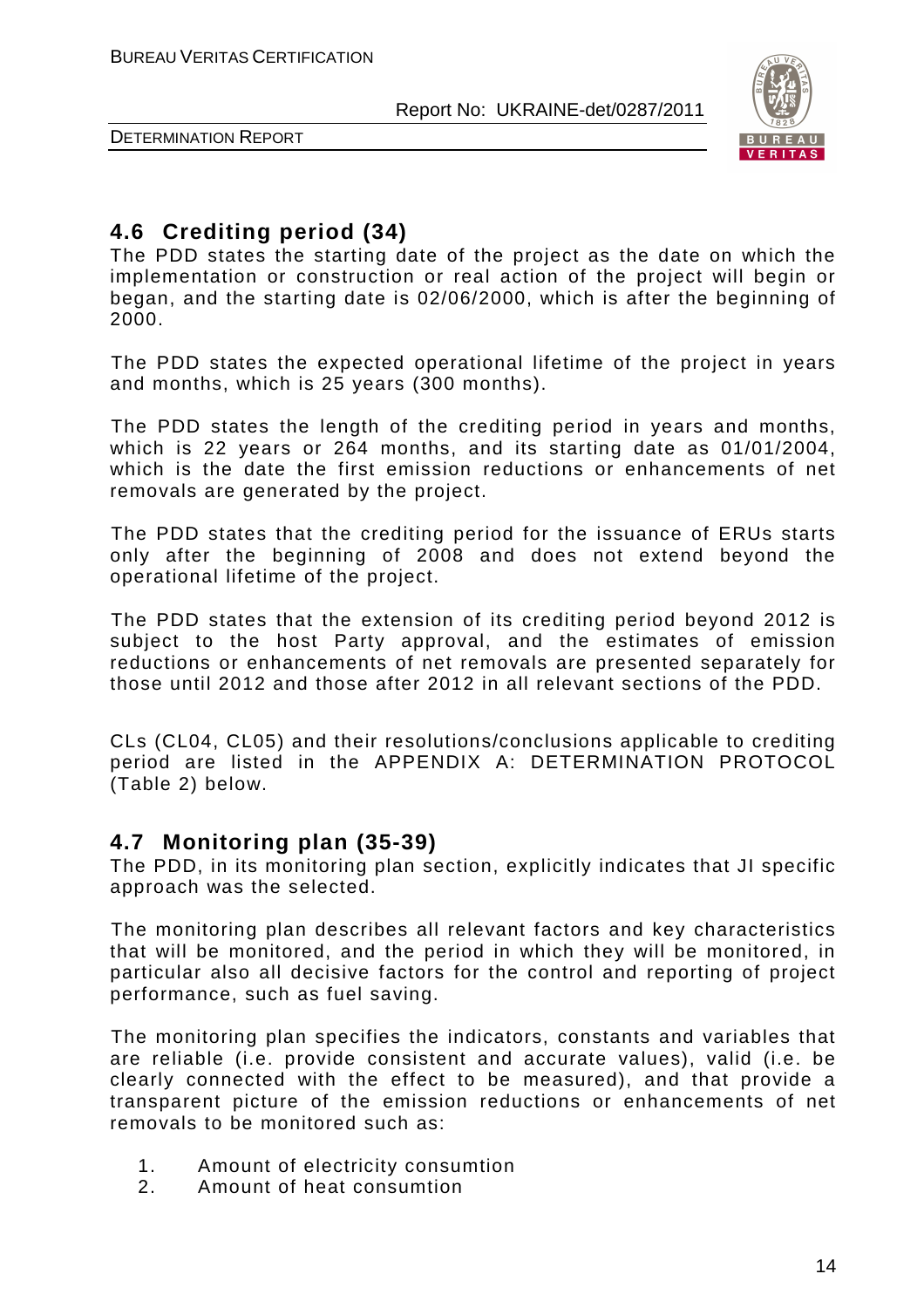DETERMINATION REPORT



- 3. Amount of natural gas consumtion
- 4. Quantity of production
- 5. CO2 emission factor for Ukranian Grid

The monitoring plan draws on the list of standard variables contained in appendix B of "Guidance on criteria for baseline setting and monitoring" developed by the JISC, such as  $PE_v$ ;  $BE_v$ ;  $PE_{ELEC,v}$ ,  $PE_{HEAT,v}$ ,  $PE_{NG,v}$ ,  $PE_{CH4,v}$ ,  $n$ ,  $NCV_{NG,V}$ ,  $EF_{CO2,ELEC,V}$ ,  $HC_{PJ,V}$ ,  $EF_{CO2,NG}$ ,  $FC_{PJ,NG,V}$ ,  $NCV_{NG,V}$ ,  $GWP_{CH4}$ ,  $BE_{ELEC,V}$ ,  $BE_{HEAT,V}$  $BE_{NG,y}$ ,  $BE_{CH4,y}$ ,  $P_y$ ,  $P_{BL}$ ,  $HC_{BL,y}$ ,  $HC_{BL}$ ,  $FC_{BL,y}$ ,  $FC_{BL}$ ,  $NCV_{NG,BL}$ ,  $MCF$ ,  $DOC_F$ .

The monitoring plan explicitly and clearly distinguishes:

(i) Data and parameters that are not monitored throughout the crediting period, but are determined only once (and thus remain fixed throughout the crediting period), and that are available already at the stage of determination, such as:  $NCV_{NGV}$ , n,  $F_{CO2,NG}$ , MCF, DOC<sub>F</sub>, F, R<sub>v</sub>, OX, GWP<sub>CH4</sub>,  $NCV_{BL}$ ,  $P_{BL}$ ,  $EC_{BL}$ ,  $HC_{BL}$ ,  $FC_{BL,NG}$ ,  $MSW_{T,BL}$ .

(ii) Data and parameters that are monitored throughout the crediting period, such as:  $EC_{PJ,V}$ , HC $_{PJ,i,v}$ , FC $_{PJ,NG,V}$ , MSW<sub>T.PJ.v</sub>, MSW<sub>F.PJ.v</sub>, EF<sub>CO2.ELEC.v</sub>, P<sub>v</sub>.

The monitoring plan describes the methods employed for data monitoring (including its frequency) and recording depending on its kind. It is provided in comprehensive manner in Tables for the key-parameters in Section B.1. of the PDD.

The monitoring plan elaborates all algorithms and formulae used for the estimation/calculation of baseline emissions and project emissions/removals or direct monitoring of emission reductions from the project, leakage, as appropriate, such as:

#### **Project emissions**

$$
PE_{y} = PE_{ELEC,y} + PE_{HEAT,y} + PE_{NG,y} + PE_{CH4,y}, \qquad (1)
$$

Where

 $PE<sub>v</sub>$  = greenhouse gas emissions in the project scenario in year  $y$ ,  $tCO<sub>2</sub>e$ ;

 $PE_{ELEC,v}$  = greenhouse gas emissions in the project scenario related to the consumption of electric energy in year  $y$ , tCO<sub>2</sub>e;

 $PE_{HEATV}$  = greenhouse gas emissions in the project scenario related to the consumption of thermal energy in year  $y$ , tCO<sub>2</sub>e;

 $PE_{NG,v}$  = greenhouse gas emissions in the project scenario related to the consumption of natural gas in year  $y$ , tCO<sub>2</sub>e;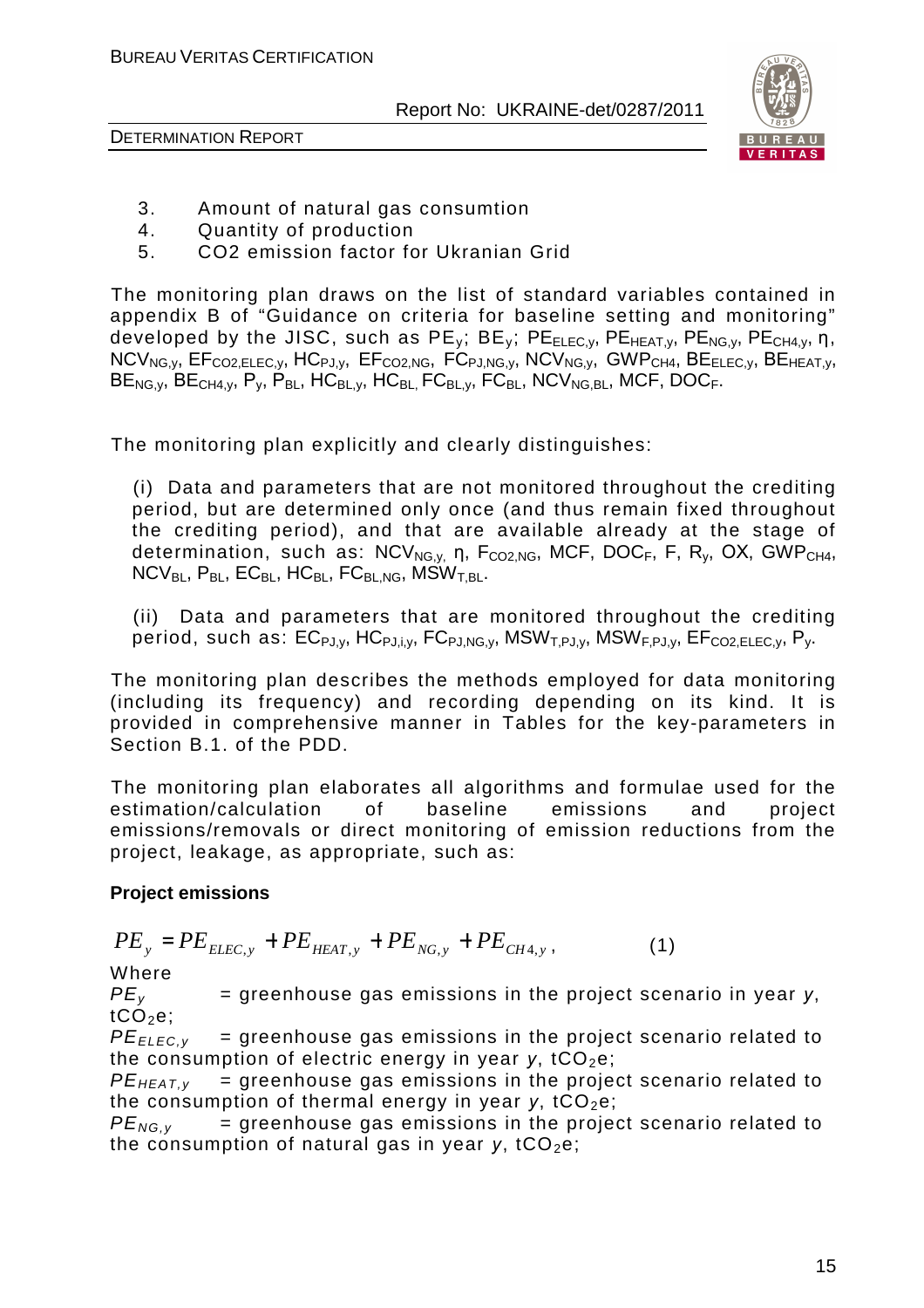

DETERMINATION REPORT

 $PE<sub>CH4,V</sub>$  = greenhouse gas emissions in the project scenario related to the utilization of organic waste (sparging) during the production of beer through depositing it at landfills,  $tCO<sub>2</sub>e$ ;

 $y = year$  for which calculations are carried out.

GHG emissions in the project scenario related to the consumption of electricity are calculated according to the approach described in the Tool to calculate baseline, project and/or leakage emissions from electricity consumption, Version 01.

$$
PE_{ELLC,y} = EC_{PJ,y} \cdot EF_{CO2,ELEC,y},\tag{2}
$$

Where

 $PE_{FIEC,V}$  = greenhouse gas emissions in the project scenario associated with the consumption of electric energy in year *y*, tCO<sub>2</sub>e;

 $EC_{PJ,V}$  = amount of electricity consumed in the project scenario by Obolon brewery in year *у*, MWh;

 $EF_{CO2.ELEC.v}$  = indirect emissions of electricity consumption of electric energy consumers from the Joint Energy systems of Ukraine,  $tCO<sub>2</sub>e/MWh$ ;  $y = year$  for which calculations are carried out.

GHG emissions in the project scenario related to the consumption of thermal energy are calculated in accordance with the approach described in the Approved CDM methodology ACM009 Consolidated baseline and monitoring methodology for fuel switching from coal or petroleum fuel to natural gas, Version 03.2.

$$
PE_{HEAT,y} = \sum \frac{HC_{p_{J,i,y}}}{\eta} \cdot EF_{CO2,NG} \cdot 4.1868, \tag{3}
$$

Where

 $PE_{HEAT,v}$  = greenhouse gas emissions in the project scenario related to the consumption of thermal energy in year  $y$ , tCO<sub>2</sub>e;

HC<sub>PJ,*i*,y</sub> = amount of thermal energy supplied from OJSC "Generator" for by Obolon brewery according to project scenario in year y, Gcal;

*η* = efficiency coefficient of boiler-house OJSC "Generator", 0.87;

 $EF_{CO2,NG}$  = natural gas emission coefficient, tCO<sub>2</sub>e/GJ;

4.1868 = conversion coefficient of Gcal into GJ, Gcal/GJ;

 $y = year$  for which calculations are carried out.

GHG emissions in project scenario related to the consumption fo natural gas are calculated in accordance with approach described in Tool to calculate baseline, project and / or leakage emissions from electricity consumption, Version 02.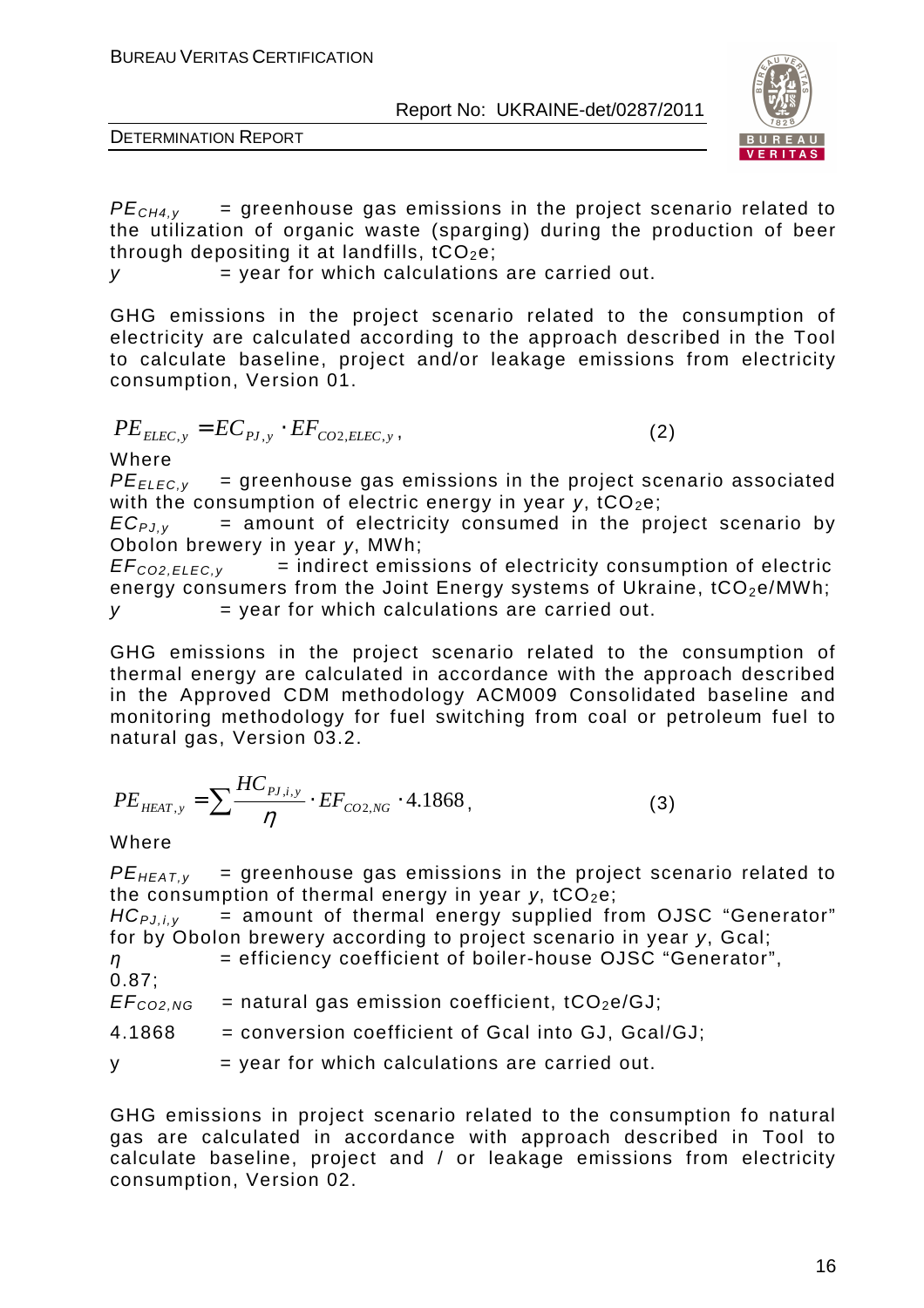$$
PE_{NG,y} = FC_{PI,NG,y} \cdot NCV_{NG,y} \cdot EF_{CO2,NG} \cdot 4.1868,
$$
 (4)

Where

 $PE_{NG,V}$  = gas emissions in the project scenario related to the consumption of natural gas in year *y*, tCO<sub>2</sub>e;

 $FC_{PLNG,V}$  = volume of natural gas consumed during beer production according to project scenario in year y, ths  $\textsf{m}^{3}$ ;

 $NCV_{NG,v}$  = caloricity of natural gas used by Obolon brewery in year y, Gcal/ths  $m^3$ ;

 $EF_{CO2,NG}$  = natural gas emission coefficient, tCO<sub>2</sub>e/GJ;

4.1868 = conversion coefficient of Gcal into GJ, Gcal/GJ;

 $y = year$  for which calculations are carried out.

For calculating GHG emissions according to project scenario related to the utilization of organic waste from the production of beer by depositing it at landfills a typical approached described in1996 IPCC Guidelines for National Greenhouse Gas Inventories was used.

$$
PE_{CH4,y} = (MSW_{T,PI,y} \cdot MSW_{F,PI,y} \cdot MCF \cdot DOC \cdot DOC_F \cdot F \cdot \frac{16}{12} - R_y) \cdot (1 - OX) \cdot GWP_{CH4},
$$
 (5)

Where

 $PE<sub>CH4,v</sub>$  = greenhouse gas emissions in the project scenario related to the disposal of organic waste (sparging) from beer production by depositing it at landfills in year *y*, tCO<sub>2</sub>e;

 $MSW_{T.PJ,y}$  = total sparging generated according to project scenario in year y, tons;

 $MSW_{F.PJ,V}$  = fraction of sparging disposed to solid waste disposal sites according to project scenario in year y;

| MCF                | = methane correction factor (fraction);                  |
|--------------------|----------------------------------------------------------|
| <b>DOC</b>         | $=$ degradable organic carbon (fraction);                |
| $DOC_F$            | $=$ fraction organic waste dissimilated;                 |
| F                  | $=$ fraction of CH4 in landfill gas (default value 0.5); |
| $\frac{16}{12}$    |                                                          |
|                    | = coefficient of conversion of carbon into methane;      |
| $R_{V}$            | $=$ recovered CH4 in year y, tCH4;                       |
| OX                 | $=$ oxidation factor, (0 as stated in 1996 IPCC);        |
| GWP <sub>CH4</sub> | $=$ potential of methane global warming, $tCO2e/tCH4$ ;  |
| Y                  | $=$ year for which calculations are carried out.         |
|                    |                                                          |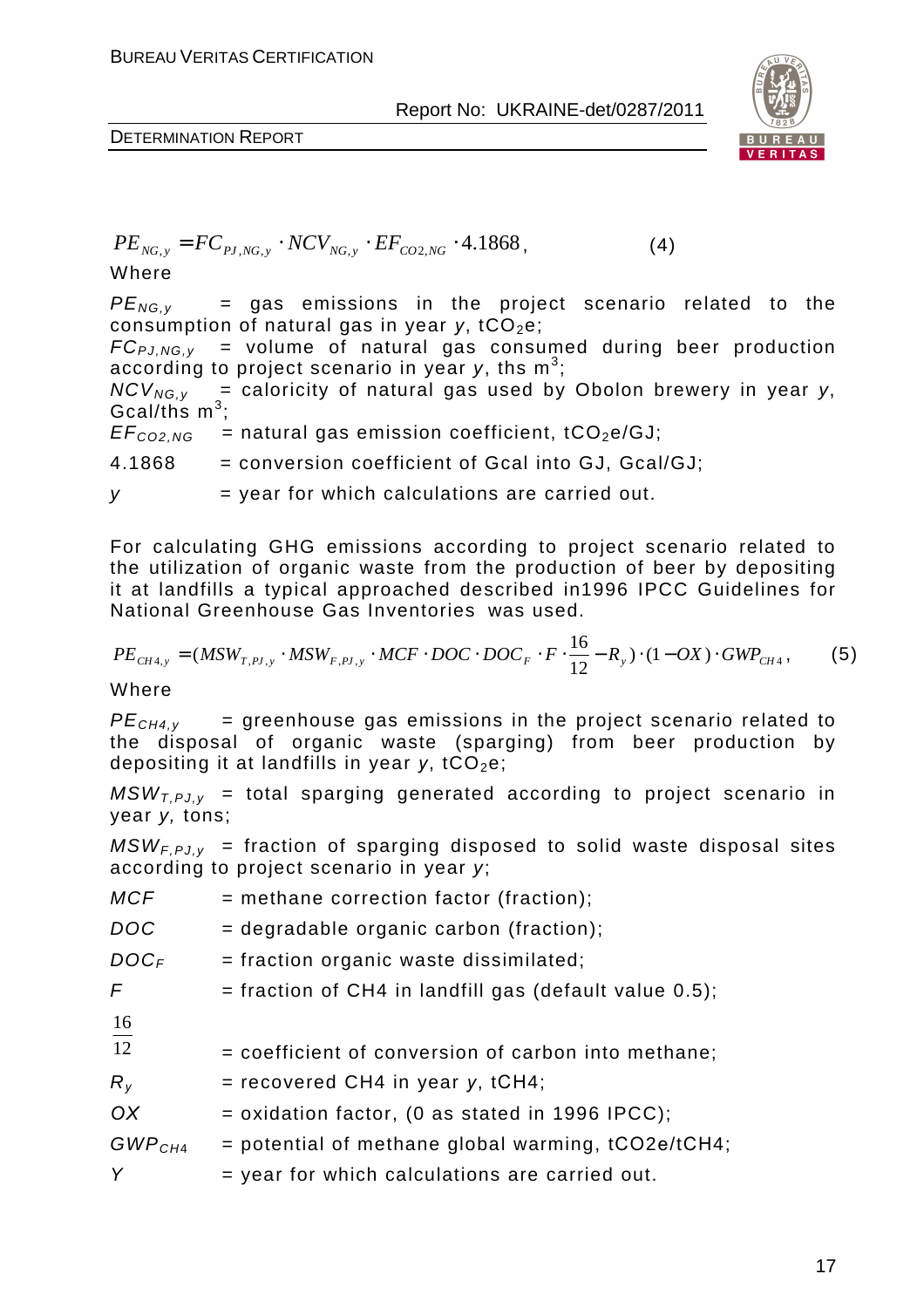

$$
BE_{y} = BE_{ELEC,y} + BE_{HEAT,y} + BE_{NG,y} + BE_{CH4,y},
$$
\n(6)

Where

 $BE<sub>v</sub>$  = GHG emissions according to baseline scenario in year y,  $tCO<sub>2</sub>e;$ 

*BE<sub>ELEC.v</sub>* = baseline GHG emissions related to electric power consumption in year  $y$ ,  $tCO<sub>2</sub>e$ ;

 $BE_{HEAT,v}$  = baseline GHG emissions related to consumption of thermal energy in year  $y$ ,  $tCO<sub>2</sub>e$ ;

 $BE_{NG.v}$  = baseline GHG emissions related to the consumption of natural gas in year y,  $tCO<sub>2</sub>e$ ;

 $BE<sub>CH4,V</sub>$  = baseline GHG emissions related to utilization of organic waste from beer production by disposing them at landfills in year y,  $tCO<sub>2</sub>e;$ 

 $y = year$  for which calculations are carried out.

GHG emissions in baseline scenario related to the consumption of electricity are calculated according to the approach described in the Tool to calculate baseline, project and/or leakage emissions from electricity consumption, Version 01.

$$
BE_{ELLC,y} = EC_{BL,y} \cdot EF_{CO2,ELEC,y},\tag{7}
$$

Where

 $BE_{\text{FIEC,V}}$  = GHG emissions according to baseline scenario related to consumption of electric power in year  $y$ , tCO<sub>2</sub>e;

 $EC_{BL,v}$  = amount of electric power consumed according to baseline scenario by Obolon brewery in year у, MWh;

 $EF_{CO2.ELEC.v}$  = indirect GHG emissions from consumption of electric power by consumers of electric power in Ukraine,  $tCO_2e/MWh$ ;

 $y = year$  for which calculations are carried out.

$$
EC_{BL,y} = P_y \cdot \frac{EC_{BL}}{P_{BL}},\tag{8}
$$

Where

 $EC_{BL, v}$  = amount of electric power consumed according to baseline

scenario by Obolon brewery in year y, MWh;<br> $P_y$  = volumes of beer production in y  $=$  volumes of beer production in year y, t.dal;  $P_{\text{BI}}$  = baseline year volumes of beer production, t.dal;  $EC_{BI}$  = amount of electric power consumed by Obolon brewery in base year, MWh;

$$
y = year for which calculations are carried out.
$$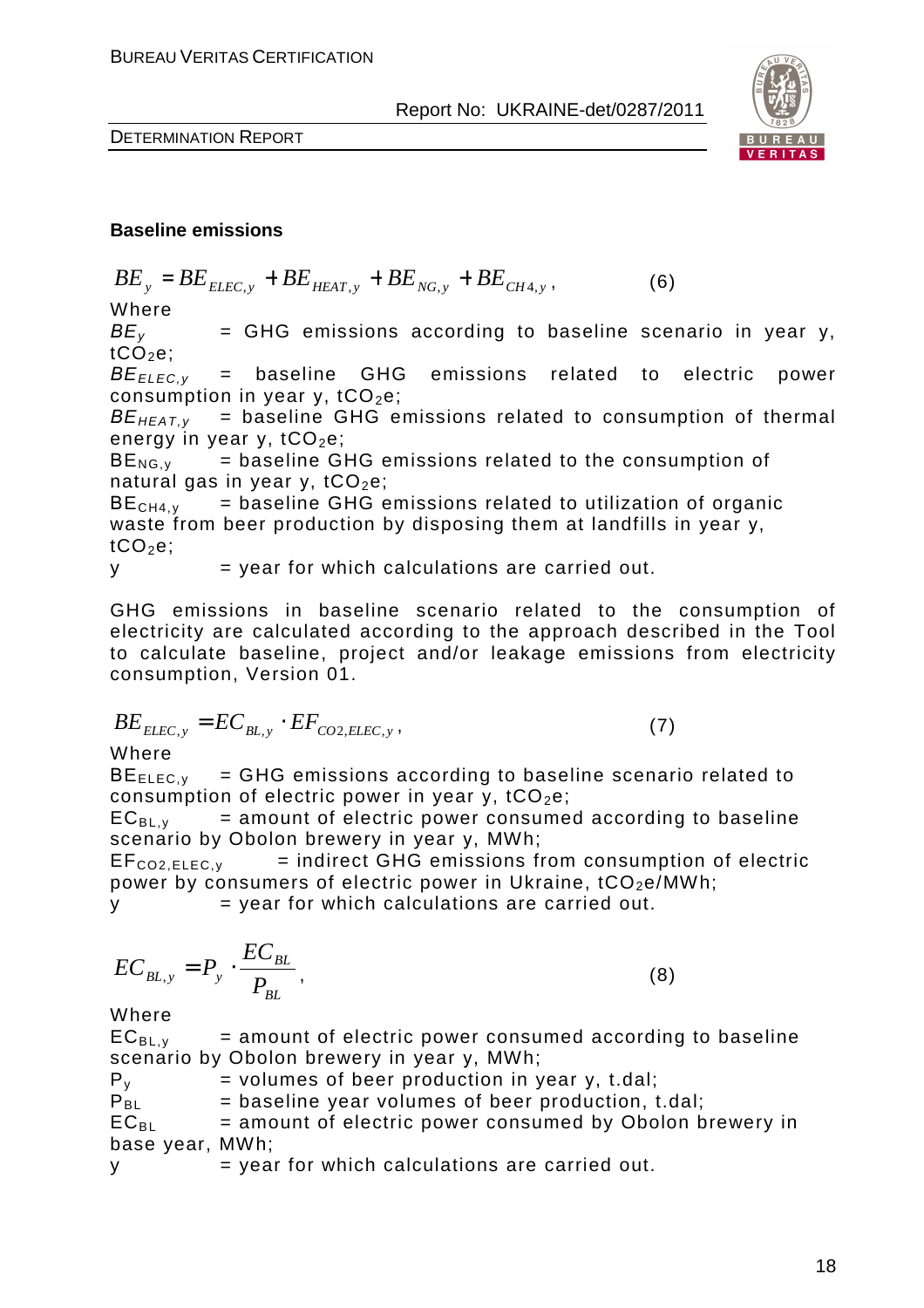

DETERMINATION REPORT

GHG emissions in the project scenario related to the consumption of thermal energy are calculated in accordance with the approach described in the Approved CDM methodology ACM009 Consolidated baseline and monitoring methodology for fuel switching from coal or petroleum fuel to natural gas, Version 03.2.

$$
BE_{HEAT,BL,y} = \sum \frac{HC_{BL,y}}{\eta} \cdot EF_{CO2,NG} \cdot 4.1868, \tag{9}
$$

Where

*BE<sub>HEAT.BL,v</sub>* = baseline GHG emissions related to consumption of thermal energy by Obolon brewery in year *y*, tCO<sub>2</sub>e;

 $HC_{BL,v}$  = amount of thermal energy consumed by Obolon brewery in according to baseline scenario in year *у*, Gcal;

*η* = efficiency coefficient of boiler-house OJSC "Generator",

0.87;  $EF_{CO2,NG}$  = natural gas emission coefficient, tCO<sub>2</sub>e/GJ;

4.1868 = conversion of Gcal into GJ coefficient;

 $y = \text{year}$  for which calculations are carried out.

$$
HC_{BL,y} = P_y \cdot \frac{HC_{BL}}{P_{BL}},
$$
\n(10)

Where

 $HC_{BL,v}$  = amount of thermal energy used according to baseline scenario by Obolon brewery in year *у*, Gcal;

 $P_y$  = volumes of beer production in year *y*, t.dal;<br> $P_{BI}$  = baseline year volumes of beer production, t  $=$  baseline year volumes of beer production, t.dal;

 $HC_{BL}$  = amount of thermal energy consumed by Obolon brewery in base year, Gcal;

 $v =$  vear for which calculations are carried out.

GHG emissions in baseline scenario related to the consumption of natural gas are calculated according to the approach described in the Tool to calculate baseline, project and / or leakage emissions from electricity consumption result Tool to calculate project or leakage  $CO<sub>2</sub>$  emissions from fossil fuel combustion, Version 02.

$$
BE_{NG,y} = FC_{BL,NG,y} \cdot NCV_{NG, BL} \cdot EF_{CO2, NG} \cdot 4.1868, \tag{11}
$$

 $BE_{NG,v}$  = GHG emissions according to baseline scenario related to consumption of natural gas in year *y*, tCO<sub>2</sub>e;

 $FC_{BL, NG, y}$  = amount of natural gas consumed by Obolon brewery according to baseline scenario in year y, ths m<sup>3</sup>;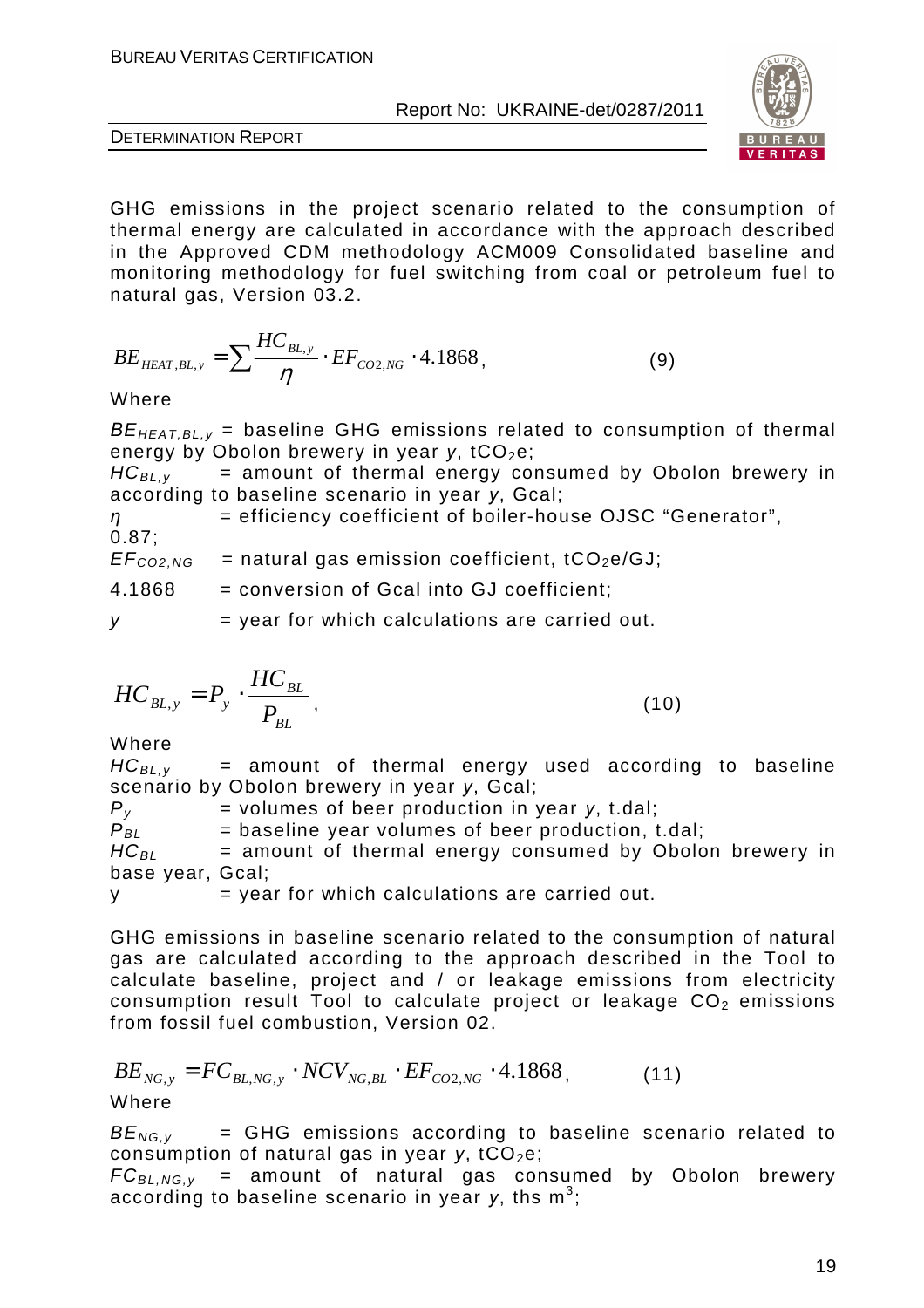

DETERMINATION REPORT

 $NCV_{BL, NG}$  = caloricity of natural gas used in beer production in base year, Gcal/ths  $\mathsf{m}^3;$ 

 $EF<sub>CO2,NG</sub>$  = natural gas emissions ratio, tCO<sub>2</sub>e/GJ;

4.1868 = conversion of Gcal into GJ coefficient;

 $y = year$  for which calculations are carried out.

$$
FC_{BL,NG,y} = P_y \cdot \frac{FC_{BL,NG}}{P_{BL}},
$$
\n(12)

Where

 $FC_{BI, NGV}$  = volume of natural gas used by Obolon brewery in baseline scenario year *у*, Gcal;

| $P_{V}$      | $=$ volumes of beer production in year y, t.dal;             |
|--------------|--------------------------------------------------------------|
| $P_{BL}$     | $=$ baseline year volumes of beer production, t.dal;         |
| $FC_{BL,NG}$ | = volume of natural gas used by Obolon brewery in base year, |
| Gcal;        |                                                              |
|              | $=$ year for which calculations are carried out.             |

For calculating baseline scenario GHG emissions related to utilization of organic waste (sparging) through disposal at landfills was used typical approach described in 1996 IPCC Guidelines for National Greenhouse Gas Inventories was used.

$$
BE_{CH4,BL,y} = (MSW_{T,BL,y} \cdot MSW_{F,BL,y} \cdot MCF \cdot DOC \cdot DOC \cdot DOC_F \cdot F \cdot \frac{16}{12} - R) \cdot (1 - OX) \cdot GWP_{CH4}, \quad (13)
$$

Where

 $BE<sub>CH4,BLV</sub>$  = baseline GHG emissions related to utilization of organic waste (sparging) from beer production through disposal at landfills in year *у*, tCO<sub>2</sub>e;

 $MSW_{LBL,v}$  = total sparging generated according to baseline scenario in year *у*, tons;

 $MSW_{F,BL,v}$  = fraction of sparging disposed to solid waste disposal sites according to baseline scenario in year *у*;

 $MCF$  = methane correction factor (fraction);

 $DOC = degradable organic carbon (fraction);$ 

 $DOC<sub>F</sub>$  = fraction organic waste dissimilated;

 $F =$  fraction of CH4 in landfill gas (default value 0.5);

16

12 = coefficient for converting carbon into methane;

 $R =$  recovered CH4 in year  $v$ , tCH4;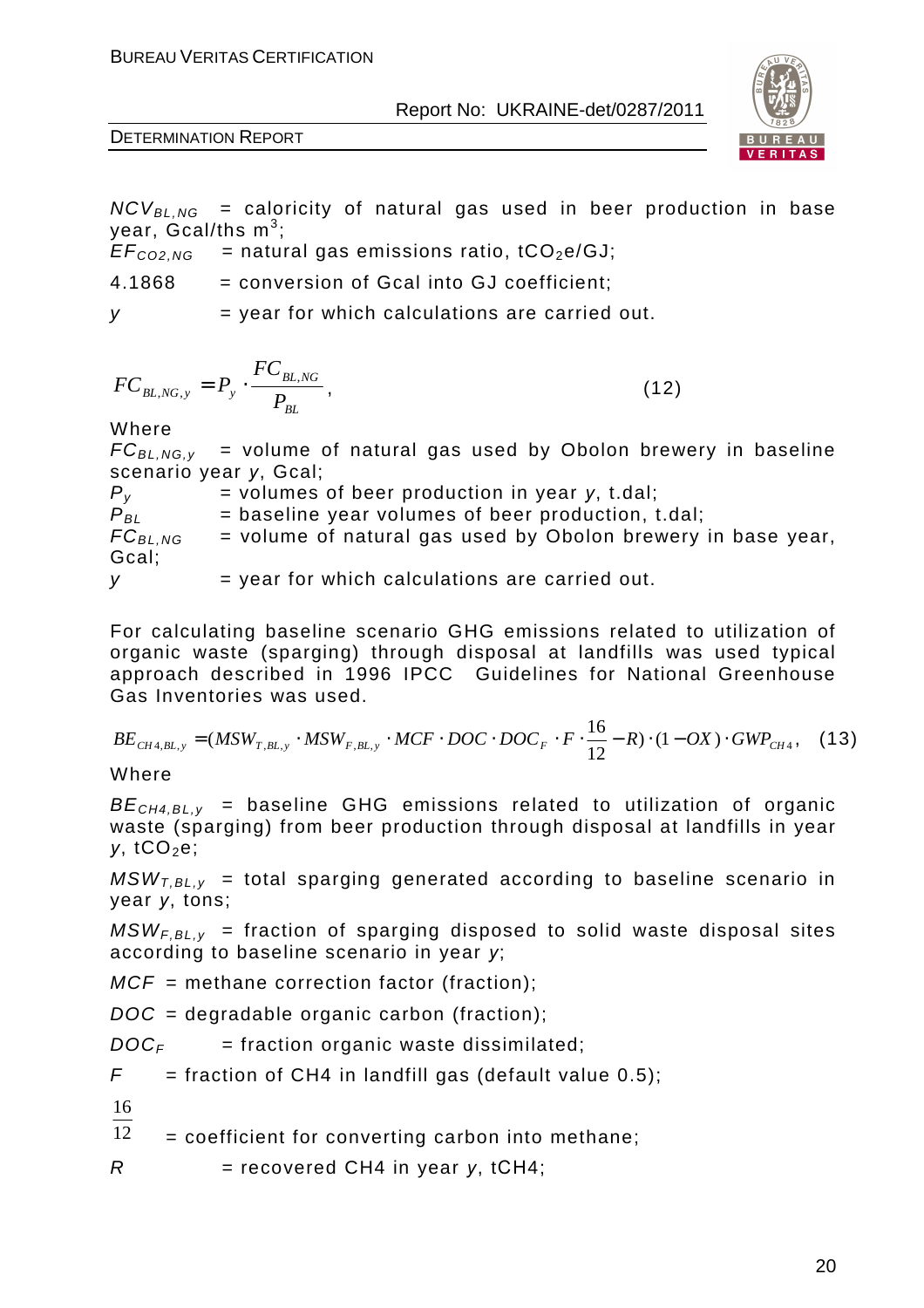

*ОХ* = oxidation factor (0 as stated in 1996 IPCC);

 $GWP<sub>CH4</sub>$  = potential of global warming of methane, tCO2e/tCH4;

 $y =$  year for which calculations are carried out.

$$
MSW_{T,BL,y} = P_y \cdot \frac{MSW_{T,BL}}{P_{BL}},
$$
\n(14)

Where

 $MSW<sub>TRLV</sub>$  = total sparging generated according to baseline scenario in year *у*, tons;

 $MSW<sub>TH</sub>$  = total sparging generated in base year, tons;

 $P_v$  = volumes of beer production in year *y*, t.dal;

 $P_{BL}$  = volumes of beer production in base year, t.dal;

 $y = year$  for which calculations are carried out.

#### **Emission reduction**

GHG emissions in the project scenario associated with the consumption of thermal energy are calculated in accordance with the Approved consolidated methodology for determining baseline scenario and monitoring ACM009 Consolidated baseline and monitoring methodology for fuel switching from coal or petroleum fuel to natural gas), Version 03.2.

$$
ER_{y} = BE_{y} - PE_{y} - LE_{y},\tag{15}
$$

Where

ERy = emission reductions in year *у*, tCO2e; BEy = baseline emissions in year *у*, tCO2e; PEy = project emissions in year *у*, tCO2e; LEy = leakages in year *у*, tCO2e; y = year of provided calculations.

The monitoring plan presents the quality assurance and control procedures for the monitoring process. This includes, as appropriate, information on calibration and on how records on data and/or method validity and accuracy are kept and made available on request.

Data monitored and required for verification are to be kept for two years after the last transfer of ERUs for the project.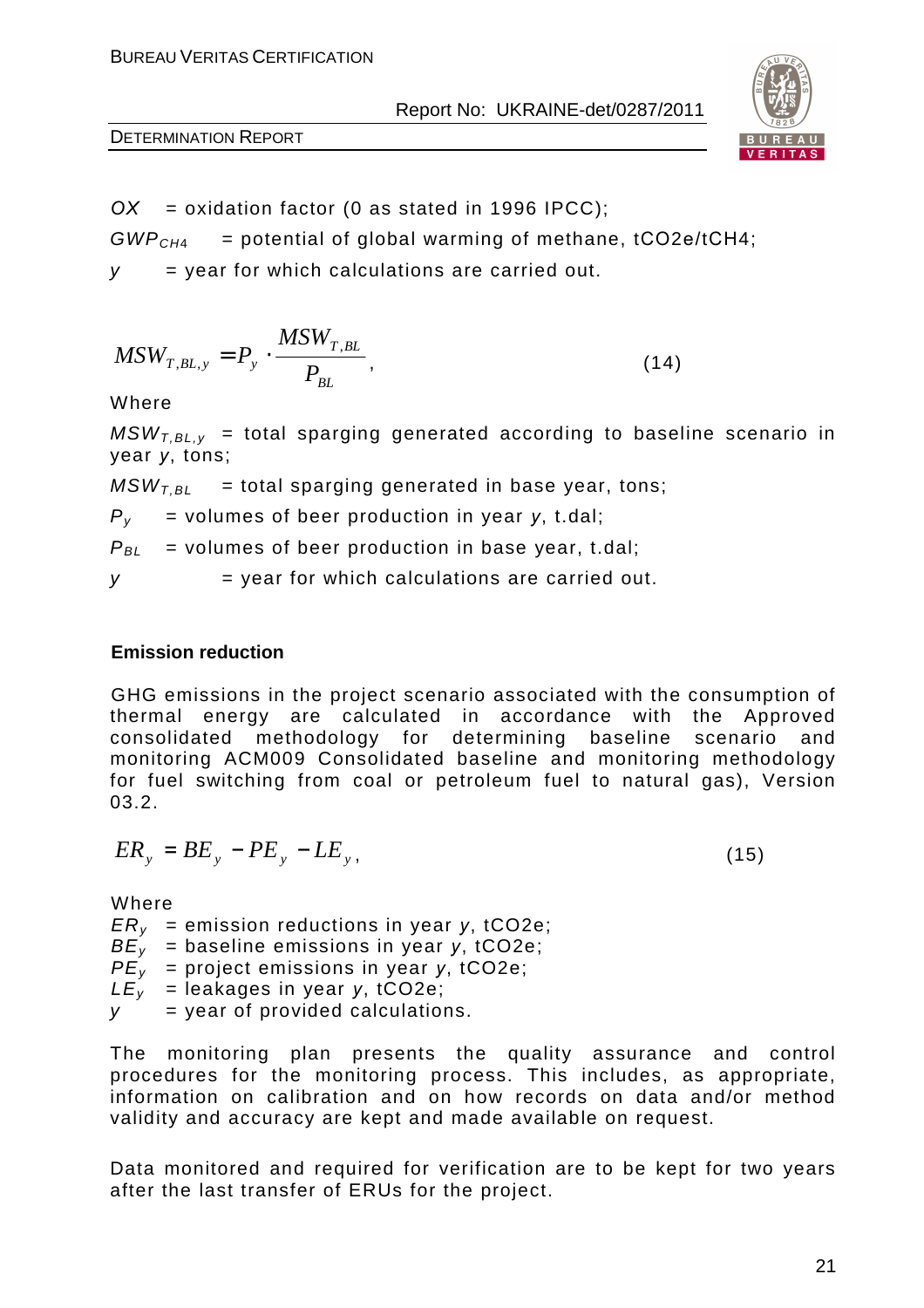



The monitoring plan clearly identifies the responsibilities and the authority regarding the monitoring activities. The roles and responsibilities of the persons involved to monitoring process are described in full in section D.3 of PDD and vividely demonstrated on the Scheme of data collection for Monitoring Report.

On the whole, the monitoring report reflects good monitoring practices appropriate to the project type.

The monitoring plan provides, in tabular form, a complete compilation of the data that need to be collected for its application, including data that are measured or sampled and data that are collected from other sources (e.g. official statistics, IPCC, commercial and scientific literature etc.) but not including data that are calculated with equations.

The monitoring plan indicates that the data monitored and required for verification are to be kept for two years after the last transfer of ERUs for the project.

CARs (CAR09-CAR15), CL06 and their resolutions/conclusions applicable to monitoring plan are listed in the APPENDIX A: DETERMINATION PROTOCOL (Table 2) below.

## **4.8 Leakage (40-41)**

The PDD appropriately describes an assessment of the potential Indirect external leakage of CO2, СН4, N2O generated by fuel production and its transportation and appropriately explains that they are neglected.

No issues applicable to leakage were found.

## **4.9 Estimation of emission reductions or enhancements of net removals (42-47)**

The PDD indicates assessment of emissions in the baseline scenario and in the project scenario as the approach chosen to estimate the emission reductions generated by the project.

The PDD provides the ex ante estimates of:

(a) Emissions for the project scenario (within the project boundary), which are: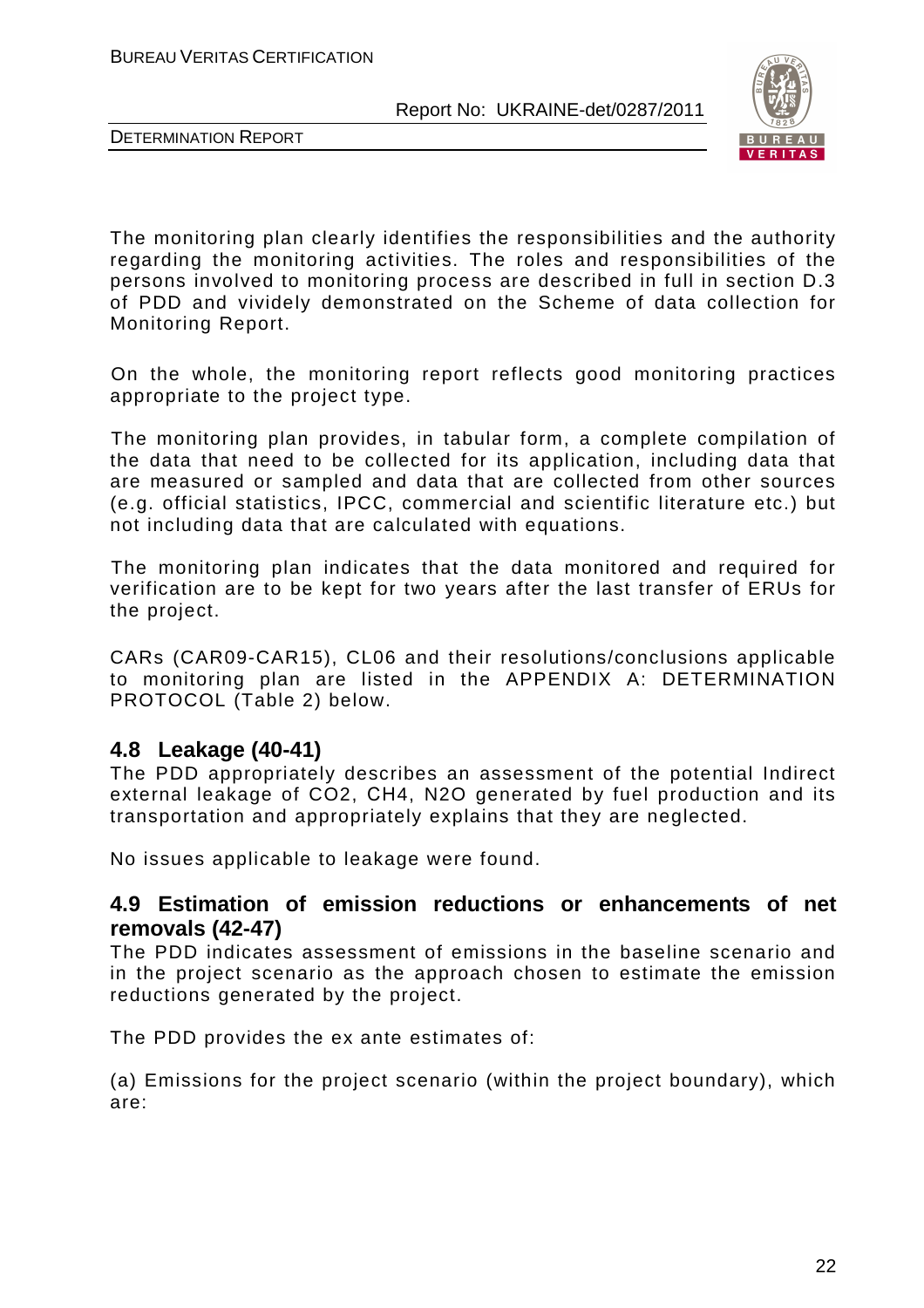



| Greenhouse gases project<br>emission |                           |
|--------------------------------------|---------------------------|
| Year                                 | (tonnes of CO2equivalent) |
| 2004                                 | 97948                     |
| 2005                                 | 108018                    |
| 2006                                 | 132027                    |
| 2007                                 | 138511                    |
| Total 2004-2007:                     | 476504                    |
| Average number of                    |                           |
| reduction 2004-2007:                 | 119126                    |
| 2008                                 | 174821                    |
| 2009                                 | 105665                    |
| 2010                                 | 134807                    |
| 2011                                 | 134807                    |
| 2012                                 | 134807                    |
| Total 2008-2012:                     | 684907                    |
| Average number of                    |                           |
| reduction 2008-2012:                 | 136981                    |
| 2013                                 | 134807                    |
| 2014                                 | 134807                    |
| 2015                                 | 134807                    |
| 2016                                 | 134807                    |
| 2017                                 | 134807                    |
| 2018                                 | 134807                    |
| 2019                                 | 134807                    |
| 2020                                 | 134807                    |
| 2021                                 | 134807                    |
| 2022                                 | 134807                    |
| 2023                                 | 134807                    |
| 2024                                 | 134807                    |
| 2025                                 | 134807                    |
| Total 2013-2025:                     | 1752487                   |
| Average number of                    |                           |
| reduction 2013-2025:                 | 134807                    |
| Total 2004-2025:                     | 2913899                   |
| Average number of                    |                           |
| reduction 2004-2025:                 | 132450                    |

(b) No leakage is expected during the project activity;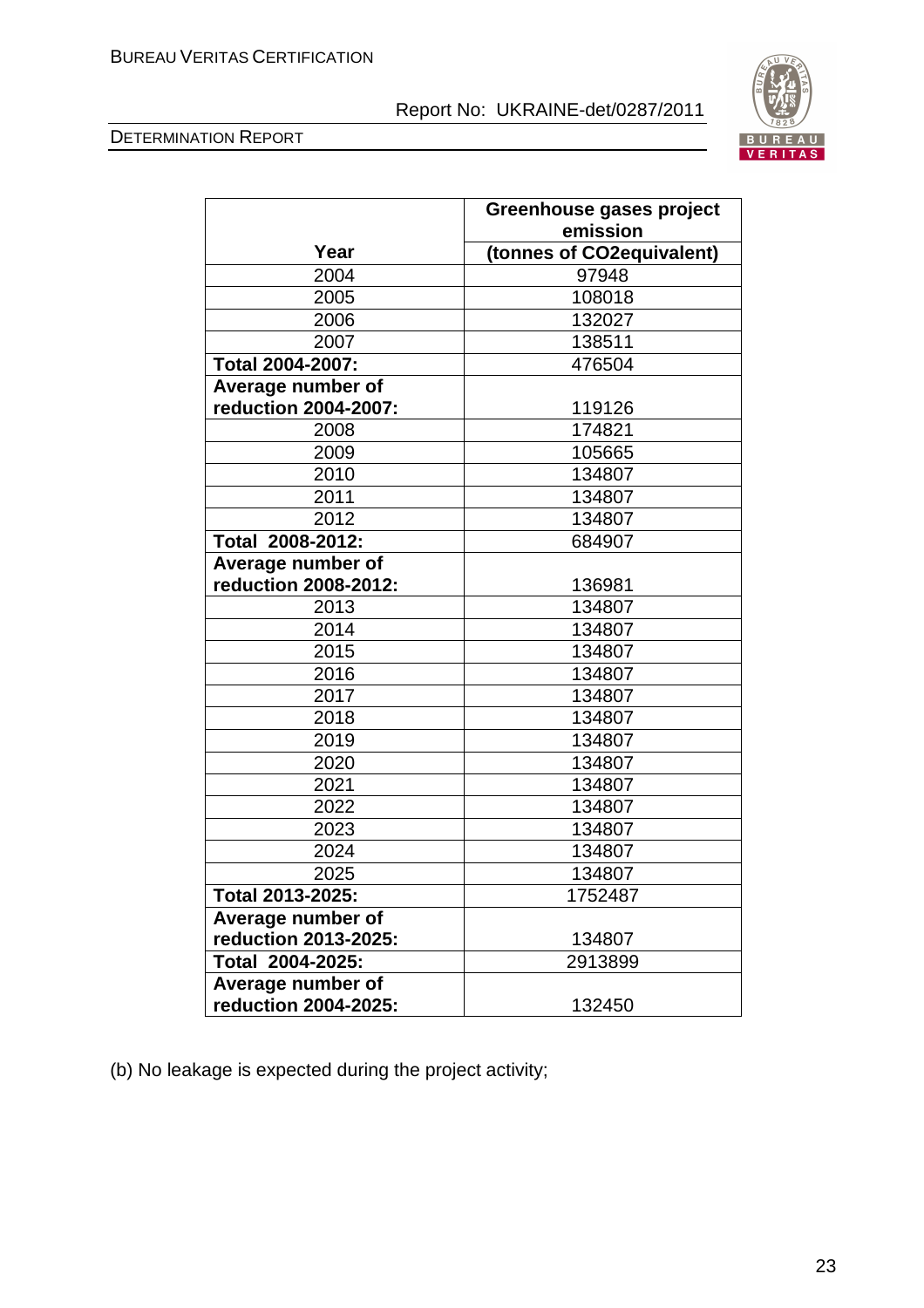



(c) Emissions for the baseline scenario (within the project boundary), which are:

|                             | Greenhouse gases baseline  |
|-----------------------------|----------------------------|
|                             | emission                   |
| Year                        | (tonnes of CO2 equivalent) |
| 2004                        | 258456                     |
| 2005                        | 356401                     |
| 2006                        | 435456                     |
| 2007                        | 509007                     |
| Total 2004-2007:            | 1559320                    |
| Average number of reduction |                            |
| 2004-2007:                  | 389830                     |
| 2008                        | 575744                     |
| 2009                        | 453830                     |
| 2010                        | 446894                     |
| 2011                        | 447138                     |
| 2012                        | 447138                     |
| Total 2008-2012:            | 2370744                    |
| Average number of reduction |                            |
| 2008-2012:                  | 474149                     |
| 2013                        | 447138                     |
| 2014                        | 447138                     |
| 2015                        | 447138                     |
| 2016                        | 447138                     |
| 2017                        | 447138                     |
| 2018                        | 447138                     |
| 2019                        | 447138                     |
| 2020                        | 447138                     |
| 2021                        | 447138                     |
| 2022                        | 447138                     |
| 2023                        | 447138                     |
| 2024                        | 447138                     |
| 2025                        | 447138                     |
| Total 2013-2025:            | 5812793                    |
| Average number of reduction |                            |
| 2013-2025:                  | 447138                     |
| Total 2004-2025:<br>9742857 |                            |
| Average number of reduction |                            |
| 2004-2025:                  | 442857                     |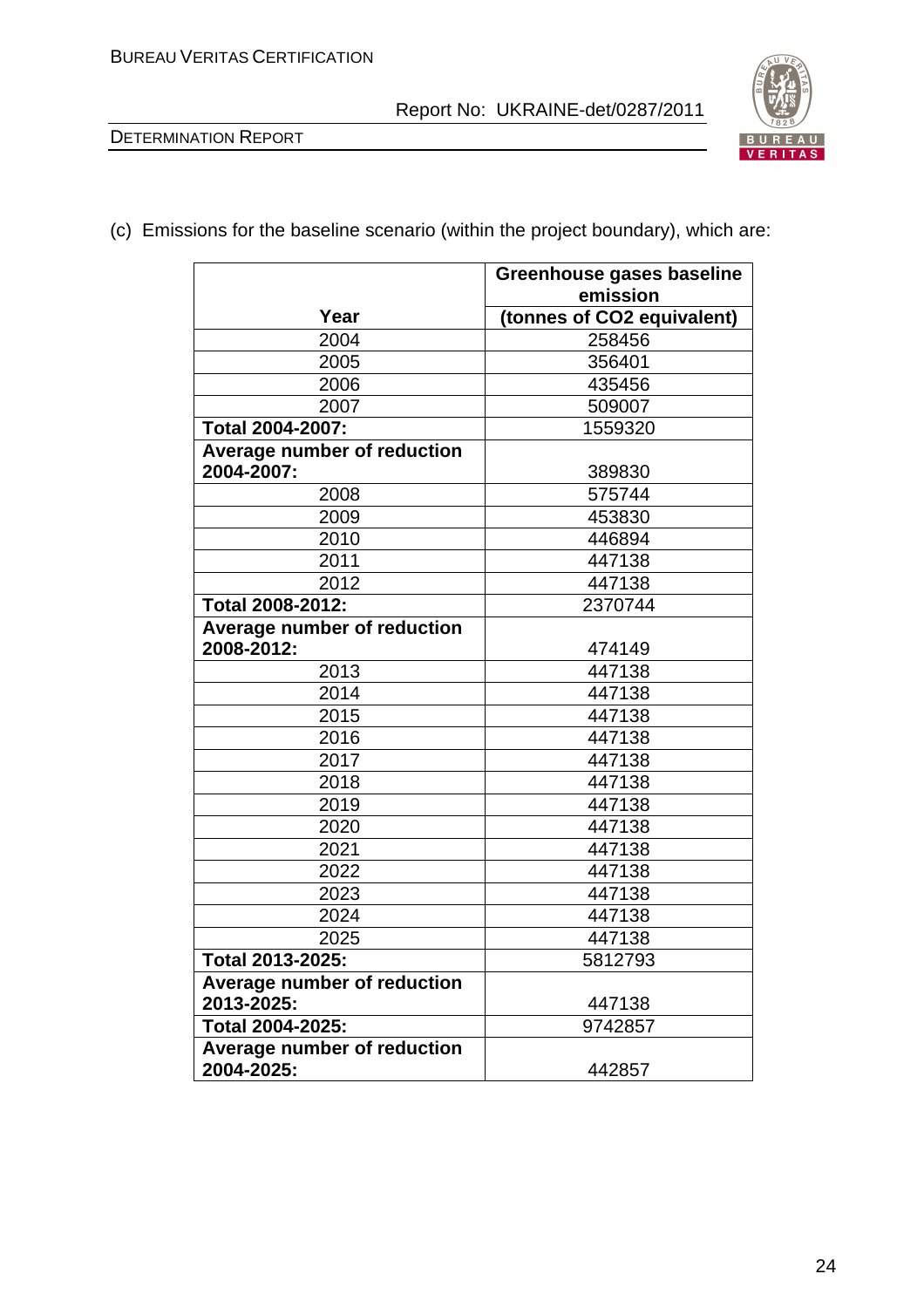



(d) Emission reductions adjusted by leakage (based on (a)-(c) above), which are:

|                             | <b>Estimated emission</b>  |
|-----------------------------|----------------------------|
|                             | redactions                 |
| Year                        | (tonnes of CO2 equivalent) |
| 2004                        | 160508                     |
| 2005                        | 248383                     |
| 2006                        | 303429                     |
| 2007                        | 370496                     |
| <b>Total 2004-2007:</b>     | 1082815                    |
| Average number of reduction |                            |
| 2004-2007:                  | 270704                     |
| 2008                        | 400922                     |
| 2009                        | 348164                     |
| 2010                        | 312088                     |
| 2011                        | 312331                     |
| 2012                        | 312331                     |
| Total 2008-2012:            | 1685837                    |
| Average number of reduction |                            |
| 2008-2012:                  | 337167                     |
| 2013                        | 312331                     |
| 2014                        | 312331                     |
| 2015                        | 312331                     |
| 2016                        | 312331                     |
| 2017                        | 312331                     |
| 2018                        | 312331                     |
| 2019                        | 312331                     |
| 2020                        | 312331                     |
| 2021                        | 312331                     |
| 2022                        | 312331                     |
| 2023                        | 312331                     |
| 2024                        | 312331                     |
| 2025                        | 312331                     |
| Total 2013-2025:            | 4060306                    |
| Average number of reduction |                            |
| 2013-2025:                  | 312331                     |
| Total 2004-2025:            | 6828958                    |
| Average number of reduction |                            |
| 2004-2025:                  | 310407                     |

Emission reductions estimation after the first commitment period

The estimates referred to above are given:

(a) On a periodic basis;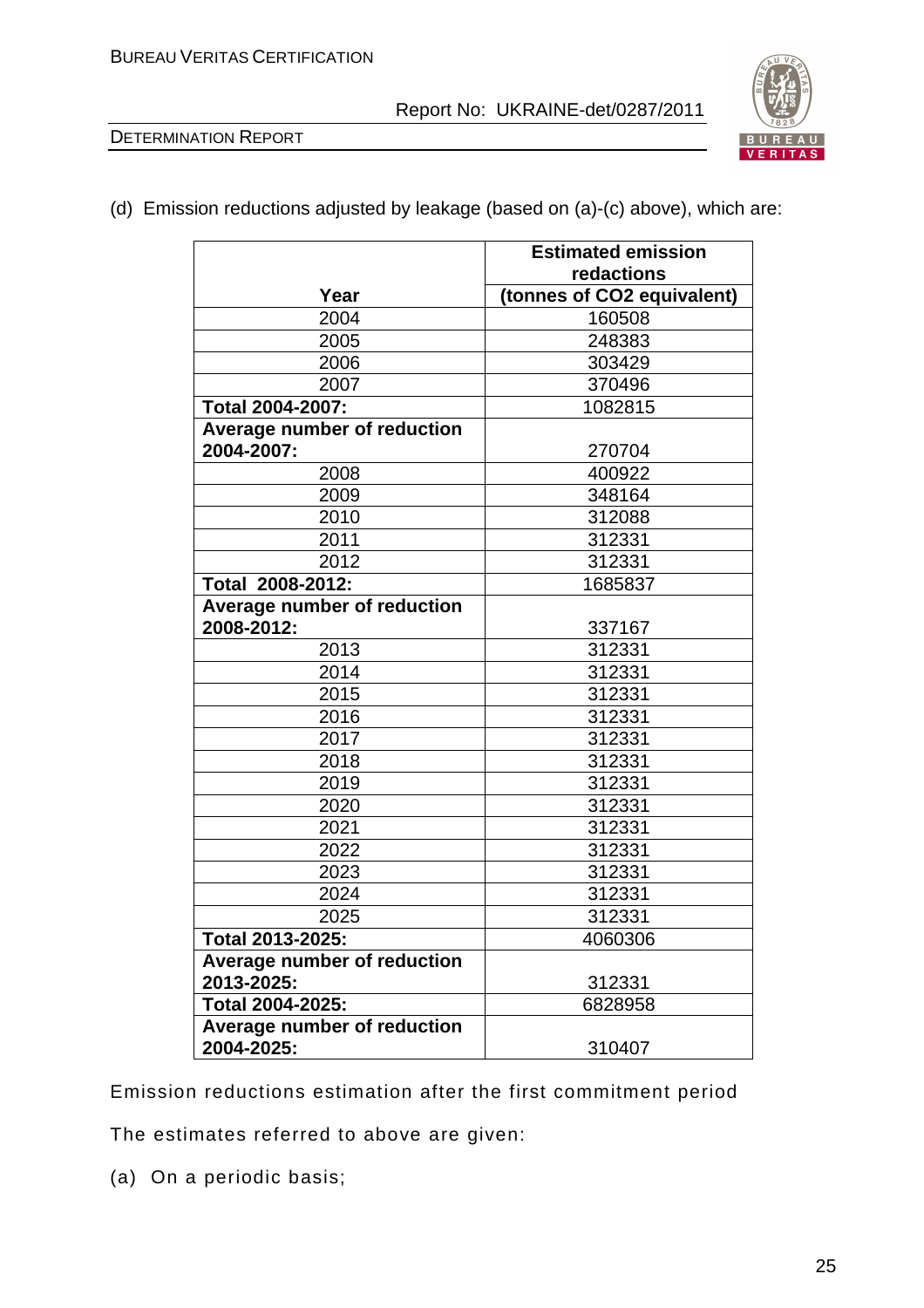

- (b) From 01/01/2004 to 31/12/2025, covering the whole crediting period;
- (c) On a source-by-source basis;
- (d) For CO2

(e) In tonnes of CO2 equivalent, using global warming potentials defined by decision 2/CP.3 or as subsequently revised in accordance with Article 5 of the Kyoto Protocol;

The formula used for calculating the estimates referred above, which is

$$
ER_{y} = BE_{y} - PE_{y} - LE_{y},
$$

Where

ERy = emission reductions in year *у*, tCO2e; BEy = baseline emissions in year *у*, tCO2e; PEy = project emissions in year *у*, tCO2e;  $LE<sub>v</sub>$  = leakages in year *y*, tCO2e;  $y = year$  of provided calculations.

is consistent throughout the PDD.

Data sources used for calculating the estimates referred to above, such as:

- Statistic data on fuel and energy consumtion of factory and factory production
- Dafault values

are clearly identified, reliable and transparent.

The estimation referred to above is based on conservative assumptions and the most plausible scenarios in a transparent manner.

The estimates referred to above are consistent throughout the PDD.

No issues applicable to estimation of emission reductions or enhancements of net removals were found.

## **4.10 Environmental impacts (48)**

Collection, handling and transfer of waste for utilization was carried out in accordance with the law of Ukraine "On waste".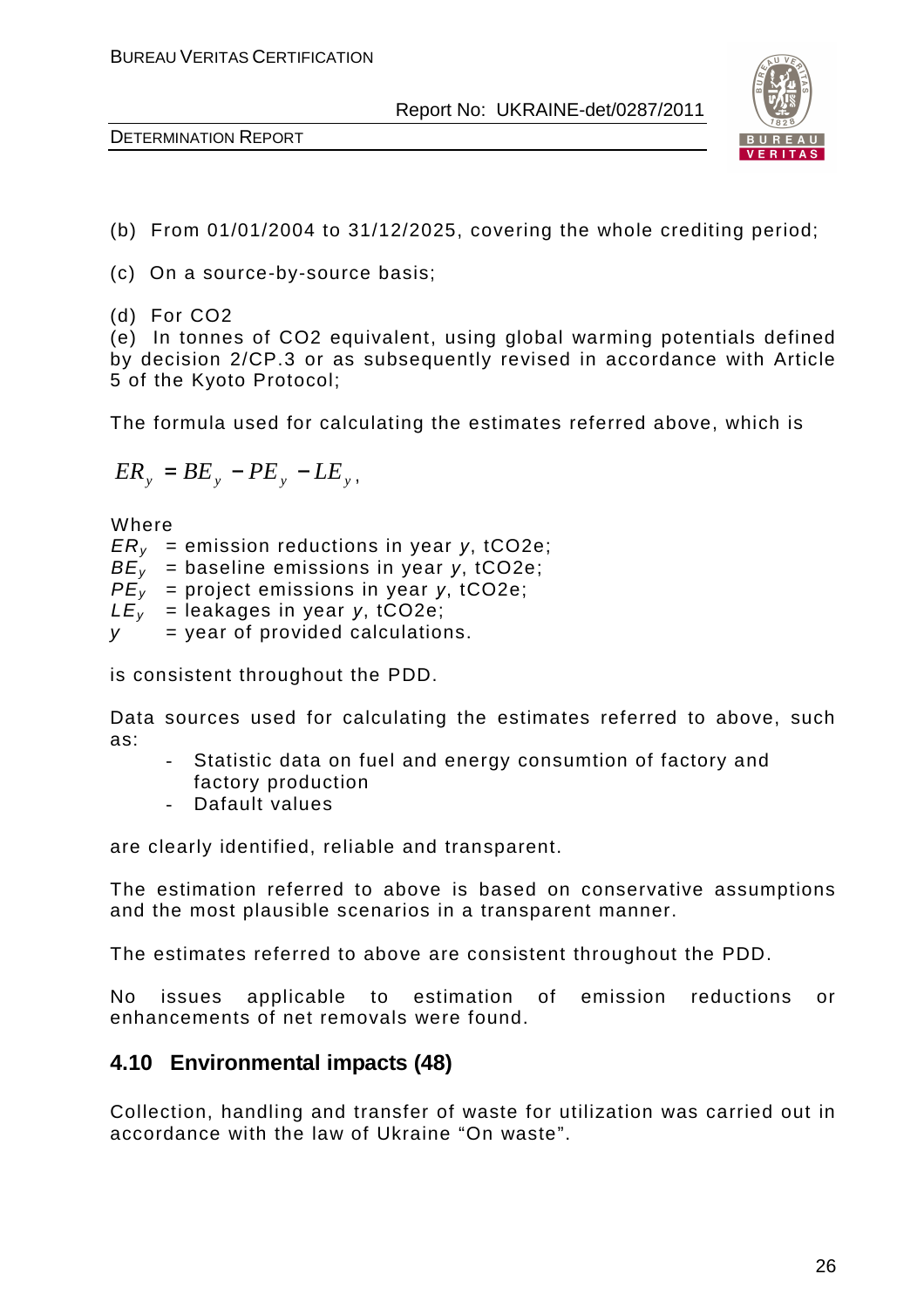DETERMINATION REPORT



The legal foundation for handling waste are the current legal and normative acts on environmental safety.

Production waste, depending on its physical, chemical and biological characteristics is divided into four danger classes:

- $\triangleright$  I class extremely high-risk waste;
- $\triangleright$  II class high-risk waste;
- $\triangleright$  III class medium-risk waste;
- $\triangleright$  IV class low-risk waste.

Procedures for handling waste are described in Annex 3 of this document.

In accordance with Ukrainian laws new construction projects, reconstruction and technical re-equipment, industrial and civil projects must include Environmental Impact Assessment (EIA), which main requirements are listed in the State Construction Norms of Ukraine A.2.2- 1-2003.

"Obolon" PJSC has the necessary Environmental Impact Assessment of its activities in accordance with Ukrainian law.

In general the "Reduction of power consumption and waste disposal at "Obolon" PJSC" project will have positive effect on the environment. The following points will give detailed information on the positive effect on the environment:

1. The project implementation will reduce  $CO<sub>2</sub>$  emissions in the city of Kyiv due to more effective energy consumption. This will be achieved by implementing modern equipment and preproduction processes.

2. Due to lower fuel consumption, electricity and ecologic technologies for the utilization of organic waste, the implementation of the project will reduce emissions of  $SO_x$  NOx, CO and  $CH_4$  solid particles (co-product of combustion).

No transboundary environmental impact is expected from the implementation of this project.

#### **Impact on the aquatic environment**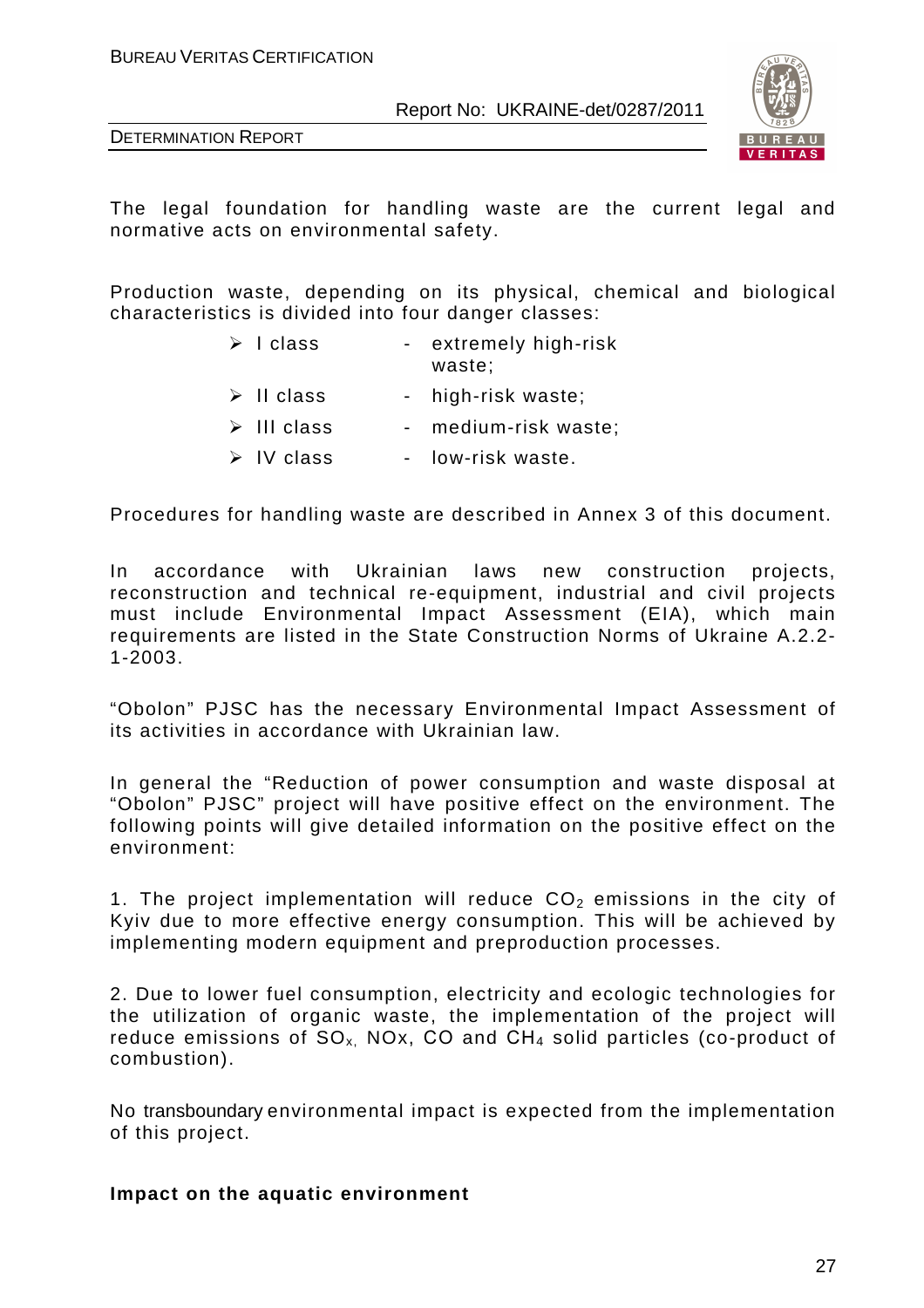

DETERMINATION REPORT

Impact on the aquatic environment will be the same as in the base scenario. The existing technologies used in the production of beer by the "Obolon" plant require the disposal of waste water through the drainage system with mandatory chemical control. All these actions are stipulated by the Water Code of Ukraine, State Standart 28.74-82 "Rules of hygiene and quality control", Construction rules and regulations 4630-92 that determine the maximum concentration for internal water bodies. Disposal into open water bodies will not be done.

Project implementation will have positive effect. It will allow reducing water consumption and, as a result, lead to the reduction of waste water discharge.

#### **Impact on ambient air**

Project implementation will have positive effect on air:

1) Reduce the emissions of NOx, SOx, CO and solid particles due to the use of more environmentally clean technologies and reduction of power consumption;

2) Reduced consumption of electric power will lead to lower emissions of the same pollutants into the air;

3) Will reduce the emission of  $CH_4$  through the utilization of organic waste.

#### **Effects on land use**

There will be no effect on land/soil.

The corresponding law on land use is stated in the Land Code of Ukraine. The National technological practice/standart: State Standart 17.4.1.02-83 "Protection of nature, soil. Classificatioin of chemicals for controlling pollution".

#### **Impact on biodiversity**

There will be no impact on biodiversity.

#### **Generation of waste, waste discharge and handling**

Generation of waste, waste discharge and handling are present. In the process of project implementation waste will be generated after the collection of physically and morally outdated equipment, burners, pipes etc. There will be construction waste as a result of dismantling of boilers and construction of boiler shops and others.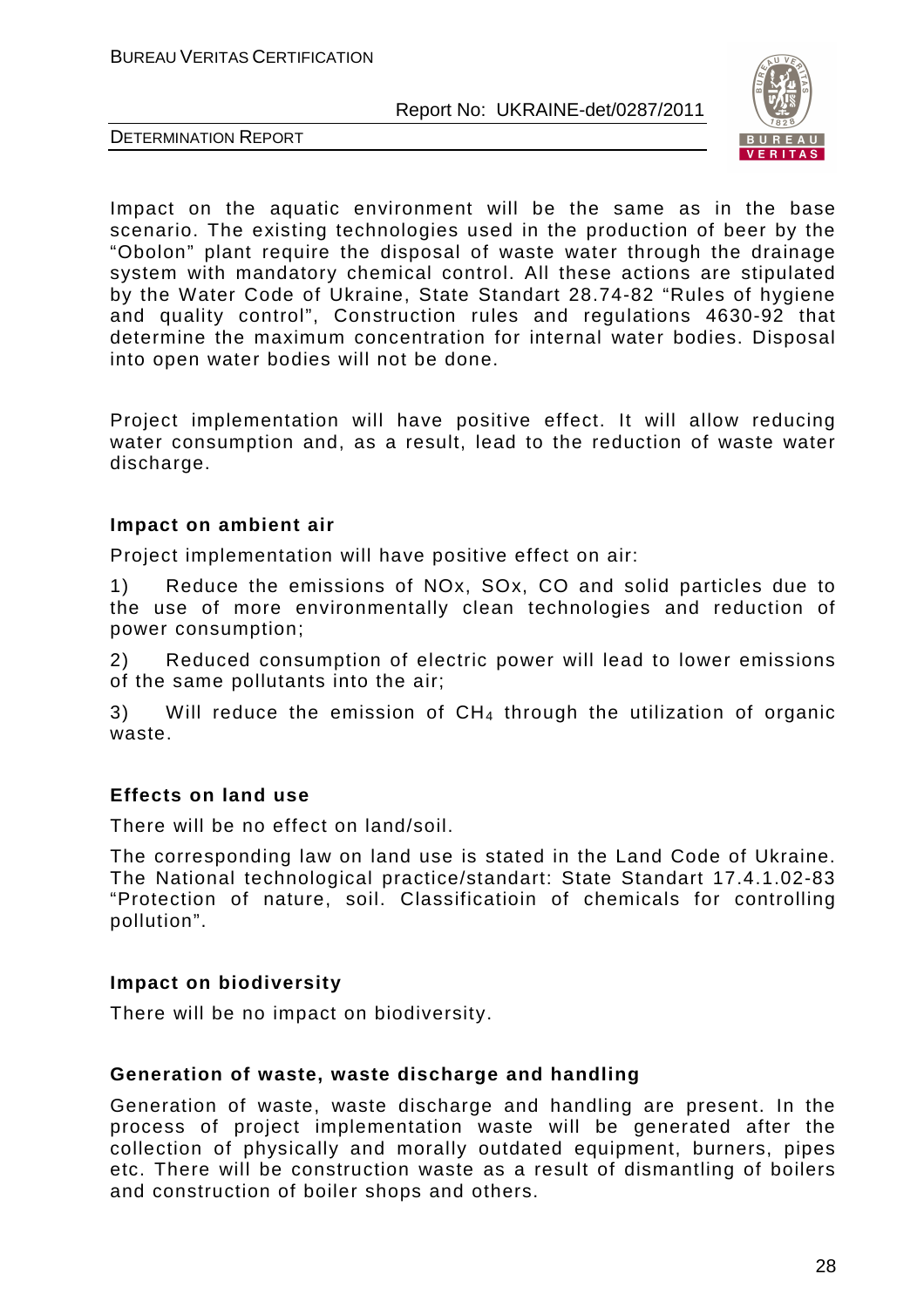

DETERMINATION REPORT

Collection, handling and transfer of waste for utilization of the enterprise's waste will be carried out in accordance with the law of Ukraine "On waste".

Handling procedures are described in Annex 3 of this document.

Conclusions concerning the most significant environmental impacts from implementation of activities under this project are presented in the Environmental Impact Assessment (EIA), obtained according to state building codes of Ukraine A.2.2-1-2003:

- Conclusion of the State Environmental Review in the city of Kyiv # 26/07-12-2010-0001 from 10.01.2011. Registered 10.01.2011 # 04- 14/981. The reconstruction project of property complex for improving productivity "Obolon" PJSC;
- Conclusion of the State Environmental Review in the city of Kyiv # 133 from 15.06.2004 # 08-8-10/2217. "Reconstruction of the enterprise for increasing beer production capacity";
- Conclusion of the State Environmental Review in the city of Kyiv # 107 from 29.04.2005 # 06-6-16/1535. "Reconstruction of sewage runoff ";
- Conclusion of the State Environmental Review in the city of Kyiv # 181 from 14.09.1998 # 08-8-10/2738. "Reconstruction of the "Obolon" plant with increasing beer production".

"Obolon" PJSC is certified according to ISO-14001:2004 and ОHSAS-18001 systems, which supports the ability and desire of the company to manage its impact on the environment.

CAR16 and its resolution/conclusion applicable to environmental impacts are listed in the APPENDIX A: DETERMINATION PROTOCOL (Table 2) below.

## **4.11 Stakeholder consultation (49)**

No stakeholders' comments were received.

## **4.12 Determination regarding small scale projects (50-57)**

Not applicable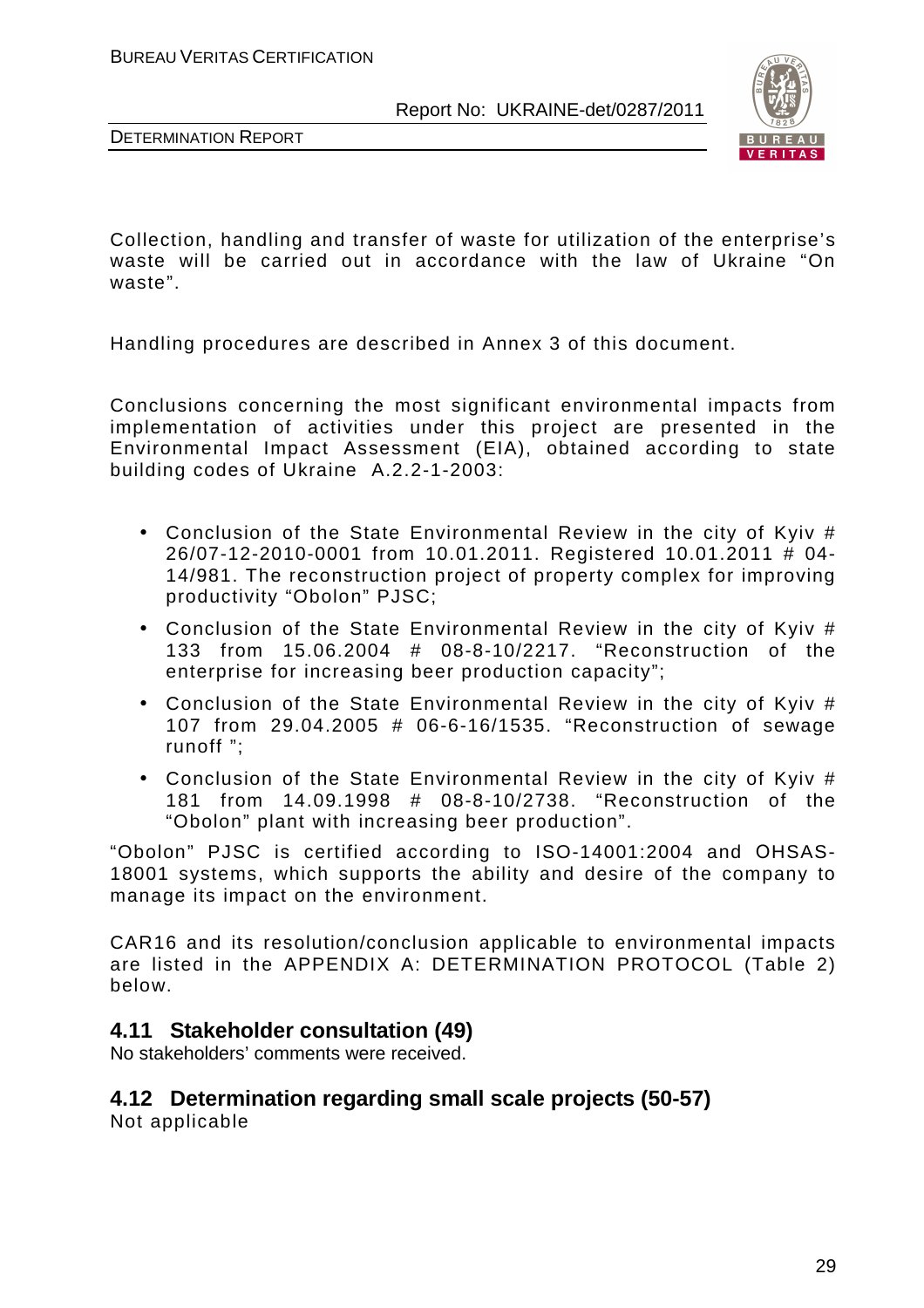



## **4.13 Determination regarding land use, land-use change and forestry (LULUCF) projects (58-64)**

Not applicable

**4.14 Determination regarding programmes of activities (65-73)**  Not applicable

## **5 SUMMARY AND REPORT OF HOW DUE ACCOUNT WAS TAKEN OF COMMENTS RECEIVED PURSUANT TO PARAGRAPH 32 OF THE JI GUIDELINES**

No comments, pursuant to paragraph 32 of the JI Guidelines, were received.

## **6 DETERMINATION OPINION**

Bureau Veritas Certification has performed a determination of the "Reduction of power consumption and waste disposal at "Obolon" PJSC" project of «Company «MT-Invest» LTD located in Kyiv, Ukraine. The determination was performed on the basis of UNFCCC criteria and host country criteria and also on the criteria given to provide for consistent project operations, monitoring and reporting.

The determination consisted of the following three phases: i) a desk review of the project design and the baseline and monitoring plan; ii) follow-up interviews with project stakeholders; iii) the resolution of outstanding issues and the issuance of the final Determination report and opinion.

Project participant/s used the latest "Combined tool to identify the baseline scenario and demonstrate additionality". In line with this tool, the PDD provides barrier analysis and common practice analysis, to determine that the project activity itself is not the baseline scenario.

Emission reductions attributable to the project are hence additional to any that would occur in the absence of the project activity. Given that the project is implemented and maintained as designed, the project is likely to achieve the estimated amount of emission reductions.

The determination revealed two pending issues related to the current determination stage of the project: the issue of the written approval of the project and the authorization of the project participant by the host Party. If the written approval and the authorization by the host Party are awarded, it is our opinion that the project as described in the Project Design Document, Version 02 meets all the relevant UNFCCC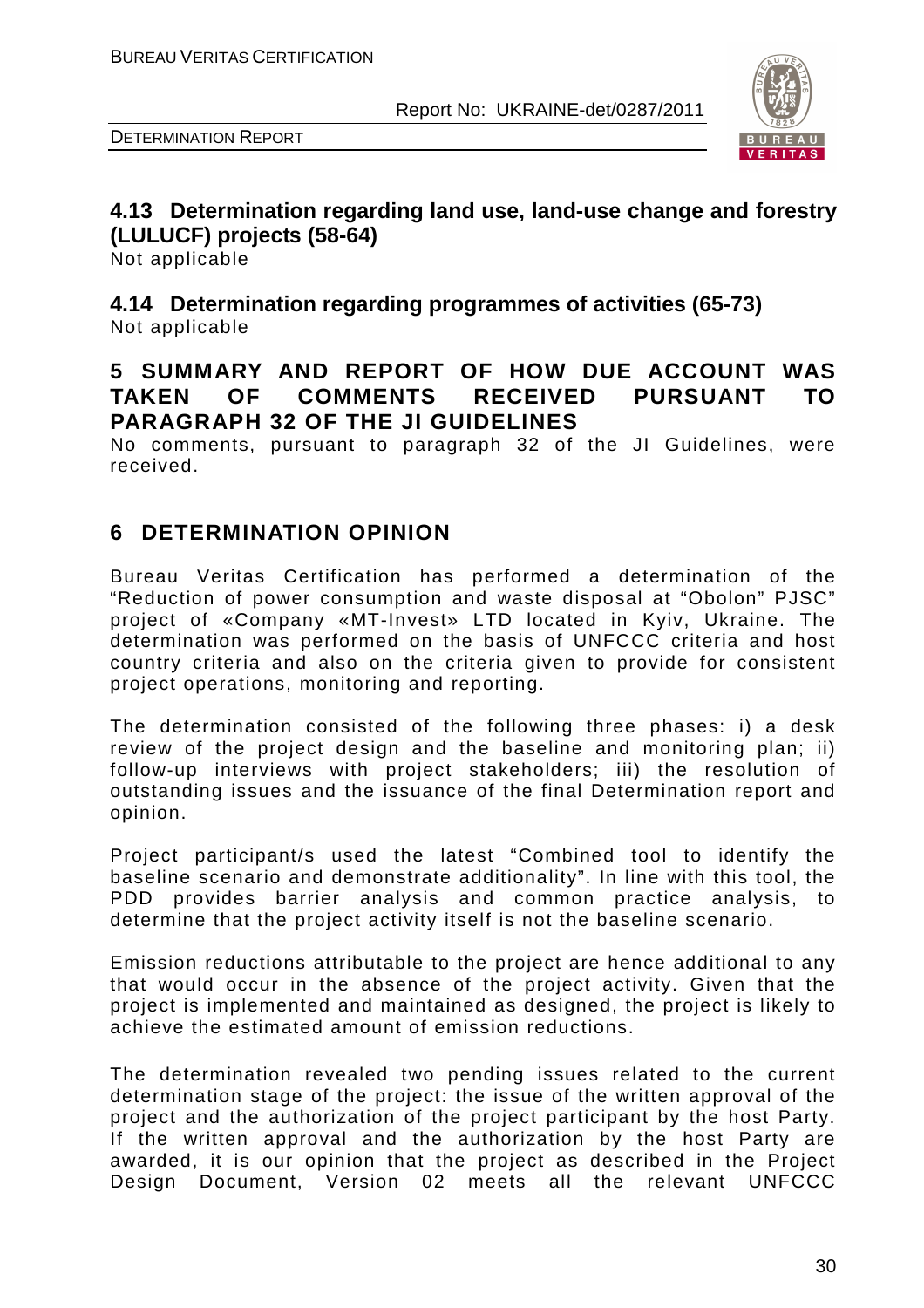

DETERMINATION REPORT

requirements for the determination stage and the relevant host Party criteria.

The review of the project design documentation (version 02) and the subsequent follow-up interviews have provided Bureau Veritas Certification with sufficient evidence to determine the fulfillment of stated criteria. In our opinion, the project correctly applies and meets the relevant UNFCCC requirements for the JI and the relevant host country criteria.

The determination is based on the information made available to us and the engagement conditions detailed in this report.

## **7 REFERENCES**

#### **Category 1 Documents:**

Documents provided by «Company «MT-Invest» LTD that relate directly to the GHG components of the project.

- /1/ PDD «Reduction of power consumption and waste disposal at "Obolon" PJSC" project of «Company «MT-Invest» LTD version 01 dated 04/04/2011
- /2/ PDD «Reduction of power consumption and waste disposal at "Obolon" PJSC" project of «Company «MT-Invest» LTD version 02 dated 10/06/2011
- /3/ Obolon\_v.2.xls excel file

#### **Category 2 Documents:**

Background documents related to the design and/or methodologies employed in the design or other reference documents.

- /1/ Decree of Cabinet of Ministers of Ukraine #206, dated 22/02/2006
- /2/ Joint Implementation Project Design Document Form, version 01
- /3/ Guidelines for Users of the Joint Implementation Project Design Document Form/Version 04, JISC.
- /4/ JISC Guidance on criteria for baseline setting and monitoring. Version 02.
- /5/ "Combined tool to identify the baseline scenario and demonstrate additionality" (Version 03.0.0)
- /6/ Glossary of Joint Implementation Terms, Version 03.
- /7/ Decree #43 on approval of indexes of specific carbon dioxide emissions in the year 2010 issued by NEIA dated 28.03.2011.
- /8/ Decree #62 on approval of indexes of specific carbon dioxide emissions in the year 2008 issued by NEIA dated 15.04.2011.
- /9/ Decree #63 on approval of indexes of specific carbon dioxide emissions in the year 2009 issued by NEIA dated 15.04.2011.
- /10/ Decree #75 on approval of indexes of specific carbon dioxide emissions in the year 2011 issued by NEIA dated 12.05.2011.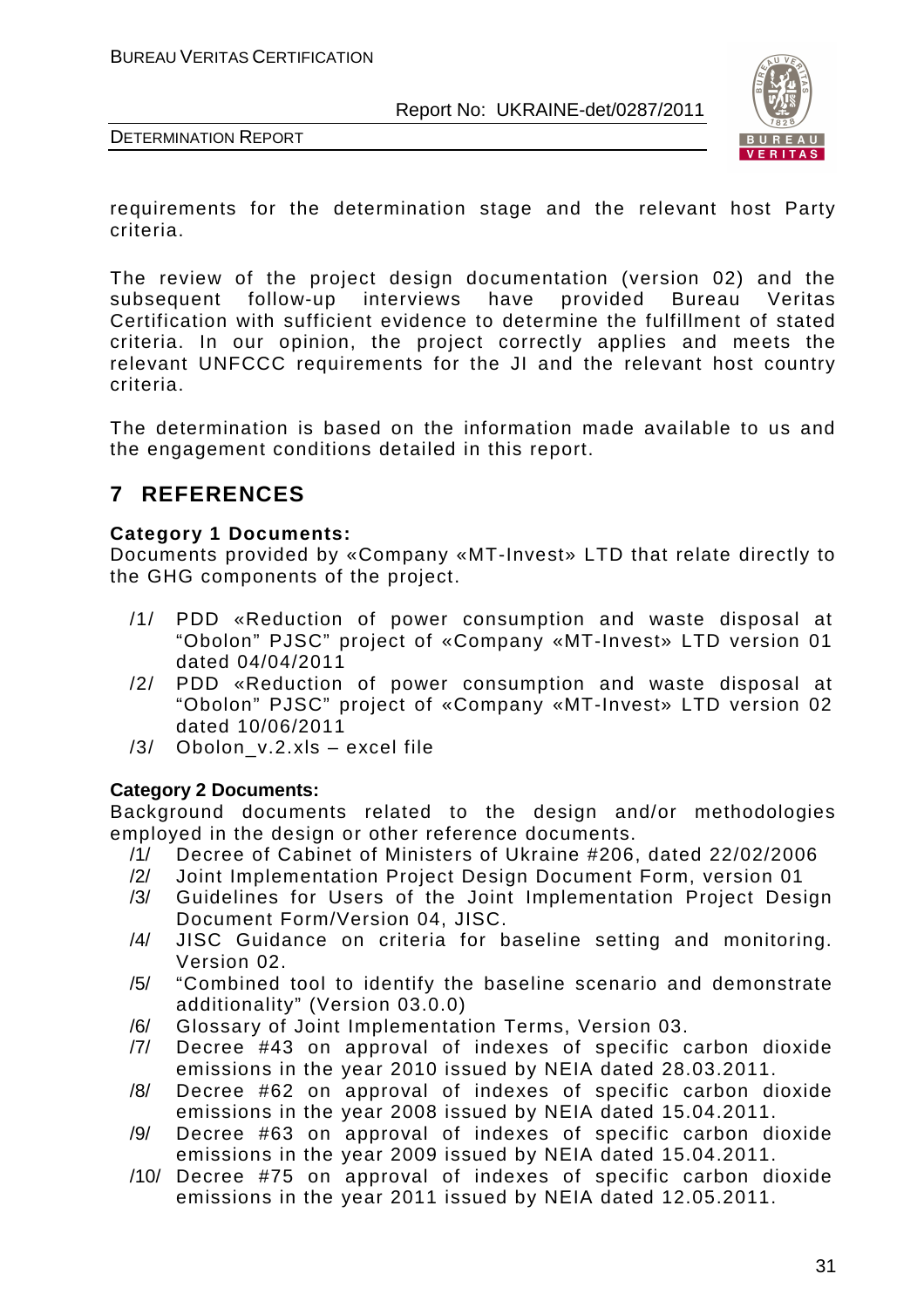

- /11/ 2 transfer certificates of permanent assets dated 14.03.2008
- /12/ 2 transfer certificates of permanent assets dated 2006
- /13/ 2 transfer certificates of permanent assets dated 2007
- /14/ 2 transfer certificates of permanent assets dated 26.06.2007
- /15/ 3 statements on equipment putting into operation dated 28.10.2009
- /16/ 3 transfer certificates of permanent assets dated 08.10.2007
- /17/ Acceptance statement for constructed object of gas supply dated 04.06/1999
- /18/ Annex Ю. Statement of acceptance of gas equipment for carrying out the complex probation (operational and verification testing) dated 21.06.2007
- /19/ Application of department chief for education of some categories of personnel of CJSC "Obolon" in 2011. Approved on 28.12.2010
- /20/ Article in the newspaper "Kyivska Pravda"
- /21/ Assignment for design, production and assembling of assembling station and return of condensate after facilities for sparging dehydration dated 26.10.2010
- /22/ Conclusion №142 (positive) of state ecological expertise dated 10.09.1999
- /23/ Conclusion №220 (positive) of state ecological expertise dated 14.09.1998
- /24/ Conclusion №26/07.12.2010-0001 dated 10.01.2011 of state ecological expertise
- /25/ Conclusion of state ecological expertise №107 dated 29.04.2005
- /26/ Conclusion of state ecological expertise №133 dated 15.06.2004
- /27/ Conclusion of state ecological expertise №133 dated 15.06.2004
- /28/ Conclusion of state ecological expertise №347 dated 23.012.2003
- /29/ Contract №2007 3995 05 dated 25.07.2007
- /30/ Contract №3 dated 26.10.2010
- /31/ Contract №60 on supply of malt and brewing production wastes dated 03.01.2007
- /32/ Contract №61 on supply of malt and brewing production wastes dated 01.01.2007
- /33/ Contract №670 dated 14.07.2003 on electric power supply
- /34/ Contract №74.1001/03 dated 10.01.2003
- /35/ Contract №74.1612/05 5SL dated 16.12.2005
- /36/ Contract №74.2907-ERG 5SL dated 29.09.2009
- /37/ Contract №806/107 on supply of malt and brewing production wastes dated 12.12.2006
- /38/ Documents that substantiate wastes amount, that are necessary for receiving the permission for pollutants emission into the atmospheric air from stationary sources dated 03.09.2008
- /39/ Hangover protocol for boiling amount from 27.01.2009 until 03.02.2009
- /40/ Hangover-takeover protocol on recuperation and vacuum evaporation facilities dated 16.09.2010
- /41/ Hangover-takeover protocol. Boiling order №4 dated 07.04.2009
- /42/ Letter №06.07/3252/905 dated 20.05.2011 about relegalization of permission for pollutants wastes
- /43/ Limit №040020/04 for wastes production and placing for 2003
- /44/ Limit №040020/04 for wastes production and placing for 2004
- /45/ Limit №040020/04 for wastes production and placing for 2005
- /46/ List of compressors of cooling-booster station for 01.01.2011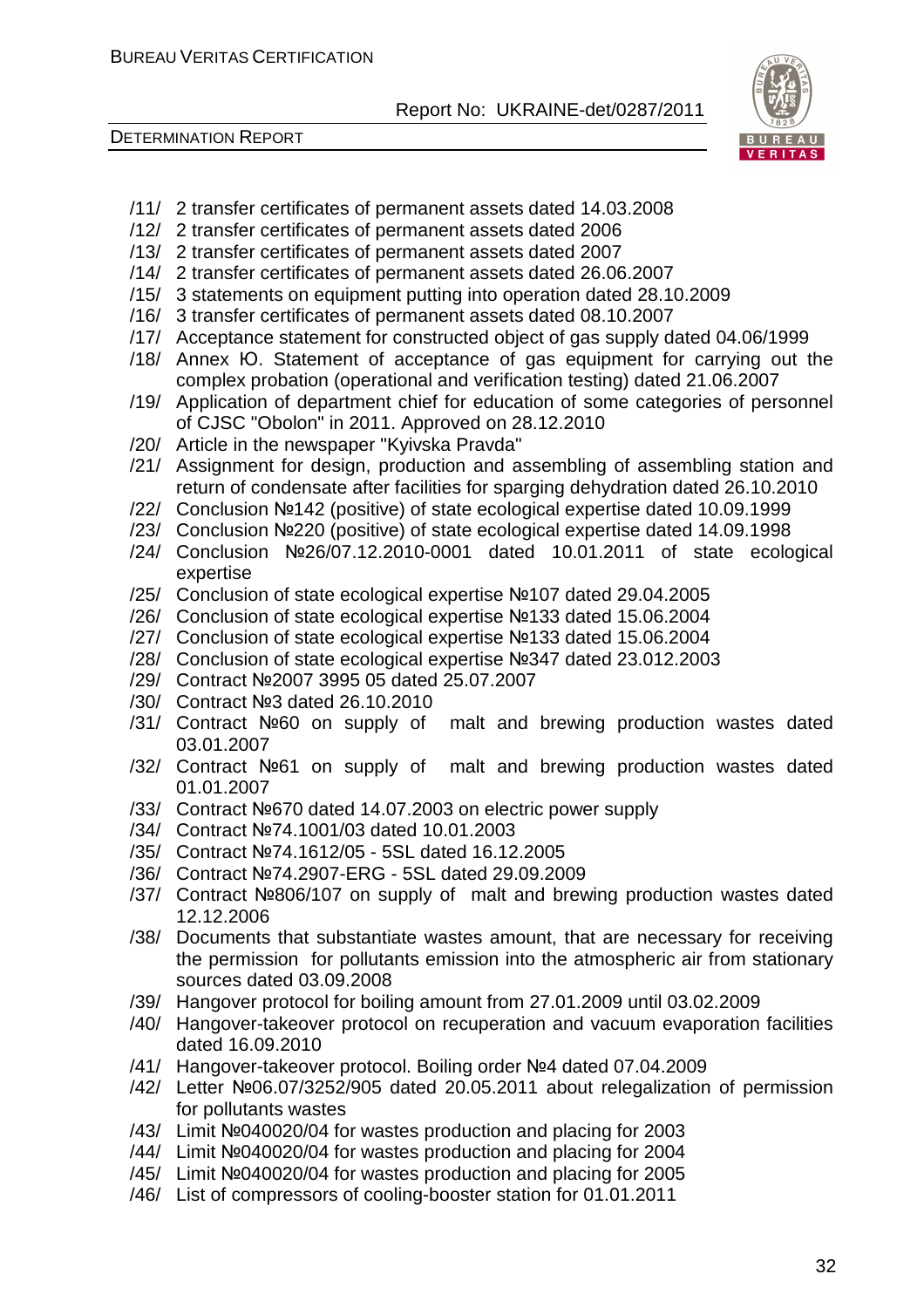



- /47/ List of documents related to technological equipment that is contained in the boundary of project "Reduction of power consumption and waste disposal at "Obolon" PJSC", that justify the property of PJSC "Obolon" and legal usage and according to which JI project will be realized
- /48/ Multifunctional electric meter EPQS 122.21.18LL. Reg.№623630. Passport
- /49/ Passport of boiler SEOG-604 Reg.№В-6296
- /50/ Permission for object operation beginning №3538.07.30-15.96.0 from 12.12.2007 until 12.12.2010
- /51/ Permission №040020 (12017) for pollutants emission into the atmospheric air from stationary sources dated 20.09.2004
- /52/ Permission №040020 for pollutants emission into the atmospheric air from stationary sources dated 01.07.2005
- /53/ Permission №12017 for pollutants emission into the atmospheric air from stationary sources dated 20.11.2001
- /54/ Permission №12017-040020 for pollutants emission into the atmospheric air from stationary sources dated 05.04.2004
- /55/ Permission №8038000000-003 for pollutants emission into the atmospheric air from stationary sources dated 19.05.2011
- /56/ Permission №8038000000-003 for pollutants emission into the atmospheric air from stationary sources dated 25.09.2008
- /57/ Permission №8038000000-003 for wastes placing in 2009 dated 13.05.2008
- /58/ Permission №8038000000-003 for wastes placing in 2011 dated 14.06.2010
- /59/ Permissions for pollutants emission into the atmospheric air from stationary sources for 2003-2005
- /60/ Photo. Ammoniac compressor SAB 233. Інв.№827422
- /61/ Photo. Ammoniac cooling station
- /62/ Photo. Compressor 2BM-27/9M2. Inv.№516791
- /63/ Photo. Compressor SAB 202 SM Inv.№525055
- /64/ Photo. Compressor SSRML-200-2S VFD Inv.№827421
- /65/ Photo. Condenser NK273/4000-4W. Registration №94
- /66/ Photo. Evaporating condenser. Inv.№803248
- /67/ Photo. Filtration department of fermentation workshop. Boiling workshop
- /68/ Photo. Granular sparging cooling department.
- /69/ Photo. KhKTs Senior Foreman room
- /70/ Photo. Leading ecology engineer's room
- /71/ Photo. List of protecting sets Champion Super
- /72/ Photo. Sanitary inspector's room. Radiology laboratory.
- /73/ Photo. Scheme of CJSC "Obolon" carbonic station reconstruction
- /74/ Photo. Scheme of СО2 supply of general production workshops ОТЕХ-113.ОРП.00-ТХ
- /75/ Positive conclusion of complex state expertise of project "Reconstruction of enterprise for capacity increasing to 70 million dal of beer per year and construction of administrative and laboratory building on Bogatyrska street, 3 in Obolonskyy region, Kyiv" dated 13.06.2004
- /76/ Project "Reconstruction of brewing production 1st order of design". Kyiv 2003
- /77/ Protocol №598904 of parametrization and validation of devices differentiated by the periods of electric power consumption accounting dated 15.12.2008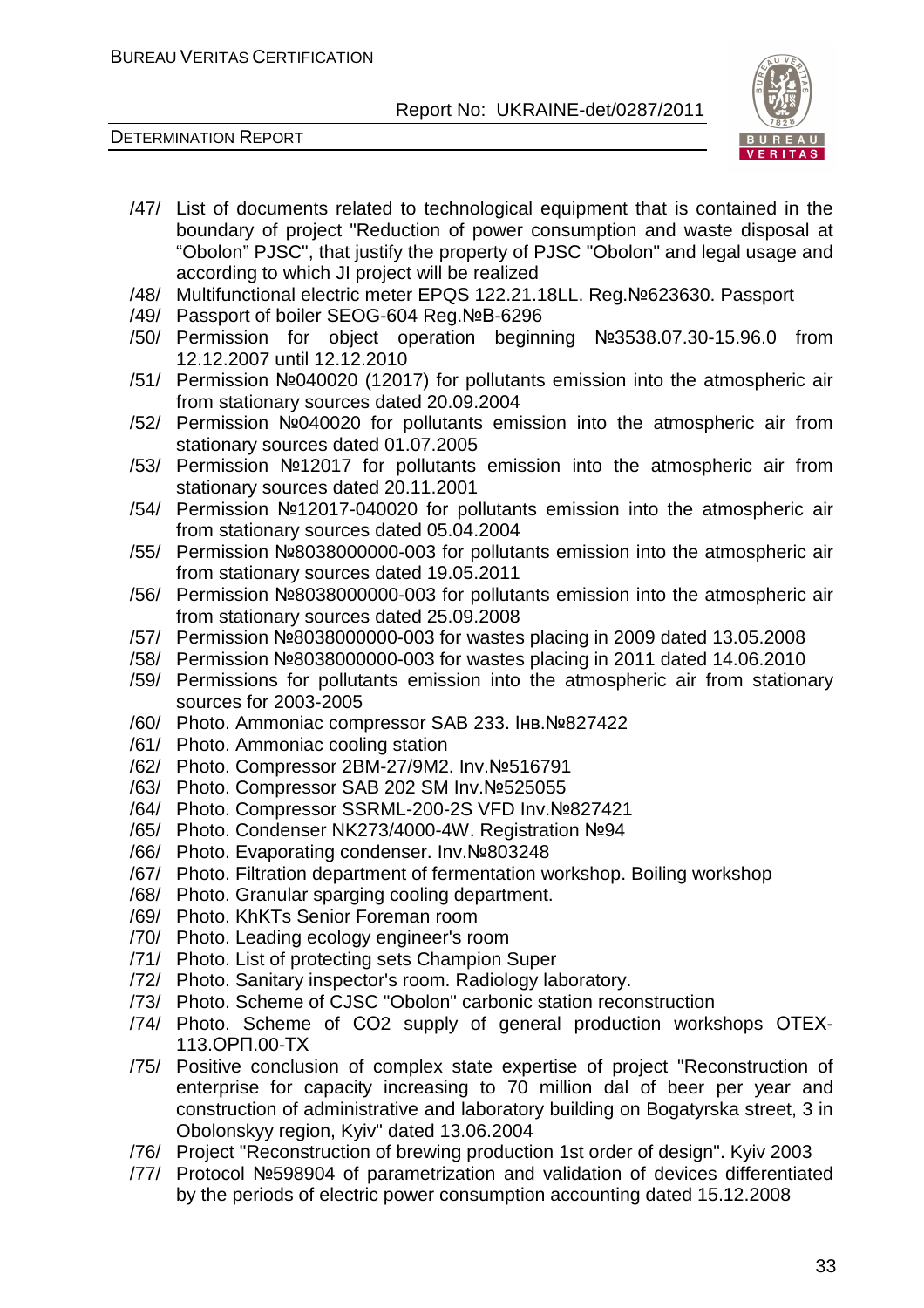

- /78/ Protocol of testing of complex automatic line of beer and beer cocktails bottling according to the order №505/0/3-08 dated 17.09.2008
- /79/ Report #15/1/7-97 dated 28/09/2009 State inspection of energy saving
- /80/ Report on results of fuel, heat and electric power usage for 2004 dated 10.01.2005
- /81/ Report on results of fuel, heat and electric power usage for 2005 dated 11.01.2006
- /82/ Report on results of fuel, heat and electric power usage for 2006 dated 05.01.2007
- /83/ Report on results of fuel, heat and electric power usage for 2007 dated 08.01.2008
- /84/ Report on results of fuel, heat and electric power usage for 2008 dated 14.01.2009
- /85/ Report on results of fuel, heat and electric power usage for 2009 dated 15.01.2010
- /86/ Report on results of fuel, heat and electric power usage for 2010 dated 17.01.2011
- /87/ Scheme of CJSC "Obolon" general layout
- /88/ State statistic supervisory. Wastes treatment in 2010 dated 18.02.2011
- /89/ Statement №88/9 of hangover-takeover of commodity output for September 2010
- /90/ Statement №88/9/1 on providing services related to reactive power flow-over compensation for September 2010
- /91/ Statement of erection supervision work carried out according to the contract №74.0507/06-CHM dated 27.02.2007
- /92/ Statement of erection supervision work carried out according to the contract №74.2907-ERG-CHM dated 15.12.2009
- /93/ Statement on beginning of dehydration and sparging granulation equipment operation dated 29.02.2008
- /94/ Statement on equipment putting into operation dated 10.11.2008
- /95/ Statement on introduction into operation and examination of 3rd order of TsKT control system dated 05.07.2006
- /96/ Statement on validation and putting into operation of TsKT third order controlling system dated 03.07.2009
- /97/ Statements on delivery of equipment into operation dated 28.10.2009
- /98/ Transfer certificate of permanent assets. Pump WILO ASP 200 CS 132/4
- /99/ Wastes and package materials accounting. Typical form N 1-BT started in January 2009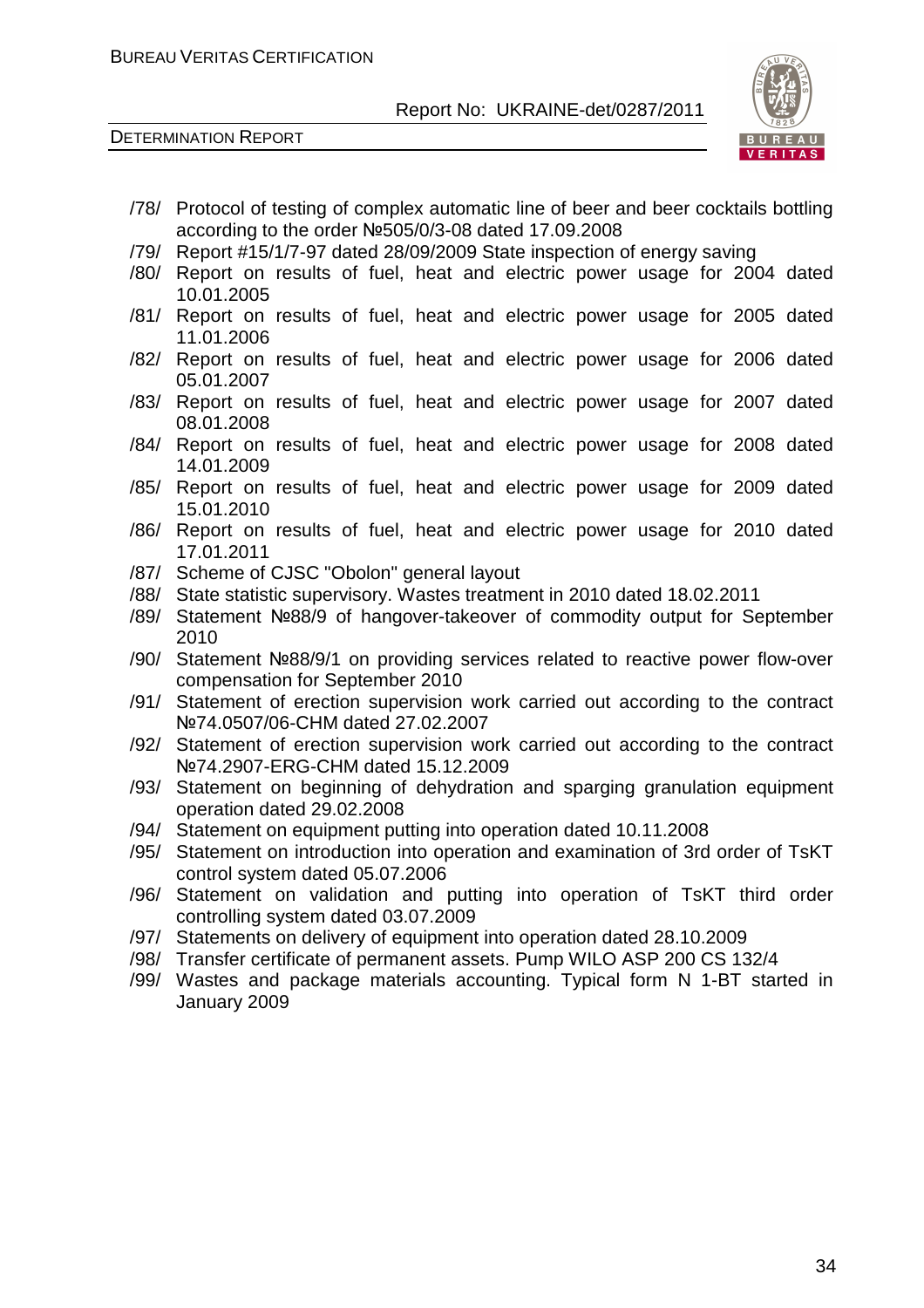



## **Persons interviewed:**

List persons interviewed during the determination or persons that contributed with other information that are not included in the documents listed above.

- /1/ Ivan Gorban Technical Director
- /2/ Sergiy Pustovit Leading Energy Management
- /3/ Svitlana Bashmakova Senior Engineer on Environmental Protection
- /4/ Oleksandr Solomenko Head-refrigerating compressor plant
- /5/ Anatoliy Zakrevskiy Chief power engineer
- /6/ Evgen Zuravliov Director on Ecology projects

o0o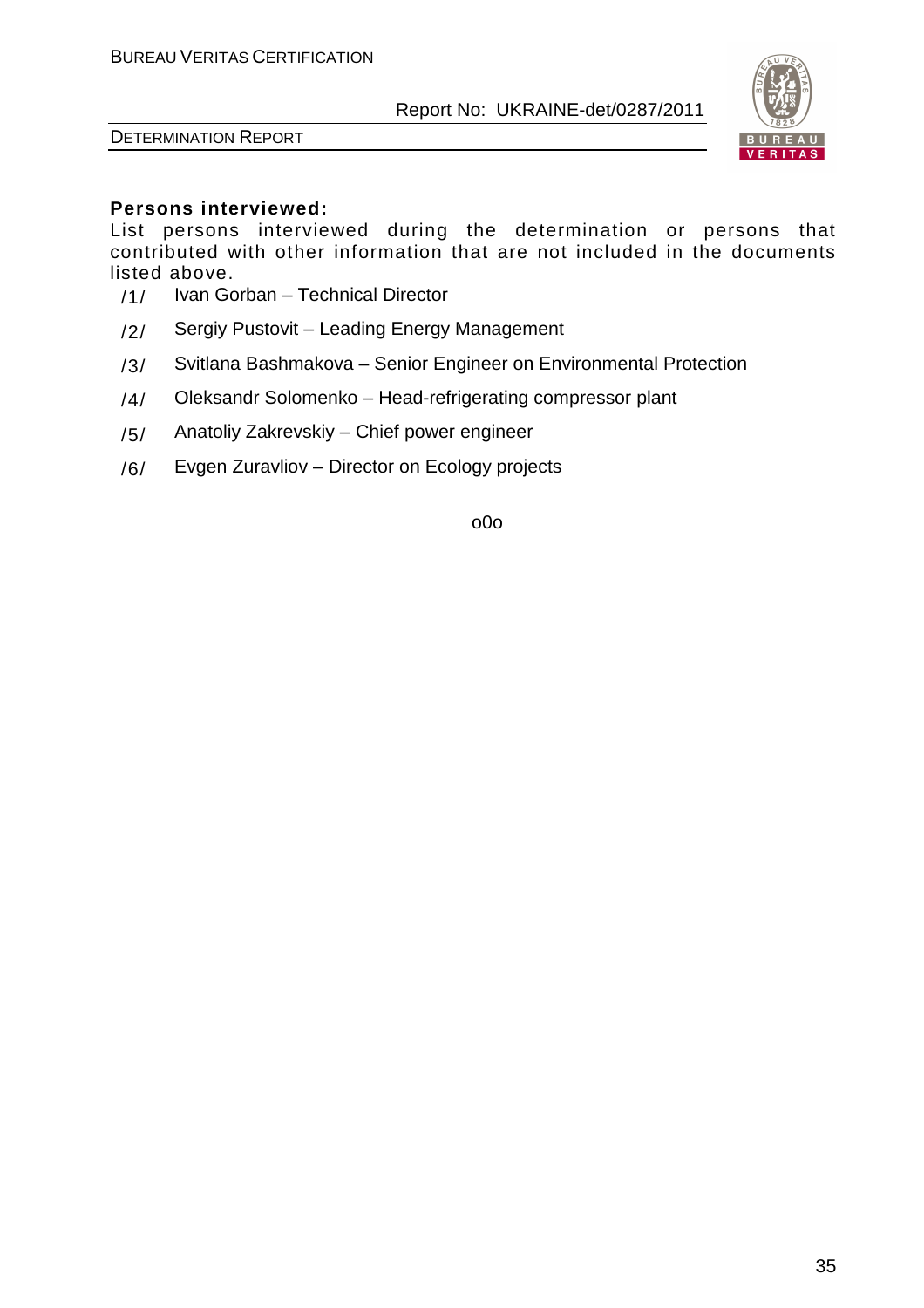

#### DETERMINATION REPORT

#### **APPENDIX A: DETERMINATION PROTOCOL**

**Table 1 Check list for determination, according JOINT IMPLEMENTATION DETERMINATION AND VERIFICATION MANUAL (Version 01)** 

| <b>DVM</b>           | <b>Check Item</b>                                                                                                                                                                                                                                                                                            | <b>Initial finding</b>                                                                                                                                                                       | <b>Draft</b>      | <b>Final</b>      |
|----------------------|--------------------------------------------------------------------------------------------------------------------------------------------------------------------------------------------------------------------------------------------------------------------------------------------------------------|----------------------------------------------------------------------------------------------------------------------------------------------------------------------------------------------|-------------------|-------------------|
| Paragraph            |                                                                                                                                                                                                                                                                                                              |                                                                                                                                                                                              | <b>Conclusion</b> | <b>Conclusion</b> |
|                      | <b>General description of the project</b>                                                                                                                                                                                                                                                                    |                                                                                                                                                                                              |                   |                   |
| Title of the project |                                                                                                                                                                                                                                                                                                              |                                                                                                                                                                                              |                   |                   |
|                      | Is the title of the project presented?                                                                                                                                                                                                                                                                       | Reduction of power consumption and waste disposal at<br>"Obolon" PJSC                                                                                                                        | OK                | OK                |
| $\sim$               | Is the sectoral scope to which the project<br>pertains presented?                                                                                                                                                                                                                                            | Scope #3: Energy demand<br>Scope #13: Waste handling and disposal                                                                                                                            |                   |                   |
|                      |                                                                                                                                                                                                                                                                                                              | Corrective Action Request (CAR) 17:<br>The proposed project activity not related to the scope #2.<br>Please correct.                                                                         | CAR <sub>17</sub> | OK                |
|                      | Is the current version number of the document<br>presented?                                                                                                                                                                                                                                                  | PDD version number: 02                                                                                                                                                                       | <b>OK</b>         | <b>OK</b>         |
| ٠                    | Is the date when the document was completed<br>presented?                                                                                                                                                                                                                                                    | Data of Completion: 10/06/2011                                                                                                                                                               | OK                | OK                |
|                      | <b>Description of the project</b>                                                                                                                                                                                                                                                                            |                                                                                                                                                                                              |                   |                   |
|                      | Is the purpose of the project included with a<br>concise, summarizing explanation (max. 1-2  <br>pages) of the:<br>a) Situation existing prior to the starting date of  <br>the project;<br>b) Baseline scenario; and<br>Project scenario (expected<br>outcome,<br>C)<br>including a technical description)? | Corrective Action Request (CAR) 01:<br>Please use in the PDD font size provided «JOINT<br><b>IMPLEMENTATION</b><br><b>PROJECT</b><br><b>DESIGN</b><br><b>DOCUMENT</b><br>FORM» - version 01. | CAR01             | OK                |
|                      | the history of the project (incl. its JI<br>component) briefly summarized?                                                                                                                                                                                                                                   | Yes, brief description of project history provided.                                                                                                                                          | OK                | OK                |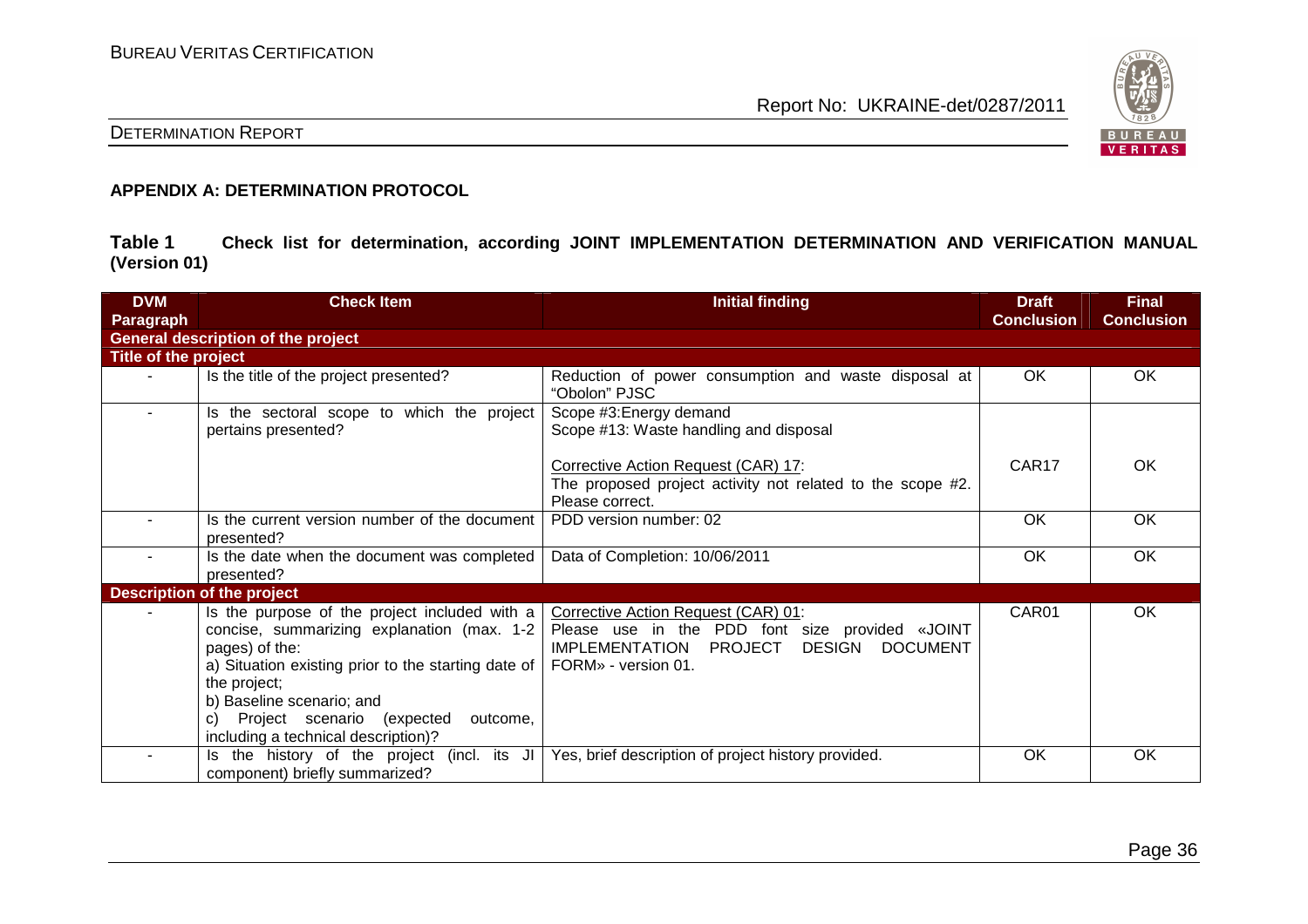

| <b>DVM</b><br>Paragraph     | <b>Check Item</b>                                                                                                                                                                                            | <b>Initial finding</b>                                                                                                                                                                                                                                                                       | <b>Draft</b><br><b>Conclusion</b> | <b>Final</b><br><b>Conclusion</b> |
|-----------------------------|--------------------------------------------------------------------------------------------------------------------------------------------------------------------------------------------------------------|----------------------------------------------------------------------------------------------------------------------------------------------------------------------------------------------------------------------------------------------------------------------------------------------|-----------------------------------|-----------------------------------|
| <b>Project participants</b> |                                                                                                                                                                                                              |                                                                                                                                                                                                                                                                                              |                                   |                                   |
|                             | Are project participants and Party(ies) involved<br>in the project listed?                                                                                                                                   | Project participants and parties listed in the table in section<br>A.3 of PDD.<br>Parties Project: Ukraine (host country).                                                                                                                                                                   | OK                                | OK                                |
| $\sim$                      | Is the data of the project participants presented<br>in tabular format?                                                                                                                                      | Corrective Action Request (CAR) 02:<br>Table A.3 in the PDD must be submitted in a format that<br>provided in the version 04 of the "Guidelines for users of the<br>JI PDD form".                                                                                                            | CAR02                             | OK                                |
|                             | Is contact information provided in Annex 1 of<br>the PDD?                                                                                                                                                    | Corrective Action Request (CAR) 03:<br>"Company "MT-Invest" Ltd. Is not Project Participant. Please<br>exclude information about it from Annex 1.                                                                                                                                            | CAR03                             | OK                                |
|                             | Is it indicated, if it is the case, if the Party<br>involved is a host Party?                                                                                                                                | Yes, Ukraine is a host Party                                                                                                                                                                                                                                                                 | OK                                | <b>OK</b>                         |
|                             | <b>Technical description of the project</b>                                                                                                                                                                  |                                                                                                                                                                                                                                                                                              |                                   |                                   |
| Location of the project     |                                                                                                                                                                                                              |                                                                                                                                                                                                                                                                                              |                                   |                                   |
|                             | Host Party(ies)                                                                                                                                                                                              | Ukraine                                                                                                                                                                                                                                                                                      | OK                                | OK                                |
| $\sim$                      | Region/State/Province etc.                                                                                                                                                                                   | The project is located in the Kyiv oblast                                                                                                                                                                                                                                                    | OK                                | $\overline{OK}$                   |
|                             | City/Town/Community etc.                                                                                                                                                                                     | Kyiv city                                                                                                                                                                                                                                                                                    | $\overline{OK}$                   | $\overline{OK}$                   |
|                             | Detail of the physical<br>location, including<br>information allowing the unique identification of<br>the project. (This section should not exceed<br>one page)                                              | The Obolon plant is located in the Obolon district of the city<br>of Kyiv.<br>Clarification Request (CL) 07:<br>In PDD indicated only the coordinates of Kyiv. Please specify<br>geographic coordinates of Obolon.                                                                           | CL <sub>07</sub>                  | <b>OK</b>                         |
|                             | Technologies to be employed, or measures, operations or actions to be implemented by the project                                                                                                             |                                                                                                                                                                                                                                                                                              |                                   |                                   |
|                             | Are the technology(ies) to be employed, or<br>measures, operations or actions to<br>be<br>implemented by the project, including all<br>relevant technical data and the implementation<br>schedule described? | List and brief description of mesures to be implemented by<br>the project provided in section A.4.2 of PDD.                                                                                                                                                                                  | OK                                | <b>OK</b>                         |
|                             |                                                                                                                                                                                                              | Brief explanation of how the anthropogenic emissions of greenhouse gases by sources are to be reduced by the proposed JI project, including<br>why the emission reductions would not occur in the absence of the proposed project, taking into account national and/or sectoral policies and |                                   |                                   |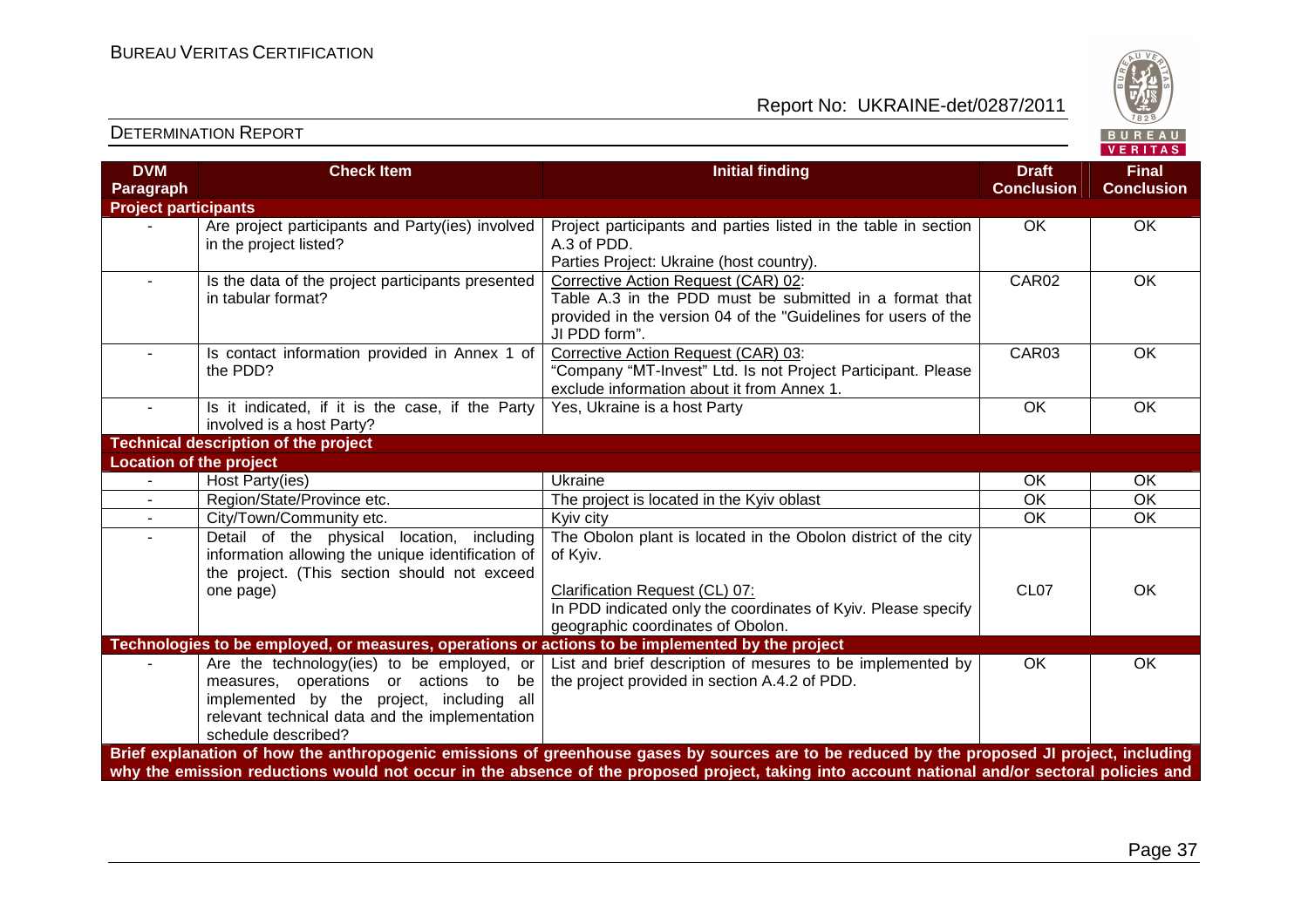

| <b>DVM</b>           | <b>Check Item</b>                                                                                                           | <b>Initial finding</b>                                                                                                                                 | <b>Draft</b>      | <b>Final</b>      |
|----------------------|-----------------------------------------------------------------------------------------------------------------------------|--------------------------------------------------------------------------------------------------------------------------------------------------------|-------------------|-------------------|
| Paragraph            |                                                                                                                             |                                                                                                                                                        | <b>Conclusion</b> | <b>Conclusion</b> |
| <b>circumstances</b> |                                                                                                                             |                                                                                                                                                        |                   |                   |
|                      | Is it stated how anthropogenic GHG emission<br>reductions are to be achieved? (This section<br>should not exceed one page)  | Corrective Action Request (CAR) 04:<br>Clarification how anthropogenic GHG emission reductions<br>are to be achieved is not provided. Please correct.  | CAR04             | <b>OK</b>         |
| $\sim$               | Is it provided the estimation of emission<br>reductions over the crediting period?                                          | Clarification Request (CL) 01:<br>Please include in this section refer to the corresponding<br>«Excel» file with the calculations.                     | CL <sub>01</sub>  | OK                |
|                      |                                                                                                                             | Clarification Request (CL) 02:<br>Please number the tables with information of the estimates<br>(calculations) of emission reductions.                 | CL <sub>02</sub>  | <b>OK</b>         |
| $\sim$               | Is it provided the estimated annual reduction for<br>the chosen credit period in tCO2e?                                     | Yes, the estimated annual reduction for the chosen credit<br>period in tCO2e is provided.                                                              | <b>OK</b>         | OK                |
|                      | Are the data from questions above presented in<br>tabular format?                                                           | Yes.                                                                                                                                                   | $\overline{OK}$   | OK                |
|                      | Estimated amount of emission reductions over the crediting period                                                           |                                                                                                                                                        |                   |                   |
|                      | Is the length of the crediting period Indicated?                                                                            | Yes, leight of crediting period is 22 years (264 months).                                                                                              | <b>OK</b>         | OK                |
|                      | Are estimates of total as well as annual and<br>average annual emission reductions in tonnes<br>of CO2 equivalent provided? | Yes, estimates of total as well as annual and average annual<br>emission reductions in tonnes of CO2 equivalent provided in<br>section A.4.3.1 of PDD. | $\overline{OK}$   | $\overline{OK}$   |
|                      | <b>Project approvals by Parties</b>                                                                                         |                                                                                                                                                        |                   |                   |
| 19                   | Have the DFPs of all Parties listed as "Parties"<br>involved" in the PDD provided written project<br>approvals?             | Clarification Request (CL) 03:<br>Section A.5 PDD must specify the names of DFPs (parties<br>involved) that will approve the project.                  | <b>CL03</b>       | <b>OK</b>         |
| 19                   | Does the PDD identify at least the host Party<br>as a "Party involved"?                                                     | Yes, Ukraine is the Host Party.                                                                                                                        | $\overline{OK}$   | OK                |
| 19                   | Has the DFP of the host Party issued a written<br>project approval?                                                         | Corrective Action Request (CAR) 05:<br>No Letters of Aapproval of the project issued by the parties<br>involved.                                       | CAR05             |                   |
| 20                   | Are all the written project approvals by Parties<br>involved unconditional?                                                 | See CAR05 above.                                                                                                                                       | OK                | OK                |
|                      | Authorization of project participants by Parties involved                                                                   |                                                                                                                                                        |                   |                   |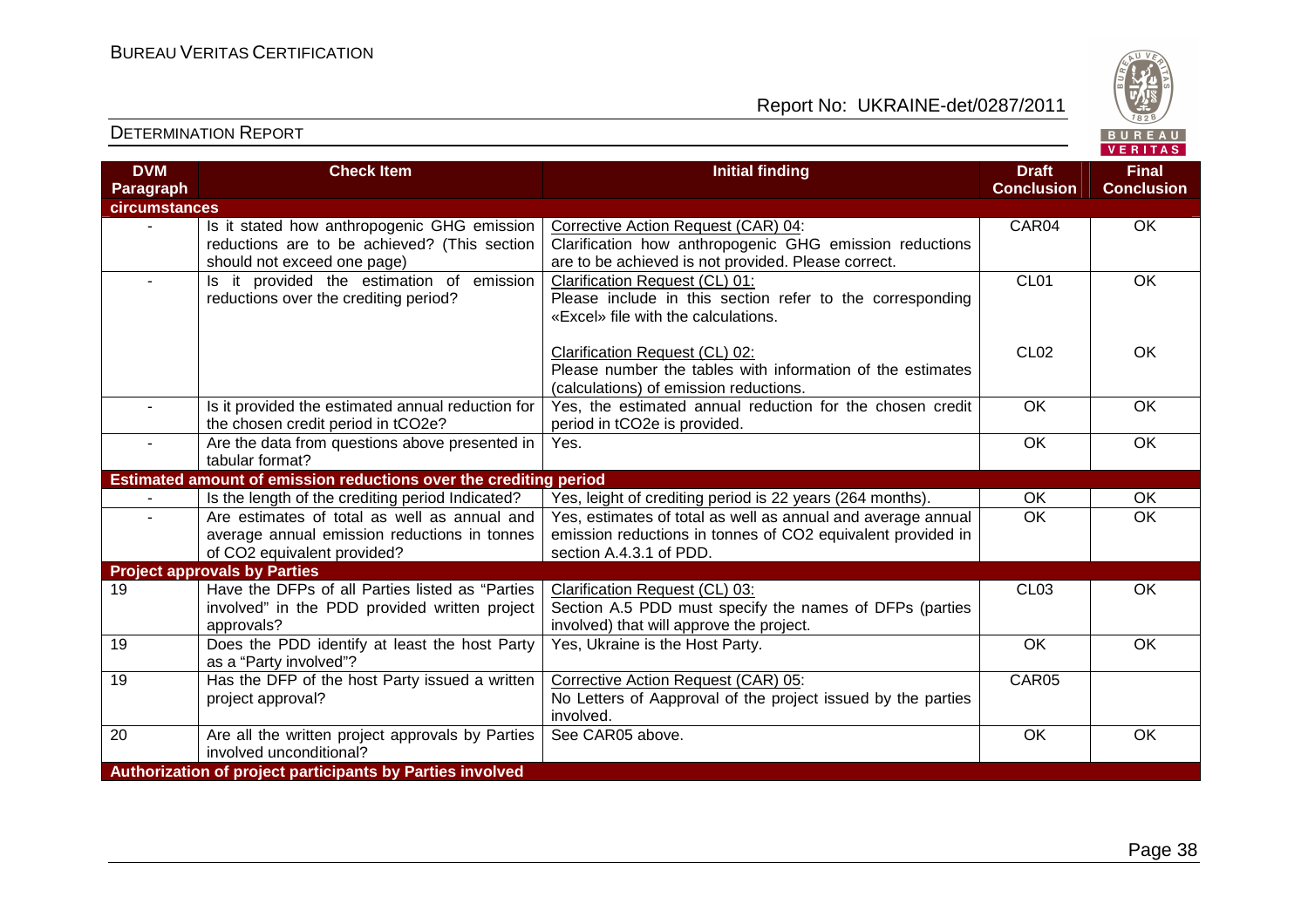Report No: UKRAINE-det/0287/2011



#### VERITAS **Check Item Initial finding Check Item Initial finding Check Item Initial finding Check Item Initial finding Check DVM Final Paragraph Conclusion Conclusion** 21 **Is each of the legal entities listed as project** See CAR05 above. 
OK OK participants in the PDD authorized by a Party involved, which is also listed in the PDD, through: − A written project approval by a Party involved, explicitly indicating the name of the legal entity? or − Any other form of project participant authorization in writing, explicitly indicating thename of the legal entity? **Baseline setting**  22 Does the PDD explicitly indicate which of the PDD describes the JI specific approach used to identify the following approaches is used for identifying the baseline scenario. baseline? Corrective Action Request (CAR) 06: − JI specific approach CAR06 OK − Approved CDM methodology approach Please provide date of baseline setting according required format DD/MM/YYYY. **JI specific approach only**  23 Does the PDD provide a detailed theoretical Yes, the PDD provide a detailed theoretical description in a OK OK description in a complete and transparent complete and transparent manner. manner? In the PDD in a reasonable way showed that the baseline OK OK 23 Does the PDD provide justification that the baseline is established: was determined by compiling a listing and description of real (a) By listing and describing plausible future scenarios of future scenarios based on conservative scenarios on the basis of conservative assumptions and subsequent selection the most attractive of assumptions and selecting the most plausible these scenarios. one? (b) Taking into account relevant national and/or sectoral policies and circumstance? − Are key factors that affect a baseline taken into account? (c) In a transparent manner with regard to the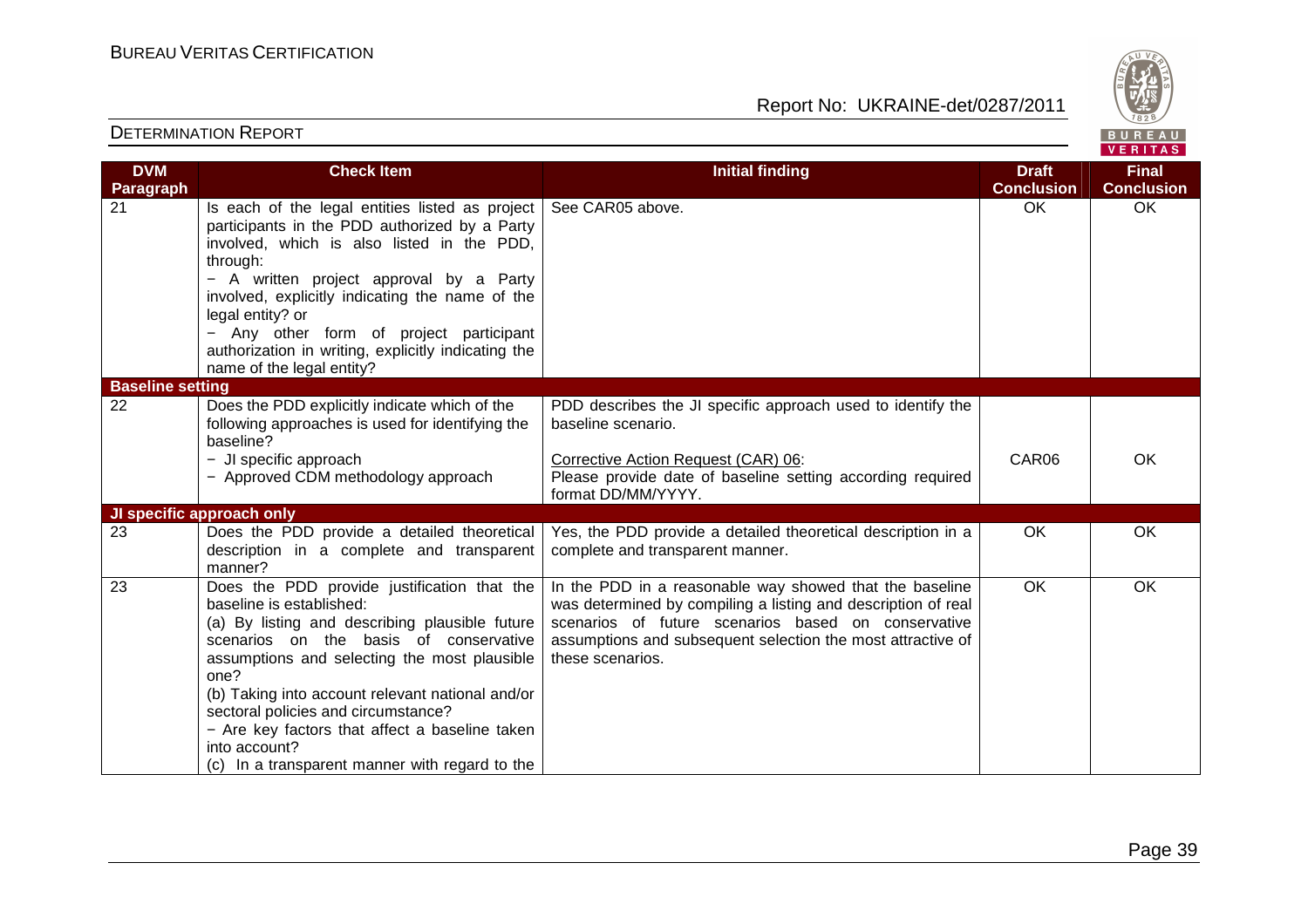

| <b>DVM</b><br>Paragraph | <b>Check Item</b>                                                                                                                                                                                                                                                                                                                                                                                                                                                                                     | <b>Initial finding</b>                                                                                                                                                                                                                                                  | <b>Draft</b><br><b>Conclusion</b> | <b>Final</b><br><b>Conclusion</b> |
|-------------------------|-------------------------------------------------------------------------------------------------------------------------------------------------------------------------------------------------------------------------------------------------------------------------------------------------------------------------------------------------------------------------------------------------------------------------------------------------------------------------------------------------------|-------------------------------------------------------------------------------------------------------------------------------------------------------------------------------------------------------------------------------------------------------------------------|-----------------------------------|-----------------------------------|
|                         | choice<br>of<br>approaches,<br>assumptions,<br>methodologies, parameters, date sources and<br>key factors?<br>(d) Taking into account of uncertainties and<br>using conservative assumptions?<br>(e) In such a way that ERUs cannot be earned<br>for decreases in activity levels outside the<br>project or due to force majeure?<br>(f) By drawing on the list of standard variables<br>contained in appendix B to "Guidance on<br>criteria for baseline setting and monitoring", as<br>appropriate? |                                                                                                                                                                                                                                                                         |                                   |                                   |
| 24                      | If selected elements or combinations<br>of<br><b>CDM</b><br>approved<br>methodologies<br>or<br>methodological tools for baseline setting are<br>elements<br>used,<br>are<br>selected<br>the<br>or<br>combinations together with the elements<br>supplementary developed by the project<br>participants in line with 23 above?                                                                                                                                                                         | To determine the baseline scenario and demonstrate<br>additionality used "Combined tool to identify the baseline<br>scenario and demonstrate additionality" (Version 03.0.0).                                                                                           | <b>OK</b>                         | <b>OK</b>                         |
| 25                      | If a multi-project emission factor is used, does<br>the PDD provide appropriate justification?                                                                                                                                                                                                                                                                                                                                                                                                        | For baseline emissions calculations were used CO2<br>emission factor for the projects of reducing electricity<br>consumption from Ukraine electricity network, emission<br>factor for natural gas and global warmig potential of<br>methane. All factors are justified. | <b>OK</b>                         | <b>OK</b>                         |
|                         | Approved CDM methodology approach only                                                                                                                                                                                                                                                                                                                                                                                                                                                                |                                                                                                                                                                                                                                                                         |                                   |                                   |
| 26(a)                   | Does the PDD provide the title, reference<br>number and version of the approved CDM<br>methodology used?                                                                                                                                                                                                                                                                                                                                                                                              | N/A                                                                                                                                                                                                                                                                     | <b>OK</b>                         | <b>OK</b>                         |
| 26(a)                   | Is the approved CDM methodology the most<br>recent valid version when the PDD is submitted<br>for publication? If not, is the methodology still<br>within the grace period (was the methodology                                                                                                                                                                                                                                                                                                       | N/A                                                                                                                                                                                                                                                                     | OK                                | OK                                |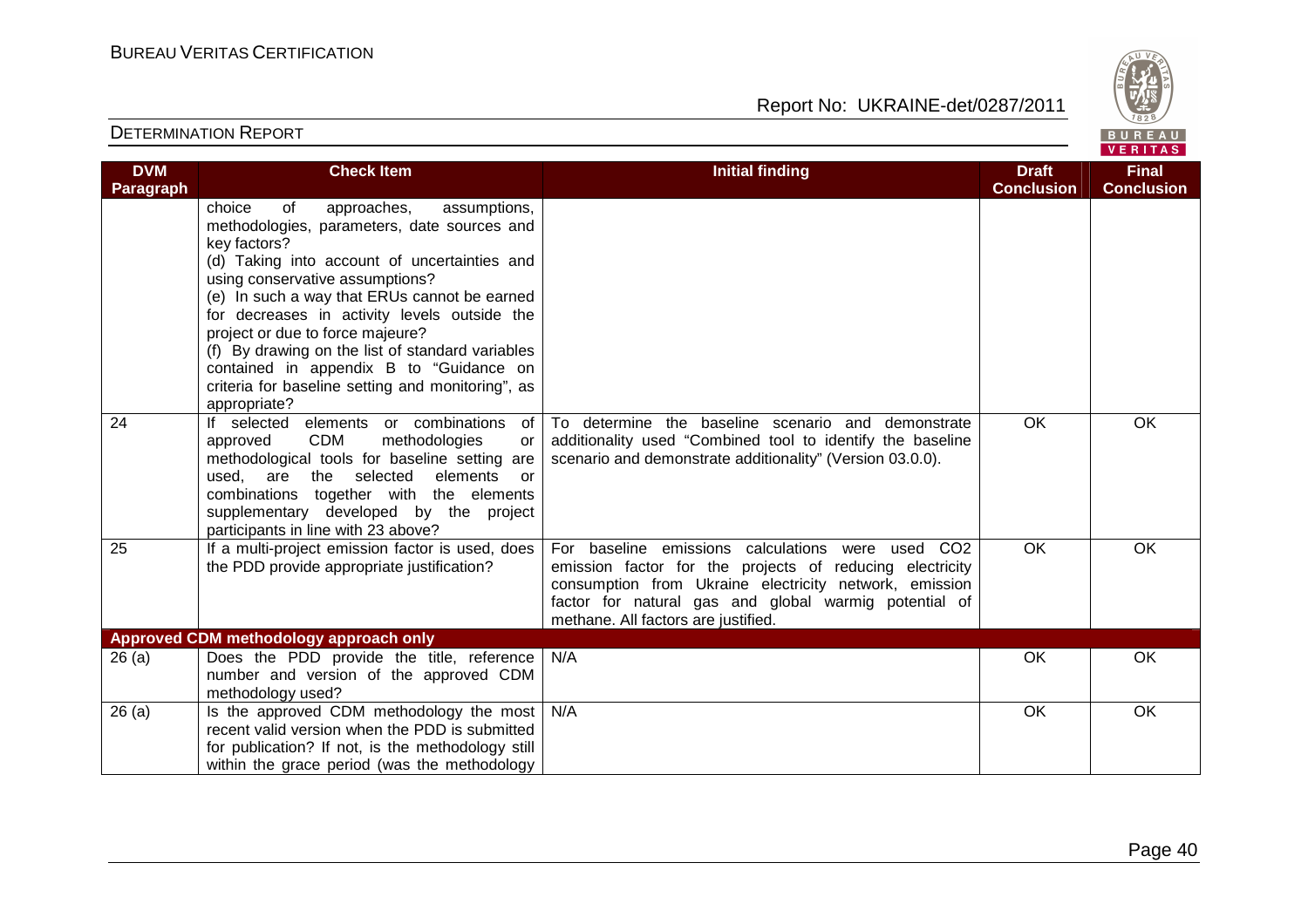Report No: UKRAINE-det/0287/2011



#### **VERITAS Check Item Initial finding Check Item Initial finding Check Item Initial finding Check Item Initial finding Check DVM Final Paragraph Conclusion Conclusion** revised to a newer version in the past two months)? 26 (b) Does the PDD provide a description of why the N/A OK OK OK approved CDM methodology is applicable to the project? 26 (c) Are all explanations, descriptions and analyses N/A OK OK OK pertaining to the baseline in the PDD made in accordance with the referenced approved CDM methodology?  $26$  (d)  $\qquad$  Is the baseline identified appropriately as a N/A OK OK OK result? **Additionality JI specific approach only**  28 Does the PDD indicate which of the following In section B.1 of the PDD was provided the analysis of OK OK approaches for demonstrating additionality is project additionality, which aims to demonstrate that the used? project scenario is not part of the specified baseline, and that (a) Provision of traceable and transparent the project will achieve GHG emissions reductions against to information showing the baseline was identified baseline. The analysis was performed based on the latest on the basis of conservative assumptions, that version of "Combined tool to identify the baseline scenario the project scenario is not part of the identified and demonstrate additionality" (Version 03.0.0), which was baseline scenario and that the project will lead approved by the CDM Executive Board and fully applied to JI to emission reductions or enhancements of projects. removals; (b) Provision of traceable and transparent information that an AIE has already positively determined that a comparable project (to be) implemented under comparable circumstances has additionality; (c) Application of the most recent version of the "Tool for the demonstration and assessment of additionality. (allowing for a twomonth grace period) or any other method for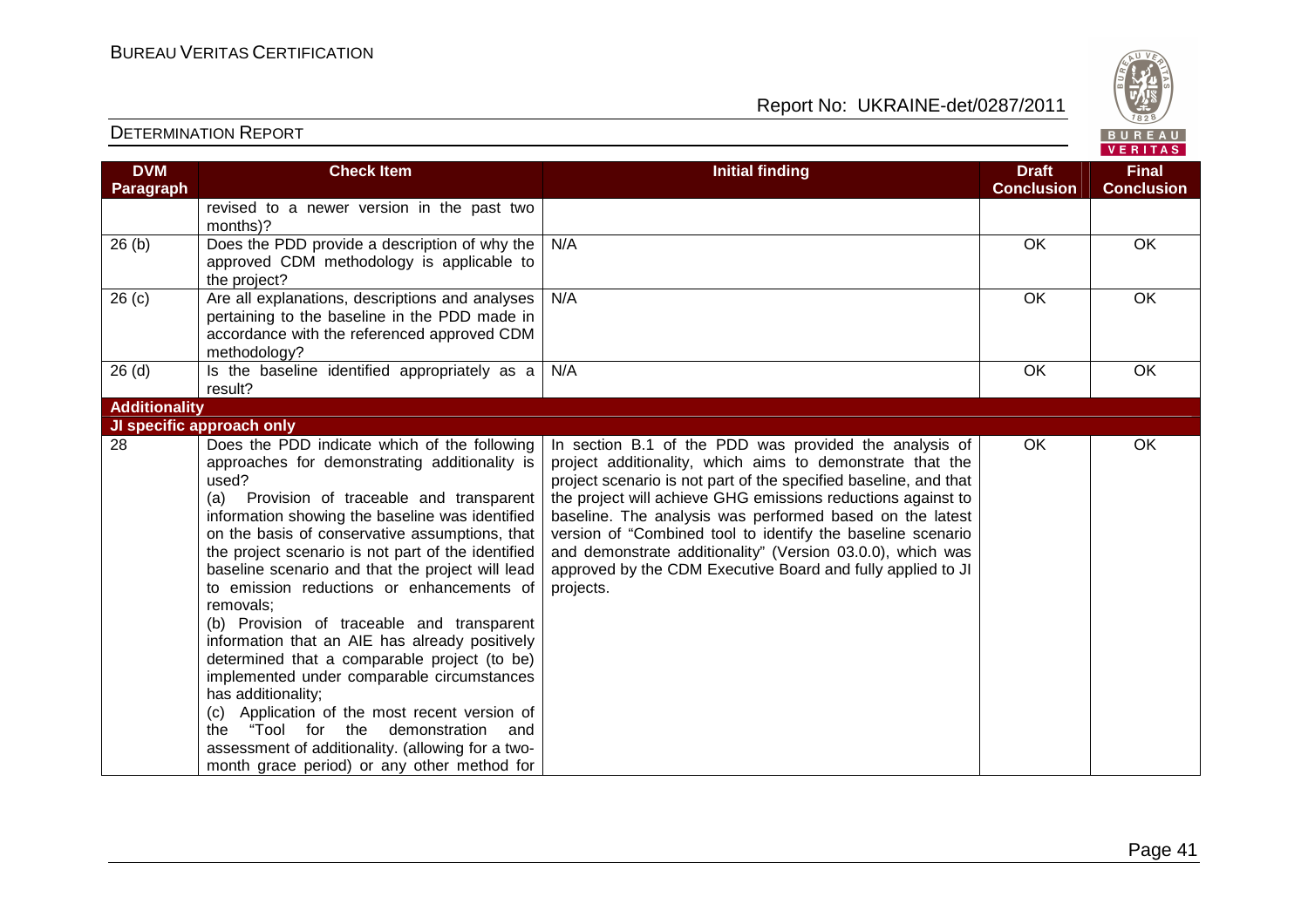

| <b>DVM</b>        | <b>Check Item</b>                                                                                                                                | <b>Initial finding</b>                                                                                                                                                          | <b>Draft</b>      | <b>Final</b>      |  |
|-------------------|--------------------------------------------------------------------------------------------------------------------------------------------------|---------------------------------------------------------------------------------------------------------------------------------------------------------------------------------|-------------------|-------------------|--|
| <b>Paragraph</b>  |                                                                                                                                                  |                                                                                                                                                                                 | <b>Conclusion</b> | <b>Conclusion</b> |  |
|                   | proving additionality approved by the CDM<br>Executive Board".                                                                                   |                                                                                                                                                                                 |                   |                   |  |
| 29(a)             | Does the PDD provide a justification of the<br>applicability of the approach with a clear and<br>transparent description?                        | Barriers analysis and common practice analysis which<br>applied are widely used for additionality demonstration of the<br>project activity.                                     | $\overline{OK}$   | OK                |  |
| 29(b)             | Are additionality proofs provided?                                                                                                               | Yes, justification of additionality provided in section B.1 of<br>PDD.                                                                                                          | $\overline{OK}$   | <b>OK</b>         |  |
| 29 <sub>(c)</sub> | Is the additionality demonstrated appropriately<br>as a result?                                                                                  | Corrective Action Request (CAR) 07:<br>In the PDD does not specify how the registration of this<br>project as JI project will help overcome identified barriers.                | CAR07             | OK                |  |
| 30                | If the approach 28 (c) is chosen, are all<br>explanations, descriptions and analyses made<br>in accordance with the selected tool or<br>method?  | All explanations, descriptions and analyses made in<br>accordance with the "Combined tool to identify the baseline<br>scenario and demonstrate additionality" (Version 03.0.0). | $\overline{OK}$   | OK                |  |
|                   | Approved CDM methodology approach only                                                                                                           |                                                                                                                                                                                 |                   |                   |  |
| 31(a)             | Does the PDD provide the title, reference<br>number and version of the approved CDM<br>methodology used?                                         | N/A                                                                                                                                                                             | OK                | OK                |  |
| 31 <sub>(b)</sub> | Does the PDD provide a description of why and<br>the<br>referenced<br>approved<br><b>CDM</b><br>how<br>methodology is applicable to the project? | N/A                                                                                                                                                                             | <b>OK</b>         | OK                |  |
| 31 <sub>(c)</sub> | Are all explanations, descriptions and analyses<br>with regard to additionality made in accordance<br>with the selected methodology?             | N/A                                                                                                                                                                             | <b>OK</b>         | <b>OK</b>         |  |
| 31 <sub>(d)</sub> | Are additionality proofs provided?                                                                                                               | N/A                                                                                                                                                                             | OK                | OK                |  |
| 31(e)             | Is the additionality demonstrated appropriately<br>as a result?                                                                                  | N/A                                                                                                                                                                             | OK                | OK                |  |
|                   | Project boundary (applicable except for JI LULUCF projects)                                                                                      |                                                                                                                                                                                 |                   |                   |  |
|                   | JI specific approach only                                                                                                                        |                                                                                                                                                                                 |                   |                   |  |
| 32(a)             | Does the project boundary defined in the PDD<br>encompass all anthropogenic emissions                                                            | Corrective Action Request (CAR) 08:<br>Determinated monitoring plan includes calculations of GHG                                                                                | CAR08             | OK                |  |
|                   | by sources of GHGs that are:                                                                                                                     | emissions associated with utilizations of organic waste in                                                                                                                      |                   |                   |  |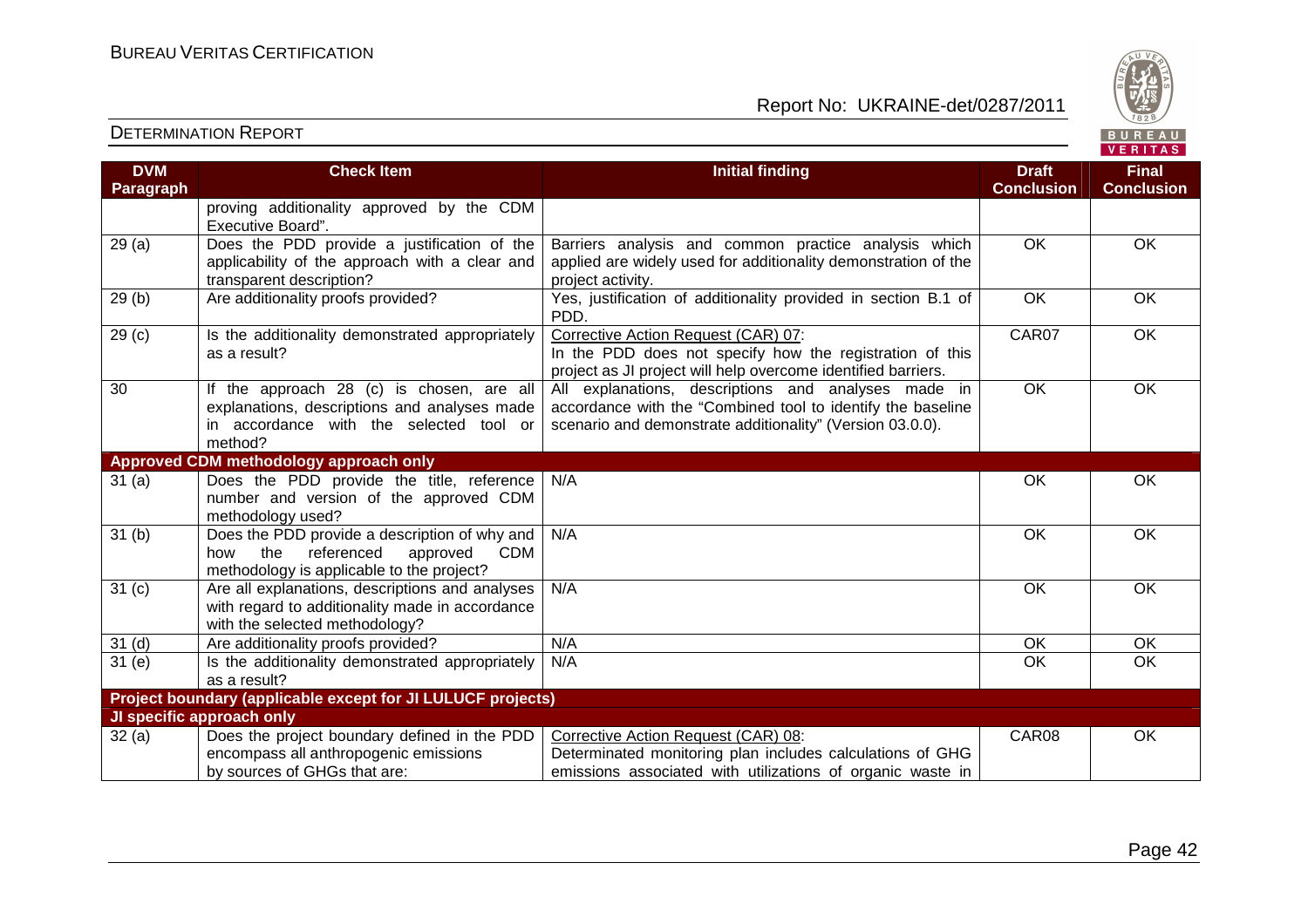

| <b>DVM</b>              | <b>Check Item</b>                                                                               | <b>Initial finding</b>                                                                                       | <b>Draft</b>      | <b>Final</b>      |
|-------------------------|-------------------------------------------------------------------------------------------------|--------------------------------------------------------------------------------------------------------------|-------------------|-------------------|
| Paragraph               |                                                                                                 |                                                                                                              | <b>Conclusion</b> | <b>Conclusion</b> |
|                         | (i)<br>Under<br>the control of the project                                                      | project scenario. But these emissions are absence in table 4                                                 |                   |                   |
|                         | participants?                                                                                   | of PDD. Please correct or explain.                                                                           |                   |                   |
|                         | (ii) Reasonably attributable to the project?                                                    |                                                                                                              |                   |                   |
|                         | (iii) Significant?                                                                              |                                                                                                              |                   |                   |
| 32(b)                   | Is the project boundary defined on the basis of                                                 | Yes, the project boundary defined on the basis of a case-by-                                                 | $\overline{OK}$   | OK                |
|                         | a case-by-case assessment with regard to the                                                    | case assessment with regard to the criteria referred to in 32                                                |                   |                   |
|                         | criteria referred to in 32 (a) above?                                                           | (a) above.                                                                                                   | $\overline{OK}$   | <b>OK</b>         |
| 32(c)                   | Are the delineation of the project boundary and<br>the gases and sources included appropriately | Yes, project boundary represented in scheme form on Pic.<br>3.1 and Pic. 3.2 and in tabular form in Table 4. |                   |                   |
|                         | described and justified in the PDD by using a                                                   |                                                                                                              |                   |                   |
|                         | figure or flow chart as appropriate?                                                            |                                                                                                              |                   |                   |
| 32 <sub>(d)</sub>       | Are all gases and sources included explicitly                                                   | See CAR06 above.                                                                                             | OK                | <b>OK</b>         |
|                         | stated, and the exclusions of any sources                                                       |                                                                                                              |                   |                   |
|                         | related to the baseline or the project are                                                      |                                                                                                              |                   |                   |
|                         | appropriately justified?                                                                        |                                                                                                              |                   |                   |
|                         | Approved CDM methodology approach only                                                          |                                                                                                              |                   |                   |
| 33                      | Is the project boundary defined in accordance                                                   | N/A                                                                                                          | OK                | OK                |
|                         | with the approved CDM methodology?                                                              |                                                                                                              |                   |                   |
| <b>Crediting period</b> |                                                                                                 |                                                                                                              |                   |                   |
| 34(a)                   | Does the PDD state the starting date of the                                                     | 02/06/2000 - Order #408 established at the Obolon plant a                                                    | OK                | OK                |
|                         | date on<br>project as the<br>which the                                                          | workgroup for reducing power consumption and waste                                                           |                   |                   |
|                         | implementation or construction or real action of                                                | production in the process of brewing and other production                                                    |                   |                   |
|                         | the project will begin or began?                                                                | activities.                                                                                                  | OK                | OK                |
| 34(a)                   | Is the starting date after the beginning of 2000?                                               | Yes.                                                                                                         | $\overline{OK}$   | $\overline{OK}$   |
| 34(b)                   | Does the PDD state the expected operational<br>lifetime of the project in years and months?     | 25 years (300 months)                                                                                        |                   |                   |
| 34(c)                   | Does the PDD state the length of the crediting                                                  | 22 years (264 months)                                                                                        | OK                | OK                |
|                         | period in years and months?                                                                     |                                                                                                              |                   |                   |
| 34(c)                   | Is the starting date of the crediting period on or                                              | Yes, starting date of the crediting period is after the date the                                             | <b>OK</b>         | OK                |
|                         | after the date of the first emission reductions or                                              | first emission reductions are generated.                                                                     |                   |                   |
|                         | enhancements of net removals generated by                                                       |                                                                                                              |                   |                   |
|                         | the project?                                                                                    |                                                                                                              |                   |                   |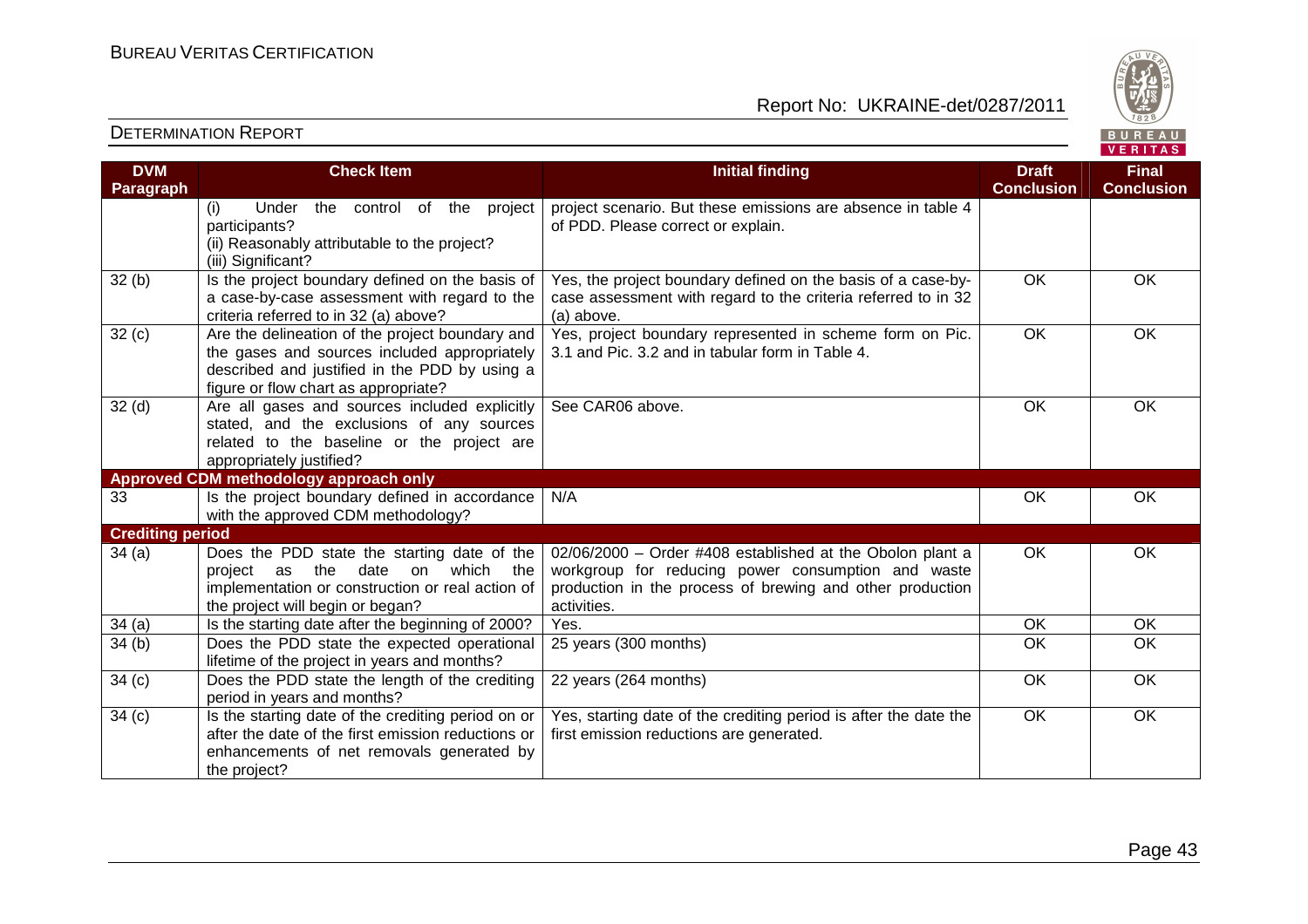

| <b>DVM</b>             | <b>Check Item</b>                                                                                                                                                                                                                                                                    | <b>Initial finding</b>                                                                                                                                                                                                      | <b>Draft</b>      | <b>Final</b>      |
|------------------------|--------------------------------------------------------------------------------------------------------------------------------------------------------------------------------------------------------------------------------------------------------------------------------------|-----------------------------------------------------------------------------------------------------------------------------------------------------------------------------------------------------------------------------|-------------------|-------------------|
| Paragraph              |                                                                                                                                                                                                                                                                                      |                                                                                                                                                                                                                             | <b>Conclusion</b> | <b>Conclusion</b> |
| 34 <sub>(d)</sub>      | Does the PDD state that the crediting period for<br>issuance of ERUs starts only after the<br>beginning of 2008 and does not extend beyond                                                                                                                                           | Clarification Request (CL) 04:<br>Please specify that the crediting period of ERUs generating<br>started after the beginning of 2008 and continuing over the                                                                | CL <sub>04</sub>  | OK                |
|                        | the operational lifetime of the project?                                                                                                                                                                                                                                             | life cycle.                                                                                                                                                                                                                 |                   |                   |
| 34 <sub>(d)</sub>      | If the crediting period extends beyond 2012,<br>does the PDD state that the extension is<br>subject to the host Party approval?<br>Are the estimates of emission reductions or<br>enhancements of net removals presented<br>separately for those until 2012 and those after<br>2012? | Clarification Request (CL) 05:<br>Please specify that crediting period extension beyond 2012<br>requires approval by the Host country.                                                                                      | CL <sub>05</sub>  | OK                |
| <b>Monitoring plan</b> |                                                                                                                                                                                                                                                                                      |                                                                                                                                                                                                                             |                   |                   |
| 35                     | Does the PDD explicitly indicate which of the<br>following approaches is used?<br>- JI specific approach<br>- Approved CDM methodology approach                                                                                                                                      | JI specific approach was used.                                                                                                                                                                                              | <b>OK</b>         | OK                |
|                        | JI specific approach only                                                                                                                                                                                                                                                            |                                                                                                                                                                                                                             |                   |                   |
| 36(a)                  | Does the monitoring plan describe:<br>- All relevant factors and key characteristics<br>that will be monitored?<br>- The period in which they will be monitored?<br>- All decisive factors for the control and<br>reporting of project performance?                                  | Corrective Action Request (CAR) 09:<br>In calculations was used constant NCV 8.2 Gcal/ths m <sup>3</sup> . But<br>analysis of documentation showed that NCV of natural gas is<br>variable value. Please correct or clarify. | CAR09             | OK                |
| 36(b)                  | Does the monitoring plan specify the indicators,<br>constants and variables used that are reliable.<br>valid and provide transparent picture of the<br>emission reductions or enhancements of net<br>removals to be monitored?                                                       | Clarification Request (CL) 06:<br>Please specify how determined efficiency coefficient of<br>boiler-house OJSC "Generator".                                                                                                 | CL <sub>06</sub>  | <b>OK</b>         |
| 36(b)                  | If default values are used:<br>- Are accuracy and reasonableness carefully<br>balanced in their selection?<br>Do the default values originate from<br>$\overline{\phantom{0}}$                                                                                                       | Corrective Action Request (CAR) 10:<br>Not all needed sources and references were provided.<br>Please correct.                                                                                                              | CAR10             | OK                |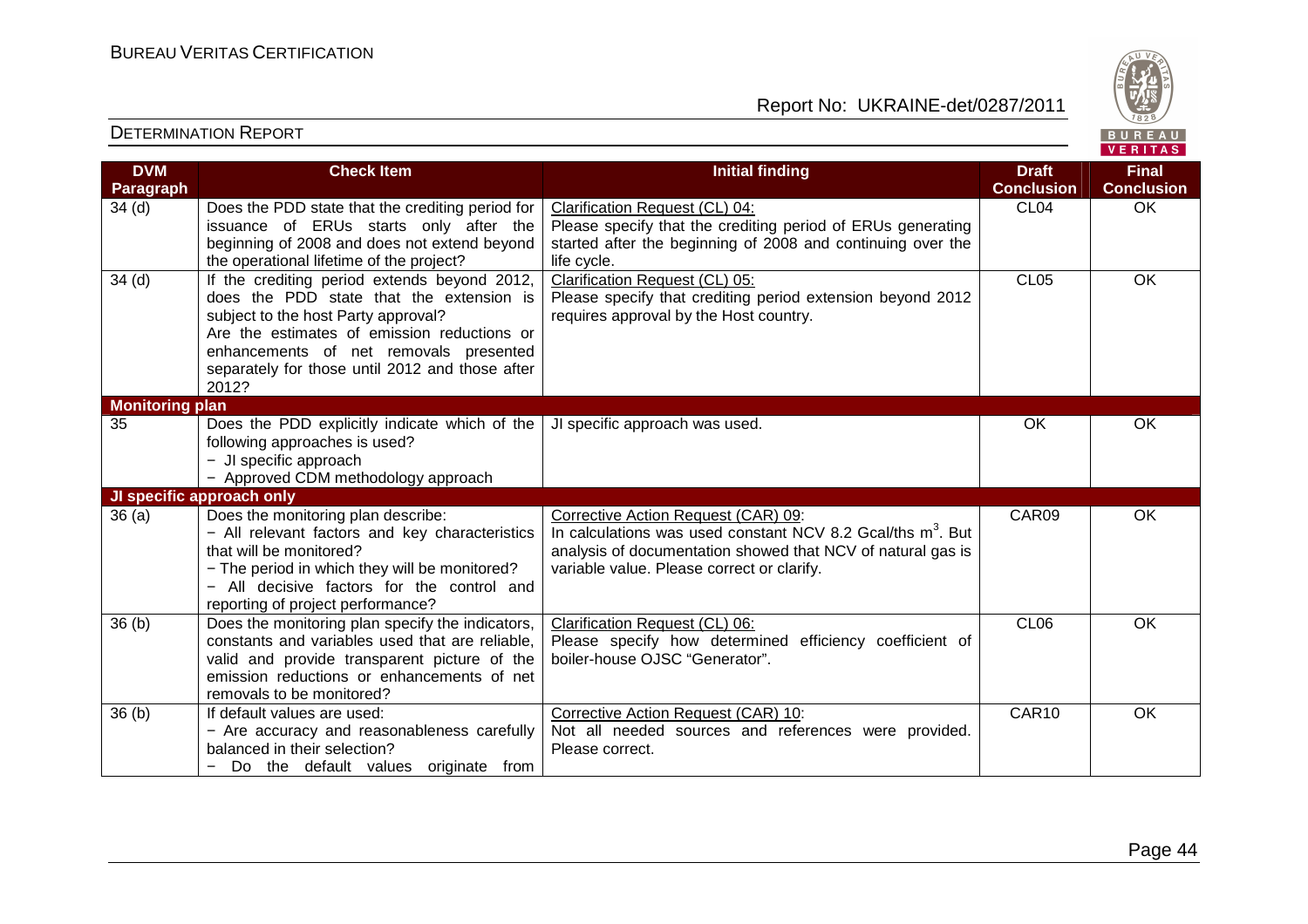

| <b>DVM</b>   | <b>Check Item</b>                                                                                                                                                                                                            | <b>Initial finding</b>                                                                                                                                                                                                                                      | <b>Draft</b><br><b>Conclusion</b> | <b>Final</b><br><b>Conclusion</b> |
|--------------|------------------------------------------------------------------------------------------------------------------------------------------------------------------------------------------------------------------------------|-------------------------------------------------------------------------------------------------------------------------------------------------------------------------------------------------------------------------------------------------------------|-----------------------------------|-----------------------------------|
| Paragraph    | recognized sources?<br>- Are the default values supported by statistical<br>analyses providing reasonable confidence<br>levels?<br>- Are the default values presented in a<br>transparent manner?                            |                                                                                                                                                                                                                                                             |                                   |                                   |
| 36 (b) (i)   | For those values that are to be provided by the<br>project participants, does the monitoring plan<br>clearly indicate how the values are to be<br>selected and justified?                                                    | Yes. All procedures of selection and justification of<br>necessary values are described.                                                                                                                                                                    | OK                                | OK                                |
| 36 (b) (ii)  | For other values,<br>- Does the monitoring plan clearly indicate the<br>precise references from which these values are<br>taken?<br>Is the conservativeness of the values<br>$\overline{\phantom{0}}$<br>provided justified? | Corrective Action Request (CAR) 11:<br>Please specify who is responsible for providing actual value<br>of CO2 emission factor for the projects of reducing electricity<br>consumption by Ukraine consumers.                                                 | CAR11                             | OK.                               |
| 36 (b) (iii) | For all data sources, does the monitoring plan<br>specify the procedures to be followed if<br>expected data are unavailable?                                                                                                 | Corrective Action Request (CAR) 12:<br>Please indicate in PDD that the data monitored and required<br>for the project determination will be kept for two years after<br>the last transfer of ERUs the project.                                              | CAR12                             | <b>OK</b>                         |
|              |                                                                                                                                                                                                                              | Corrective Action Request (CAR) 13:<br>Brewery Obolon produces soft drinks and mineral water<br>besides the production of beer. But under the proposed<br>monitoring plan all calculations are performed only to brewed<br>beer. Please clarify or correct. | CAR <sub>13</sub>                 | <b>OK</b>                         |
| 36 (b) (iv)  | Are International System Unit (SI units) used?                                                                                                                                                                               | No.                                                                                                                                                                                                                                                         | OK                                | OK                                |
| 36(b)(v)     | Does the monitoring plan note any parameters,<br>coefficients, variables, etc. that are used to<br>calculate baseline emissions or net removals<br>but are obtained through monitoring?                                      | Yes, value of beer production and CO2 emission factor for<br>the projects of reducing electricity consumption by Ukrainian<br>consumers used to calculate baseline emissions but are<br>obtained through monitoring.                                        | $\overline{OK}$                   | <b>OK</b>                         |
| 36(b)(v)     | the use of parameters, coefficients,<br>ls.                                                                                                                                                                                  | Yes, use of parameters, coefficients, variables, etc. is                                                                                                                                                                                                    | OK                                | OK                                |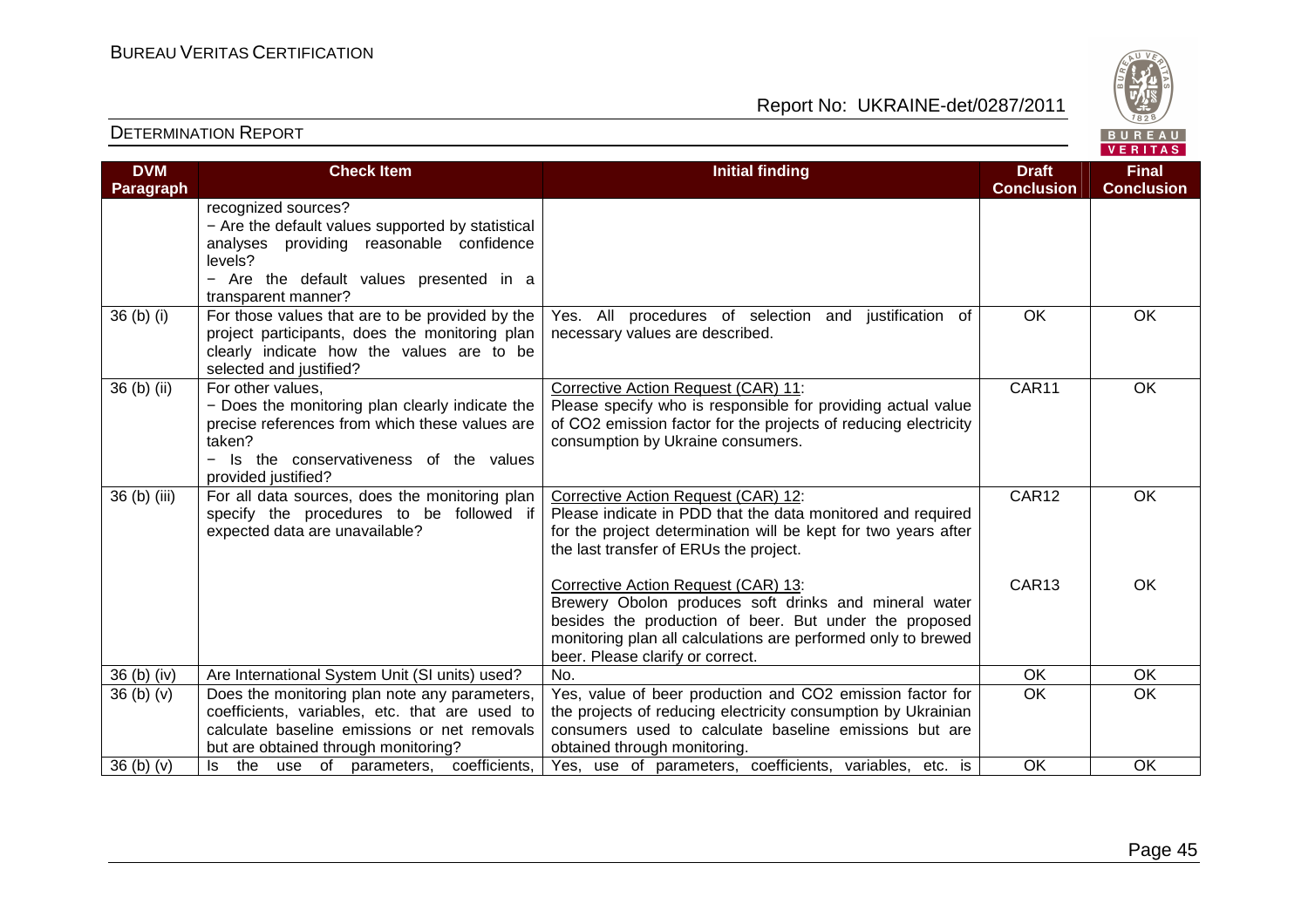

| <b>DVM</b>        | <b>Check Item</b>                                                                | <b>Initial finding</b>                                                   | <b>Draft</b>      | <b>Final</b>      |
|-------------------|----------------------------------------------------------------------------------|--------------------------------------------------------------------------|-------------------|-------------------|
| Paragraph         |                                                                                  |                                                                          | <b>Conclusion</b> | <b>Conclusion</b> |
|                   | variables, etc. consistent between the baseline                                  | consistent between the baseline and monitoring plan.                     |                   |                   |
|                   | and monitoring plan?                                                             |                                                                          |                   |                   |
| 36 <sub>(c)</sub> | Does the monitoring plan draw on the list of                                     | Yes monitoring plan developed in line with "Guidance on                  | $\overline{OK}$   | $\overline{OK}$   |
|                   | standard variables contained in appendix B of                                    | criteria for baseline setting and monitoring".                           |                   |                   |
|                   | "Guidance on criteria for baseline setting and                                   |                                                                          |                   |                   |
|                   | monitoring"?<br>Does the monitoring plan explicitly and clearly                  |                                                                          | <b>OK</b>         | OK                |
| 36 <sub>(d)</sub> | distinguish:                                                                     | Yes, all relevant parameters are described (see section D.1)<br>of PDD). |                   |                   |
|                   | (i) Data and parameters that are not monitored                                   |                                                                          |                   |                   |
|                   | throughout the crediting period, but are                                         |                                                                          |                   |                   |
|                   | determined only once (and thus remain fixed                                      |                                                                          |                   |                   |
|                   | throughout the crediting period), and that are                                   |                                                                          |                   |                   |
|                   | available already at the stage of determination?                                 |                                                                          |                   |                   |
|                   | (ii) Data and parameters that are not monitored                                  |                                                                          |                   |                   |
|                   | throughout the crediting period, but are                                         |                                                                          |                   |                   |
|                   | determined only once (and thus remain fixed                                      |                                                                          |                   |                   |
|                   | throughout the crediting period), but that are                                   |                                                                          |                   |                   |
|                   | not already available at the stage of                                            |                                                                          |                   |                   |
|                   | determination?                                                                   |                                                                          |                   |                   |
|                   | (iii) Data and parameters that are monitored<br>throughout the crediting period? |                                                                          |                   |                   |
| 36(e)             | Does the monitoring plan describe the methods                                    | The table in section D.1.1 PDD defined time (regularity) of              | <b>OK</b>         | OK                |
|                   | employed for data monitoring (including its                                      | monitoring and information sources with respect to all                   |                   |                   |
|                   | frequency) and recording?                                                        | parameters and data to be monitored.                                     |                   |                   |
| 36(f)             | Does the monitoring plan elaborate<br>all                                        | In the PDD described and explained all the algorithms and                | $\overline{OK}$   | OK                |
|                   | and formulae used<br>algorithms<br>for the                                       | formulas used to calculating emissions for the baseline and              |                   |                   |
|                   | estimation/calculation<br>of<br>baseline                                         | project scenarios.                                                       |                   |                   |
|                   | emissions/removals<br>and<br>project                                             |                                                                          |                   |                   |
|                   | emissions/removals or direct monitoring of                                       |                                                                          |                   |                   |
|                   | emission reductions from the project, leakage,                                   |                                                                          |                   |                   |
|                   | as appropriate?                                                                  |                                                                          |                   |                   |
| $36(f)$ (i)       | the<br>rationale<br>ls<br>underlying<br>for<br>the                               | Yes, all necessary algorithms and formulae are clearly                   | OK                | OK                |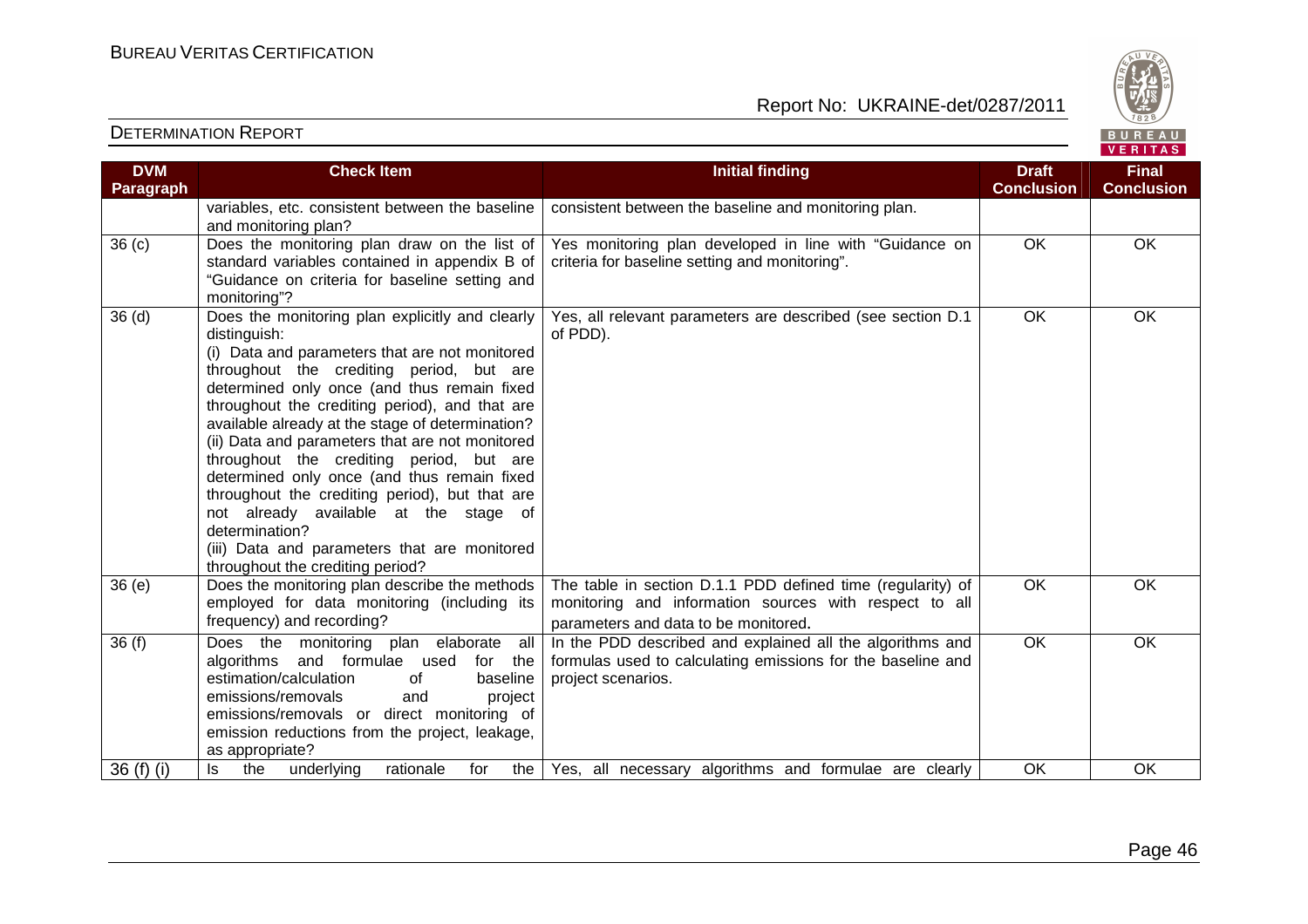

| <b>DVM</b><br>Paragraph | <b>Check Item</b>                                                                                                                                                 | <b>Initial finding</b>                                                                                                                                                                                                                                                                                                                                                                                                                                               | <b>Draft</b><br><b>Conclusion</b> | <b>Final</b><br><b>Conclusion</b> |
|-------------------------|-------------------------------------------------------------------------------------------------------------------------------------------------------------------|----------------------------------------------------------------------------------------------------------------------------------------------------------------------------------------------------------------------------------------------------------------------------------------------------------------------------------------------------------------------------------------------------------------------------------------------------------------------|-----------------------------------|-----------------------------------|
|                         | algorithms/formulae explained?                                                                                                                                    | described.                                                                                                                                                                                                                                                                                                                                                                                                                                                           |                                   |                                   |
| 36 (f) (ii)             | Are consistent variables, equation formats,<br>subscripts etc. used?                                                                                              | Yes, all variables, equation format, subscripts etc. used<br>consistent.                                                                                                                                                                                                                                                                                                                                                                                             | OK                                | OK                                |
| 36 (f) (iii)            | Are all equations numbered?                                                                                                                                       | Yes.                                                                                                                                                                                                                                                                                                                                                                                                                                                                 | OK                                | OK                                |
| 36 (f) (iv)             | Are all variables, with units indicated defined?                                                                                                                  | Yes.                                                                                                                                                                                                                                                                                                                                                                                                                                                                 | OK                                | OK                                |
| 36 $(f)(v)$             | conservativeness<br>the<br>of<br>ls.<br>the<br>algorithms/procedures justified?                                                                                   | Yes,<br>analysis<br>supporting<br>of<br>document<br>justified<br>conservativeness of the algorithms/procedures of monitoring.                                                                                                                                                                                                                                                                                                                                        | <b>OK</b>                         | OK                                |
| 36 $(f)(v)$             | To the extent possible, are methods to<br>quantitatively account for uncertainty in key<br>parameters included?                                                   | The level of uncertainty of data specified in the table of<br>quality control and quality assurance procedures (see<br>Section D.2 PDD).<br>Taken into account that all used most of data and<br>parameters are defined based on statistic data and results of<br>measurements by calibrated measuring equipment with the<br>relevant accuracy and crosschecked by energy resouces<br>supplyer and state autorities their level of uncertainty is<br>defined as low. | $\overline{OK}$                   | OK                                |
| 36 (f) (vi)             | Is consistency between the elaboration of the<br>baseline scenario and the procedure for<br>calculating the emissions or net removals of the<br>baseline ensured? | Yes.                                                                                                                                                                                                                                                                                                                                                                                                                                                                 | OK                                | <b>OK</b>                         |
| 36 (f) (vii)            | Are any parts of the algorithms or formulae that<br>are not self-evident explained?                                                                               | No, all algorithms and formulas clearly explained                                                                                                                                                                                                                                                                                                                                                                                                                    | <b>OK</b>                         | OK                                |
| 36 (f) (vii)            | Is it justified that the procedure is consistent<br>with standard technical procedures in the<br>relevant sector?                                                 | Yes.                                                                                                                                                                                                                                                                                                                                                                                                                                                                 | $\overline{OK}$                   | $\overline{OK}$                   |
| 36 (f) (vii)            | Are references provided as necessary?                                                                                                                             | See CAR09 above.                                                                                                                                                                                                                                                                                                                                                                                                                                                     | OK                                | OK                                |
| 36 (f) (vii)            | Are implicit and explicit key assumptions<br>explained in a transparent manner?                                                                                   | Yes, all implicit and explicit assumptions explained in a<br>transparent manner.                                                                                                                                                                                                                                                                                                                                                                                     | OK                                | OK                                |
| 36 (f) (vii)            | Is it clearly stated which assumptions and<br>significant<br>procedures<br>have<br>uncertainty<br>associated<br>with them, and<br>how such                        | Used assumptions and procedures not have significant<br>uncertainty.                                                                                                                                                                                                                                                                                                                                                                                                 | OK                                | <b>OK</b>                         |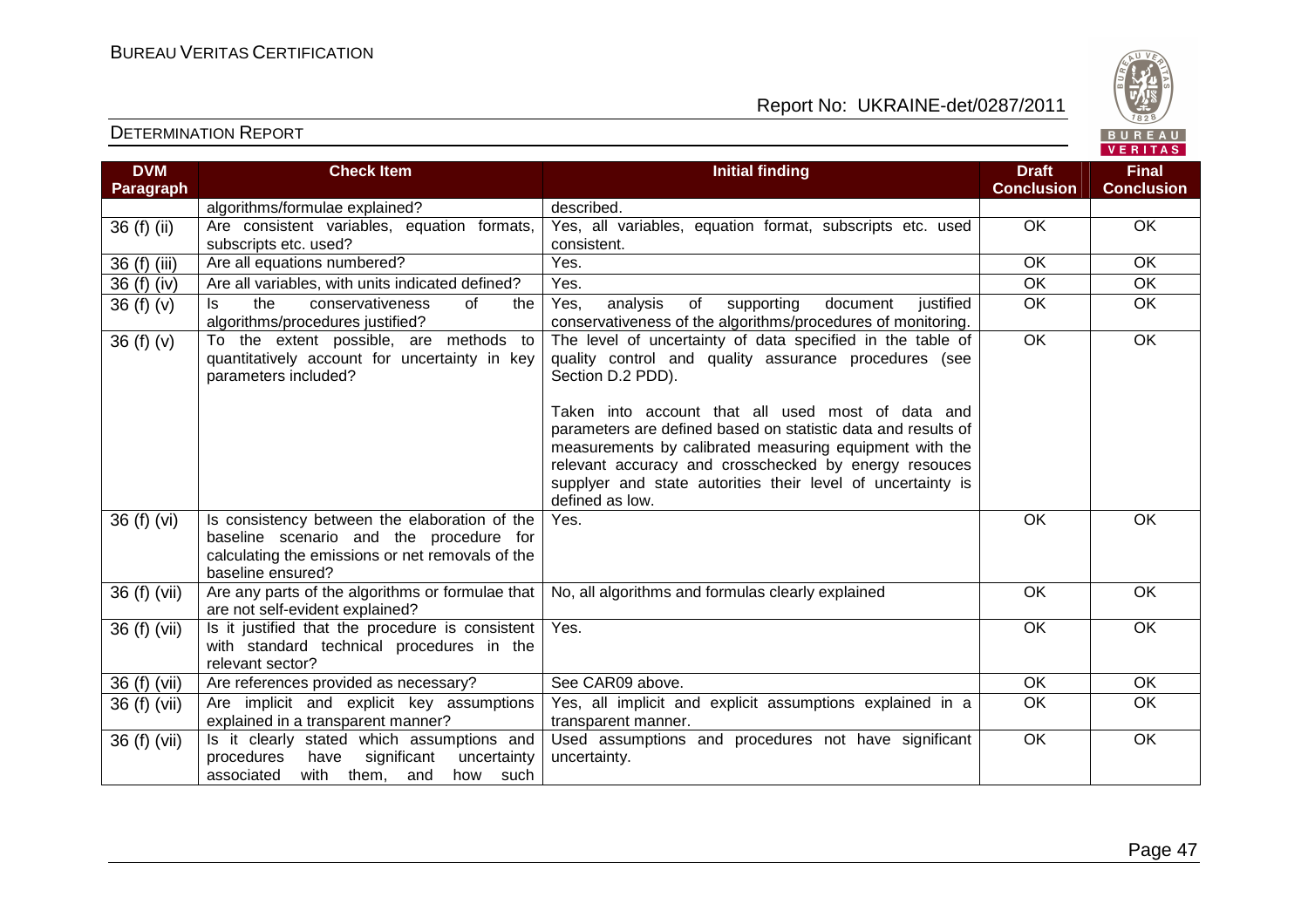

| <b>DVM</b><br><b>Paragraph</b> | <b>Check Item</b>                                                                                                                                                                                                                                                                                 | <b>Initial finding</b>                                                                                                                                                                                                                                                                     | <b>Draft</b><br><b>Conclusion</b> | <b>Final</b><br><b>Conclusion</b> |
|--------------------------------|---------------------------------------------------------------------------------------------------------------------------------------------------------------------------------------------------------------------------------------------------------------------------------------------------|--------------------------------------------------------------------------------------------------------------------------------------------------------------------------------------------------------------------------------------------------------------------------------------------|-----------------------------------|-----------------------------------|
|                                | uncertainty is to be addressed?                                                                                                                                                                                                                                                                   |                                                                                                                                                                                                                                                                                            |                                   |                                   |
| 36 (f) (vii)                   | Is the uncertainty of key parameters described<br>and, where possible, is an uncertainty range at<br>95% confidence level for key parameters for<br>the calculation of emission reductions or<br>enhancements of net removals provided?                                                           | Uncertainty range was defined as low.                                                                                                                                                                                                                                                      | OK                                | OK                                |
| 36(9)                          | Does the monitoring plan identify a national or<br>international monitoring standard if such<br>standard has to be and/or is applied to certain<br>aspects of the project?<br>Does the monitoring plan provide a reference<br>as to where a detailed description of the<br>standard can be found? | All monitoring standards that used in proposed monitoring<br>plan are commonly used in Ukraine for energy consumtion<br>metering.                                                                                                                                                          | OK                                | OK                                |
| 36(h)                          | Does the monitoring plan document statistical<br>techniques, if used for monitoring, and that they<br>are used in a conservative manner?                                                                                                                                                          | See CAR08 above.                                                                                                                                                                                                                                                                           | OK                                | OK                                |
| 36 (i)                         | Does the monitoring plan present the quality<br>assurance and control procedures for the<br>monitoring process, including, as appropriate,<br>information on calibration and on how records<br>on data and/or method validity and accuracy<br>are kept and made available upon request?           | The quality assurance and control procedures described in<br>section D.2 of PDD.                                                                                                                                                                                                           | $\overline{OK}$                   | OK                                |
| 36(j)                          | Does the monitoring plan clearly identify the<br>responsibilities and the authority regarding the<br>monitoring activities?                                                                                                                                                                       | Yes, the responsibilities and the authority regarding the<br>monitoring activities are clearly identified in section D.3 of<br>PDD.                                                                                                                                                        | <b>OK</b>                         | <b>OK</b>                         |
| 36(k)                          | Does the monitoring plan, on the whole, reflect<br>good monitoring practices appropriate to the<br>project type?<br>If it is a JI LULUCF project, is the good practice<br>guidance developed by IPCC applied?                                                                                     | Corrective Action Request (CAR) 14:<br>Section D.1.5 of the PDD requires from project participants<br>to submit information about collection and archiving data on<br>the environment impact as well as references to relevant<br>norms of the host country. Please provide relevant data. | CAR14                             | OK                                |
| 36 (I)                         | Does the monitoring plan provide, in tabular<br>form, a complete compilation of the data that                                                                                                                                                                                                     | Yes, all used parameters presented in sections D.1.1.1 and<br>D.1.1.3 of PDD.                                                                                                                                                                                                              | OK                                | OK                                |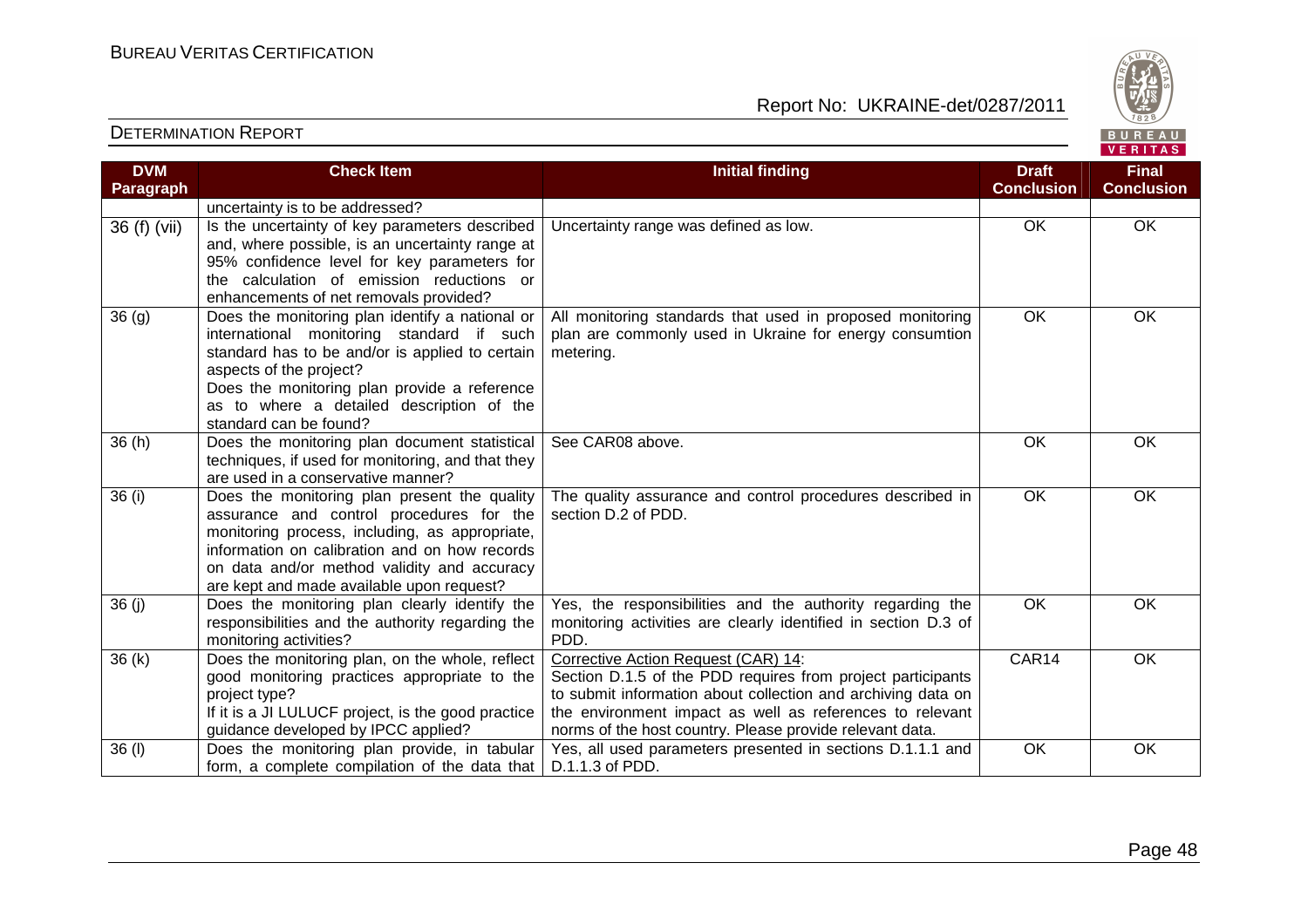

| <b>DVM</b>        | <b>Check Item</b>                                                                                                                                                                                                                                                                                                             | <b>Initial finding</b>                                                                                                        | <b>Draft</b><br><b>Conclusion</b> | <b>Final</b><br><b>Conclusion</b> |
|-------------------|-------------------------------------------------------------------------------------------------------------------------------------------------------------------------------------------------------------------------------------------------------------------------------------------------------------------------------|-------------------------------------------------------------------------------------------------------------------------------|-----------------------------------|-----------------------------------|
| Paragraph         | need to be collected for its application,<br>including data that are measured or sampled<br>and data that are collected from other sources<br>but not including data that are calculated with<br>equations?                                                                                                                   |                                                                                                                               |                                   |                                   |
| 36(m)             | Does the monitoring plan indicate that the data<br>monitored and required for verification are to be<br>kept for two years after the last transfer of<br>ERUs for the project?                                                                                                                                                | See CAR11 above.                                                                                                              | OK                                | OK                                |
| 37                | If selected elements or combinations<br>of<br><b>CDM</b><br>methodologies<br>approved<br>or<br>methodological tools are used for establishing<br>the monitoring plan, are the selected elements<br>combination, together with elements<br>or<br>supplementary developed by the project<br>participants in line with 36 above? | No any selected elements or combinations of approved CDM<br>methodologies or methodological tools used in monitoring<br>plan. | $\overline{OK}$                   | OK                                |
|                   | Approved CDM methodology approach only                                                                                                                                                                                                                                                                                        |                                                                                                                               |                                   |                                   |
| 38(a)             | Does the PDD provide the title, reference<br>number and version of the approved CDM<br>methodology used?                                                                                                                                                                                                                      | N/A                                                                                                                           | OK                                | OK                                |
| 38(a)             | Is the approved CDM methodology the most<br>recent valid version when the PDD is submitted<br>for publication? If not, is the methodology still<br>within the grace period (was the methodology<br>revised to a newer version in the past two<br>months)?                                                                     | N/A                                                                                                                           | OK                                | OK                                |
| 38 <sub>(b)</sub> | Does the PDD provide a description of why the<br>approved CDM methodology is applicable to<br>the project?                                                                                                                                                                                                                    | N/A                                                                                                                           | OK                                | OK                                |
| 38 <sub>(c)</sub> | Are all explanations, descriptions and analyses<br>pertaining to monitoring in the PDD made in<br>accordance with the referenced approved CDM                                                                                                                                                                                 | N/A                                                                                                                           | OK                                | OK                                |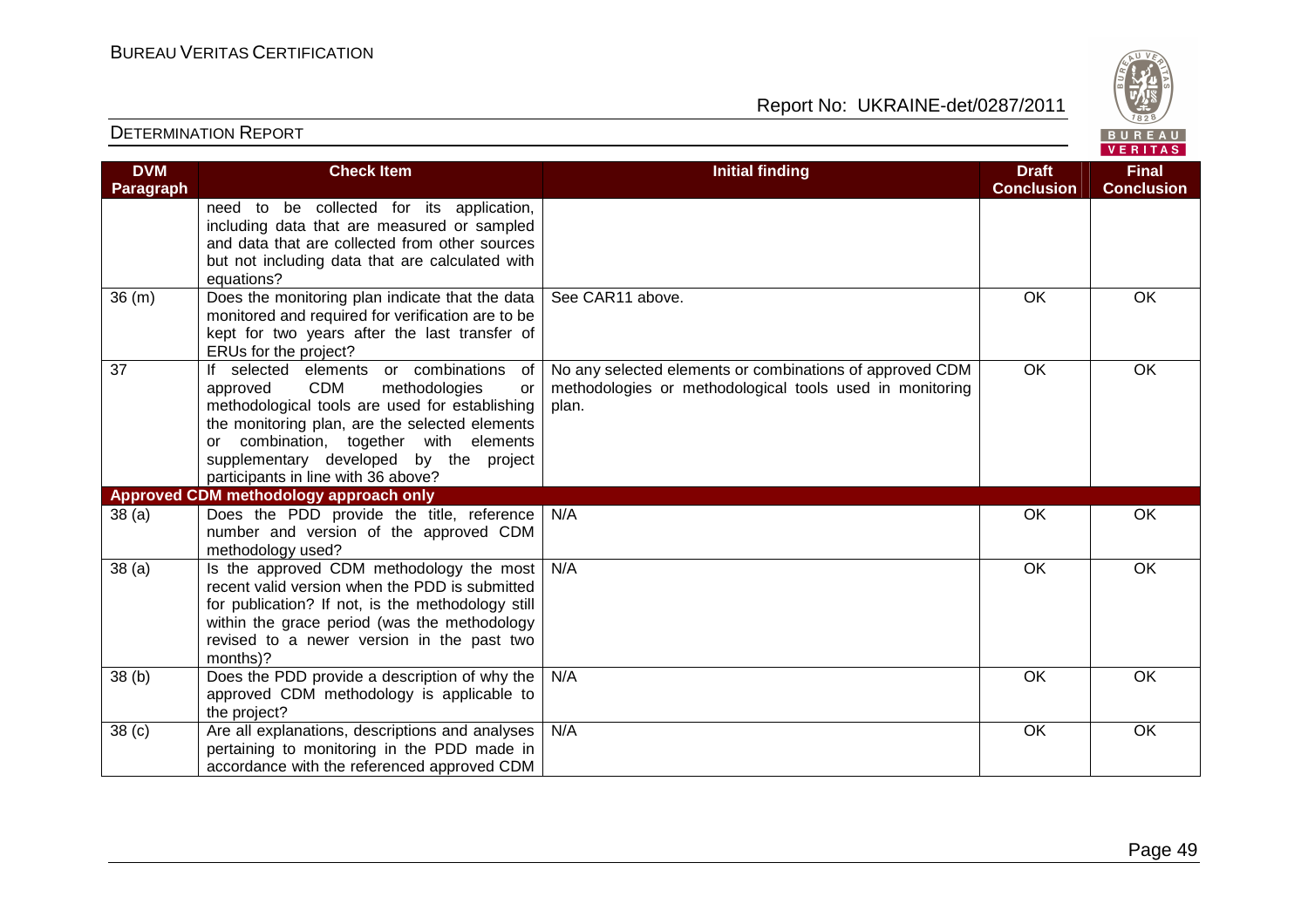

| <b>DVM</b>        | <b>Check Item</b>                                                                                 | <b>Initial finding</b>                                                      | <b>Draft</b>      | <b>Final</b>      |
|-------------------|---------------------------------------------------------------------------------------------------|-----------------------------------------------------------------------------|-------------------|-------------------|
| Paragraph         |                                                                                                   |                                                                             | <b>Conclusion</b> | <b>Conclusion</b> |
|                   | methodology?                                                                                      |                                                                             |                   |                   |
| 38 <sub>(d)</sub> | Is the monitoring plan established appropriately                                                  | N/A                                                                         | OK                | OK                |
|                   | as a result?                                                                                      |                                                                             |                   |                   |
|                   | Applicable to both JI specific approach and approved CDM methodology approach                     |                                                                             |                   |                   |
| 39                | If the monitoring plan indicates overlapping<br>monitoring periods during the crediting period:   | There are no overlapping monitoring periods during the<br>crediting period. | OK                | OK                |
|                   | Is the underlying project composed of<br>(a)<br>clearly identifiable components for which         |                                                                             |                   |                   |
|                   | emission reductions or enhancements of                                                            |                                                                             |                   |                   |
|                   | removals can be calculated independently?                                                         |                                                                             |                   |                   |
|                   | (b) Can monitoring be performed independently                                                     |                                                                             |                   |                   |
|                   | for each of these components (i.e. the                                                            |                                                                             |                   |                   |
|                   | data/parameters monitored for one component                                                       |                                                                             |                   |                   |
|                   | are not dependent on/effect data/parameters to                                                    |                                                                             |                   |                   |
|                   | be monitored for another component)?                                                              |                                                                             |                   |                   |
|                   | (c) Does the monitoring plan ensure that                                                          |                                                                             |                   |                   |
|                   | monitoring is performed for all components and<br>that in these cases all the requirements of the |                                                                             |                   |                   |
|                   | JI guidelines and further guidance by the JISC                                                    |                                                                             |                   |                   |
|                   | regarding monitoring are met?                                                                     |                                                                             |                   |                   |
|                   | (d) Does the monitoring plan explicitly provide                                                   |                                                                             |                   |                   |
|                   | for overlapping monitoring periods of clearly                                                     |                                                                             |                   |                   |
|                   | defined project components, justify its need                                                      |                                                                             |                   |                   |
|                   | and state how the conditions mentioned in (a)-                                                    |                                                                             |                   |                   |
|                   | (c) are met?                                                                                      |                                                                             |                   |                   |
| Leakage           |                                                                                                   |                                                                             |                   |                   |
|                   | JI specific approach only                                                                         |                                                                             |                   |                   |
| 40(a)             | Does the PDD appropriately describe an                                                            | No leakage is expected in proposed project activity.                        | OK                | OK                |
|                   | assessment of the potential leakage of the                                                        |                                                                             |                   |                   |
|                   | project and appropriately explain which sources                                                   |                                                                             |                   |                   |
|                   | of leakage are to be calculated and which can                                                     |                                                                             |                   |                   |
|                   | be neglected?                                                                                     |                                                                             |                   |                   |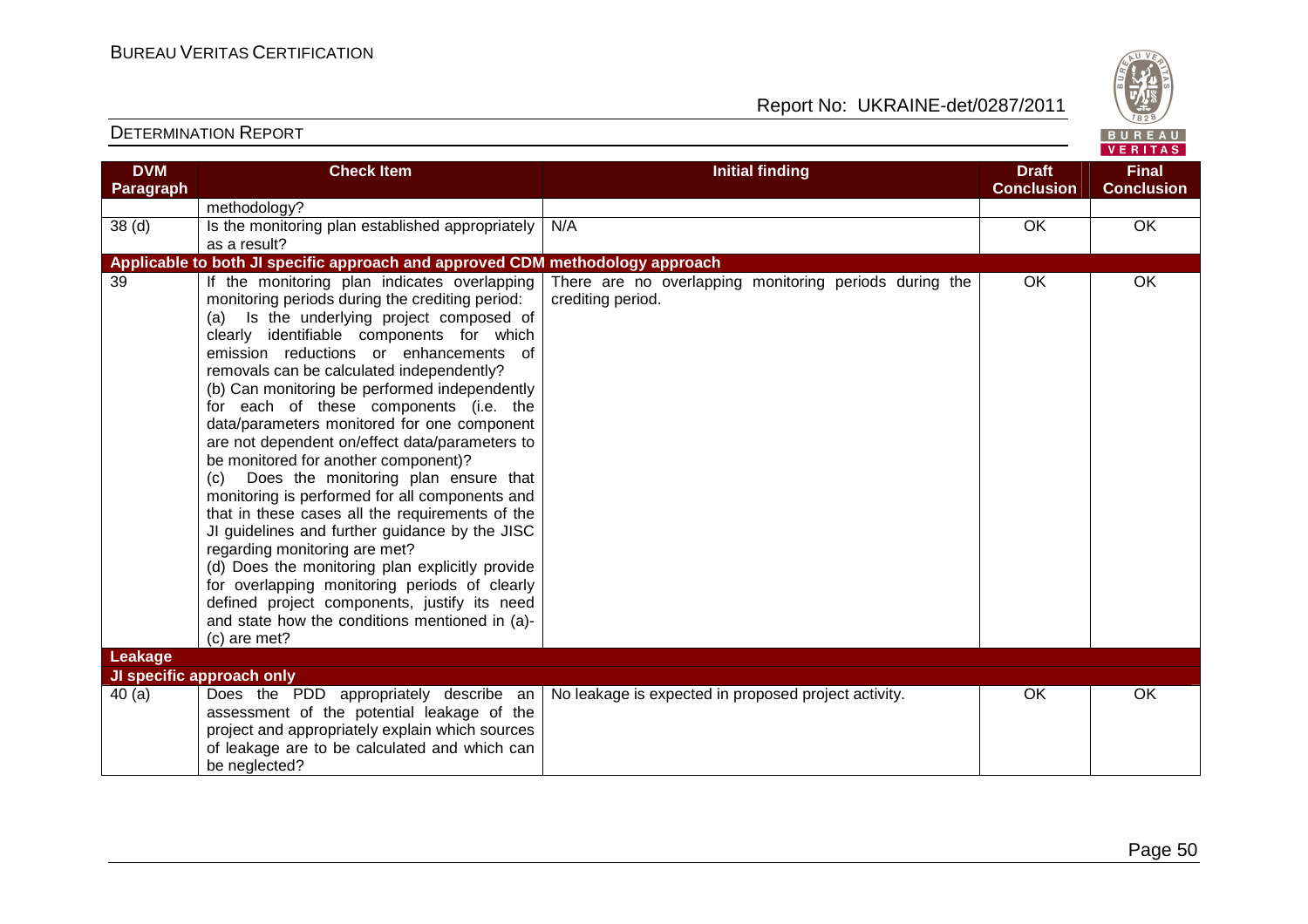

| <b>DVM</b><br>Paragraph | <b>Check Item</b>                                                                                                                                                                                                                                                                                                                                                                             | <b>Initial finding</b>                                                                                                                                                         | <b>Draft</b><br><b>Conclusion</b> | <b>Final</b><br><b>Conclusion</b> |
|-------------------------|-----------------------------------------------------------------------------------------------------------------------------------------------------------------------------------------------------------------------------------------------------------------------------------------------------------------------------------------------------------------------------------------------|--------------------------------------------------------------------------------------------------------------------------------------------------------------------------------|-----------------------------------|-----------------------------------|
| 40(b)                   | Does the PDD provide a procedure for an ex<br>ante estimate of leakage?                                                                                                                                                                                                                                                                                                                       | No leakage is expected in proposed project activity.                                                                                                                           | OK                                | OK                                |
|                         | Approved CDM methodology approach only                                                                                                                                                                                                                                                                                                                                                        |                                                                                                                                                                                |                                   |                                   |
| 41                      | Are the leakage and the procedure for its<br>estimation defined in accordance with the<br>approved CDM methodology?                                                                                                                                                                                                                                                                           | N/A                                                                                                                                                                            | OK                                | OK                                |
|                         | Estimation of emission reductions or enhancements of net removals                                                                                                                                                                                                                                                                                                                             |                                                                                                                                                                                |                                   |                                   |
| 42                      | Does the PDD indicate which of the following<br>approaches it chooses?<br>(a) Assessment of emissions or net removals in<br>the baseline scenario and in the project<br>scenario<br>(b) Direct assessment of emission reductions                                                                                                                                                              | Assessment of emissions or net removals in the baseline<br>scenario and in the project scenario was used.                                                                      | OK                                | OK                                |
| 43                      | If the approach (a) in 42 is chosen, does the<br>PDD provide ex ante estimates of:<br>(a) Emissions or net removals for the project<br>scenario (within the project boundary)?<br>(b) Leakage, as applicable?<br>(c) Emissions or net removals for the baseline<br>scenario (within the project boundary)?<br>(d) Emission reductions or enhancements of<br>net removals adjusted by leakage? | Emissions for the project, baseline scenario and emission<br>reductions were ex ante estimated. Results of estimations<br>provided in section E of PDD and excel spreadsheets. | OK                                | OK                                |
| 44                      | If the approach (b) in 42 is chosen, does the $\vert$<br>PDD provide ex ante estimates of:<br>(a) Emission reductions or enhancements of<br>net removals (within the project boundary)?<br>(b) Leakage, as applicable?<br>(c) Emission reductions or enhancements of<br>net removals adjusted by leakage?                                                                                     | N/A                                                                                                                                                                            | OK                                | <b>OK</b>                         |
| 45                      | For both approaches in 42<br>(a) Are the estimates in 43 or 44 given:<br>(i) On a periodic basis?                                                                                                                                                                                                                                                                                             | Corrective Action Request (CAR) 15:<br>Analysis of 11-MPT form showed that value of heat supplied<br>by boiler-house OJSC "Generator" presented in this form                   | CAR15                             | OK                                |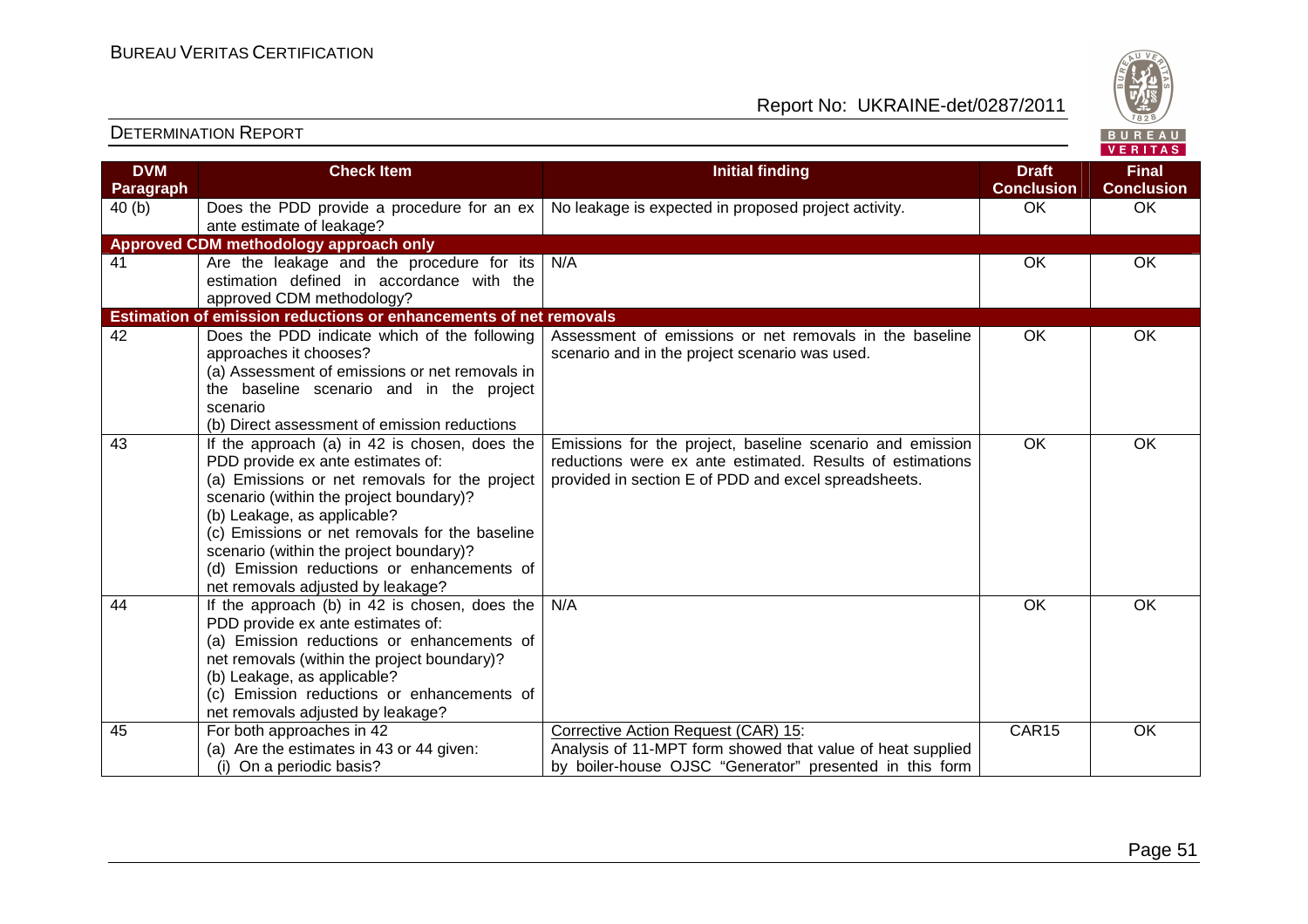

| <b>DVM</b> | <b>Check Item</b>                                  |                  |  | <b>Initial finding</b>                               |  | <b>Draft</b>      | <b>Final</b>      |
|------------|----------------------------------------------------|------------------|--|------------------------------------------------------|--|-------------------|-------------------|
| Paragraph  |                                                    |                  |  |                                                      |  | <b>Conclusion</b> | <b>Conclusion</b> |
|            | (ii) At least from the beginning until the end of  |                  |  | and value used in calculations are different. Please |  |                   |                   |
|            | the crediting period?                              | clarify/correct. |  |                                                      |  |                   |                   |
|            | (iii) On a source-by-source/sink-by-sink           |                  |  |                                                      |  |                   |                   |
|            | basis?                                             |                  |  |                                                      |  |                   |                   |
|            | (iv) For each GHG?                                 |                  |  |                                                      |  |                   |                   |
|            | (v) In tones of CO2 equivalent, using global       |                  |  |                                                      |  |                   |                   |
|            | warming potentials defined by decision             |                  |  |                                                      |  |                   |                   |
|            | 2/CP.3 or as subsequently revised in               |                  |  |                                                      |  |                   |                   |
|            | accordance with Article 5 of the Kyoto             |                  |  |                                                      |  |                   |                   |
|            | Protocol?                                          |                  |  |                                                      |  |                   |                   |
|            | (b) Are the formula used for calculating the       |                  |  |                                                      |  |                   |                   |
|            | estimates in 43 or 44 consistent throughout the    |                  |  |                                                      |  |                   |                   |
|            | PDD?                                               |                  |  |                                                      |  |                   |                   |
|            | (c) For calculating estimates in 43 or 44, are     |                  |  |                                                      |  |                   |                   |
|            | key factors influencing the baseline emissions     |                  |  |                                                      |  |                   |                   |
|            | or removals and the activity level of the project  |                  |  |                                                      |  |                   |                   |
|            | and the emissions or net removals as well as       |                  |  |                                                      |  |                   |                   |
|            | risks associated with the project taken into       |                  |  |                                                      |  |                   |                   |
|            | account, as appropriate?                           |                  |  |                                                      |  |                   |                   |
|            | (d) Are data sources used for calculating the      |                  |  |                                                      |  |                   |                   |
|            | estimates in 43 or 44 clearly identified, reliable |                  |  |                                                      |  |                   |                   |
|            | and transparent?                                   |                  |  |                                                      |  |                   |                   |
|            | (e) Are emission factors (including default        |                  |  |                                                      |  |                   |                   |
|            | emission factors) if used for calculating the      |                  |  |                                                      |  |                   |                   |
|            | estimates in 43 or 44 selected by carefully        |                  |  |                                                      |  |                   |                   |
|            | balancing accuracy and reasonableness, and         |                  |  |                                                      |  |                   |                   |
|            | appropriately justified of the choice?             |                  |  |                                                      |  |                   |                   |
|            | (f) Is the estimation in 43 or 44 based on         |                  |  |                                                      |  |                   |                   |
|            | conservative assumptions and the most              |                  |  |                                                      |  |                   |                   |
|            | plausible scenarios in a transparent manner?       |                  |  |                                                      |  |                   |                   |
|            | (g) Are the estimates in 43 or 44 consistent       |                  |  |                                                      |  |                   |                   |
|            | throughout the PDD?                                |                  |  |                                                      |  |                   |                   |
|            | Is the annual average of estimated<br>(h)          |                  |  |                                                      |  |                   |                   |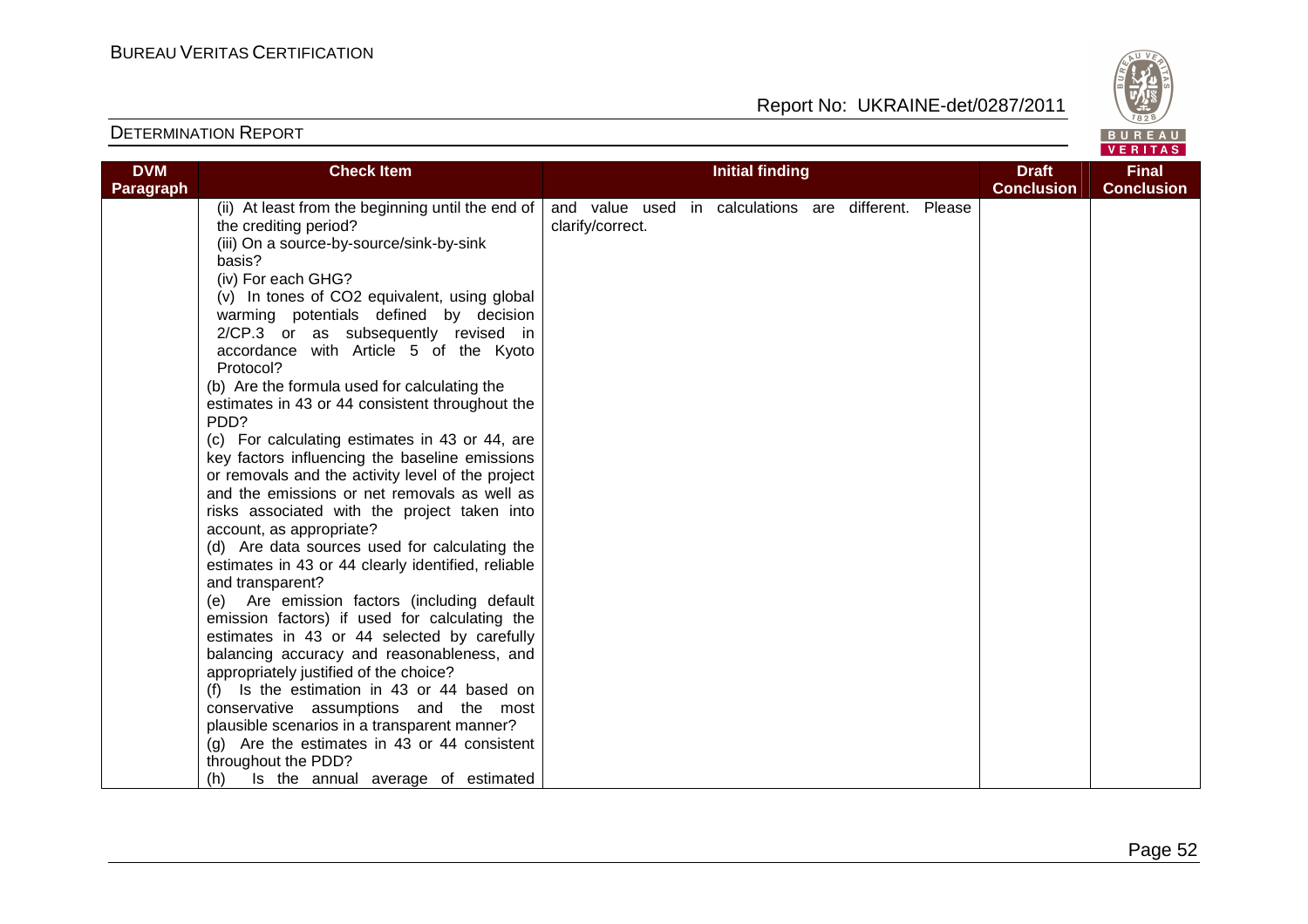

| <b>DVM</b> | <b>Check Item</b>                                                                                                                                                                                                                                                                                                                                                                                                                                                                                                                                                                                                                                                                                                             | <b>Initial finding</b>                                                 | <b>Draft</b>      | <b>Final</b>      |
|------------|-------------------------------------------------------------------------------------------------------------------------------------------------------------------------------------------------------------------------------------------------------------------------------------------------------------------------------------------------------------------------------------------------------------------------------------------------------------------------------------------------------------------------------------------------------------------------------------------------------------------------------------------------------------------------------------------------------------------------------|------------------------------------------------------------------------|-------------------|-------------------|
| Paragraph  |                                                                                                                                                                                                                                                                                                                                                                                                                                                                                                                                                                                                                                                                                                                               |                                                                        | <b>Conclusion</b> | <b>Conclusion</b> |
|            | emission reductions or enhancements of net<br>removals calculated by dividing the total<br>emission<br>reductions<br>estimated<br>or<br>enhancements of net removals over the<br>crediting period by the total months of the<br>crediting period and multiplying by twelve?                                                                                                                                                                                                                                                                                                                                                                                                                                                   |                                                                        |                   |                   |
| 46         | If the calculation of the baseline emissions or<br>net removals is to be performed ex post, does<br>the PDD include an illustrative ex ante<br>emissions or net removals calculation?                                                                                                                                                                                                                                                                                                                                                                                                                                                                                                                                         | Yes, the PDD include an illustrative ex ante emissions<br>calculation. | OK                | OK                |
|            | Approved CDM methodology approach only                                                                                                                                                                                                                                                                                                                                                                                                                                                                                                                                                                                                                                                                                        |                                                                        |                   |                   |
| 47(a)      | Is the estimation of emission reductions or<br>enhancements of net removals made in<br>approved CDM<br>accordance<br>with<br>the<br>methodology?                                                                                                                                                                                                                                                                                                                                                                                                                                                                                                                                                                              | N/A                                                                    | OK                | <b>OK</b>         |
| 47(b)      | Is the estimation of emission reductions or<br>enhancements of net removals presented in<br>the PDD:<br>- On a periodic basis?<br>- At least from the beginning until the end of<br>the crediting period?<br>- On a source-by-source/sink-by-sink basis?<br>- For each GHG?<br>- In tones of CO <sub>2</sub> equivalent, using global<br>warming potentials defined by decision 2/CP.3<br>or as subsequently revised in accordance with<br>Article 5 of the Kyoto Protocol?<br>- Are the formula used for calculating the<br>estimates consistent throughout the PDD?<br>- Are the estimates consistent throughout the<br>PDD?<br>- Is the annual average of estimated emission<br>reductions or enhancements of net removals | N/A                                                                    | OK                | OK                |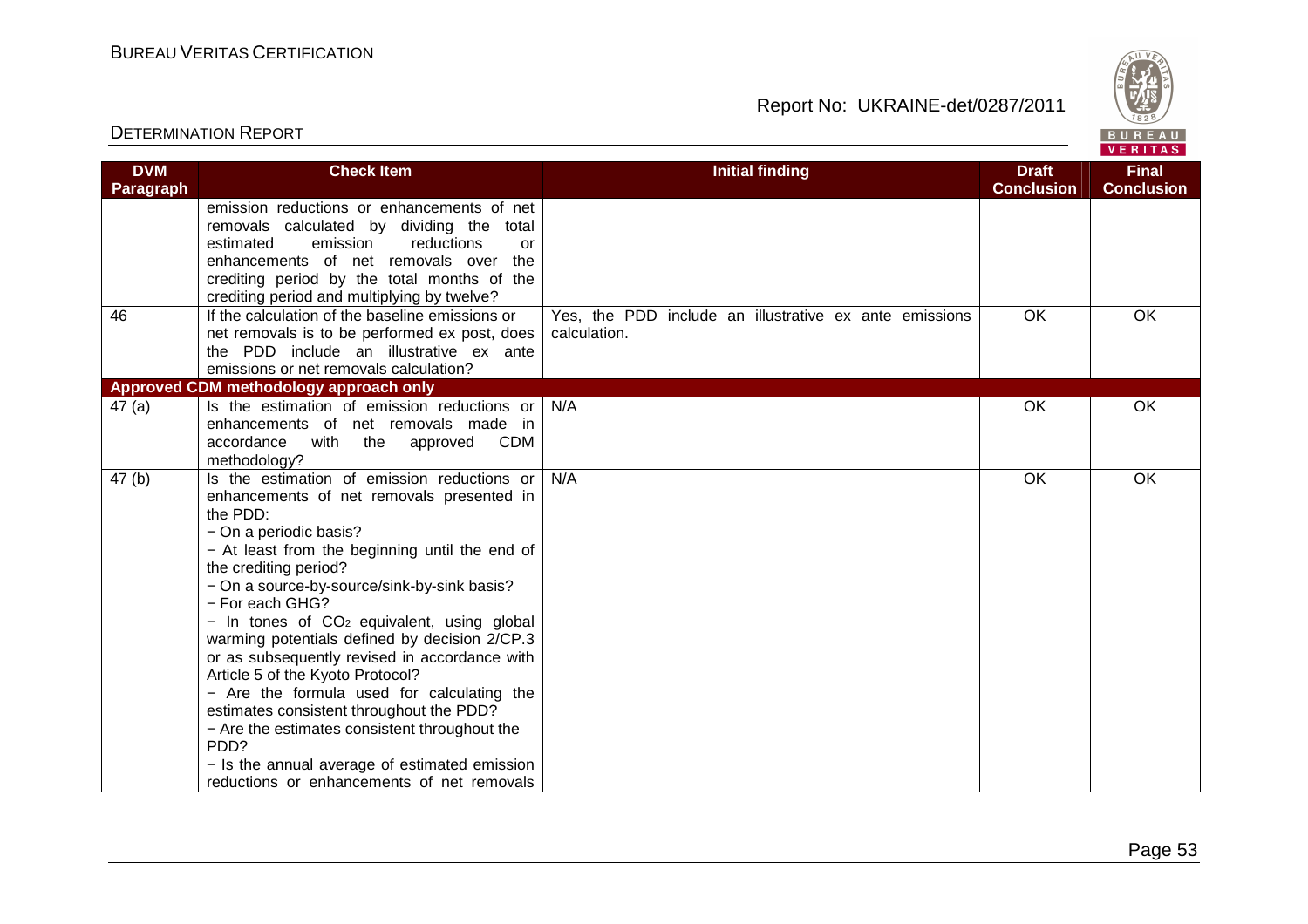Report No: UKRAINE-det/0287/2011



#### **VERITAS Check Item Initial finding Check Item Initial finding Check Item Initial finding Check Item Initial finding Check DVM Final Paragraph Conclusion Conclusion** calculated by dividing the total estimated emission reductions or enhancements of net removals over the crediting period by the total months of the crediting period and multiplying by twelve? **Environmental impacts**  48 (a) Does the PDD list and attach documentation on CAR16 OK Corrective Action Request (CAR) 16: the analysis of the environmental impacts of There is no information on transboundary impacts in the the project, including transboundary impacts, in PDD. accordance with procedures as determined by the host Party? No significant environmental impacts related to project OK OK 48 (b) If the analysis in 48 (a) indicates that the implementation expected. Therefore separate environmental environmental impacts are considered significant by the project participants or the impact assessment is not required. host Party, does the PDD provide conclusion and all references to supporting documentation of an environmental impact assessment undertaken in accordance with the procedures as required by the host Party? **Stakeholder consultation**  49 If stakeholder consultation was undertaken in Procedures of Ukraine did not require consultations with OK OK accordance with the procedure as required by stakeholders for proposed project. However, information on the host Party, does the PDD provide: implementation measures of reducing technological power (a) A list of stakeholders from whom consumtion provided in the media and in electronic media comments on the projects have been received, (see section G of PDD). No negative stakeholders' if any? comments were received on company adress. (b) The nature of the comments? (c) A description on whether and how the comments have been addressed? **Determination regarding small-scale projects (additional elements for assessment)** 50 Does the PDD appropriately specify and justify N/A N/A OK OK OK the SSC project type(s) and category(ies) that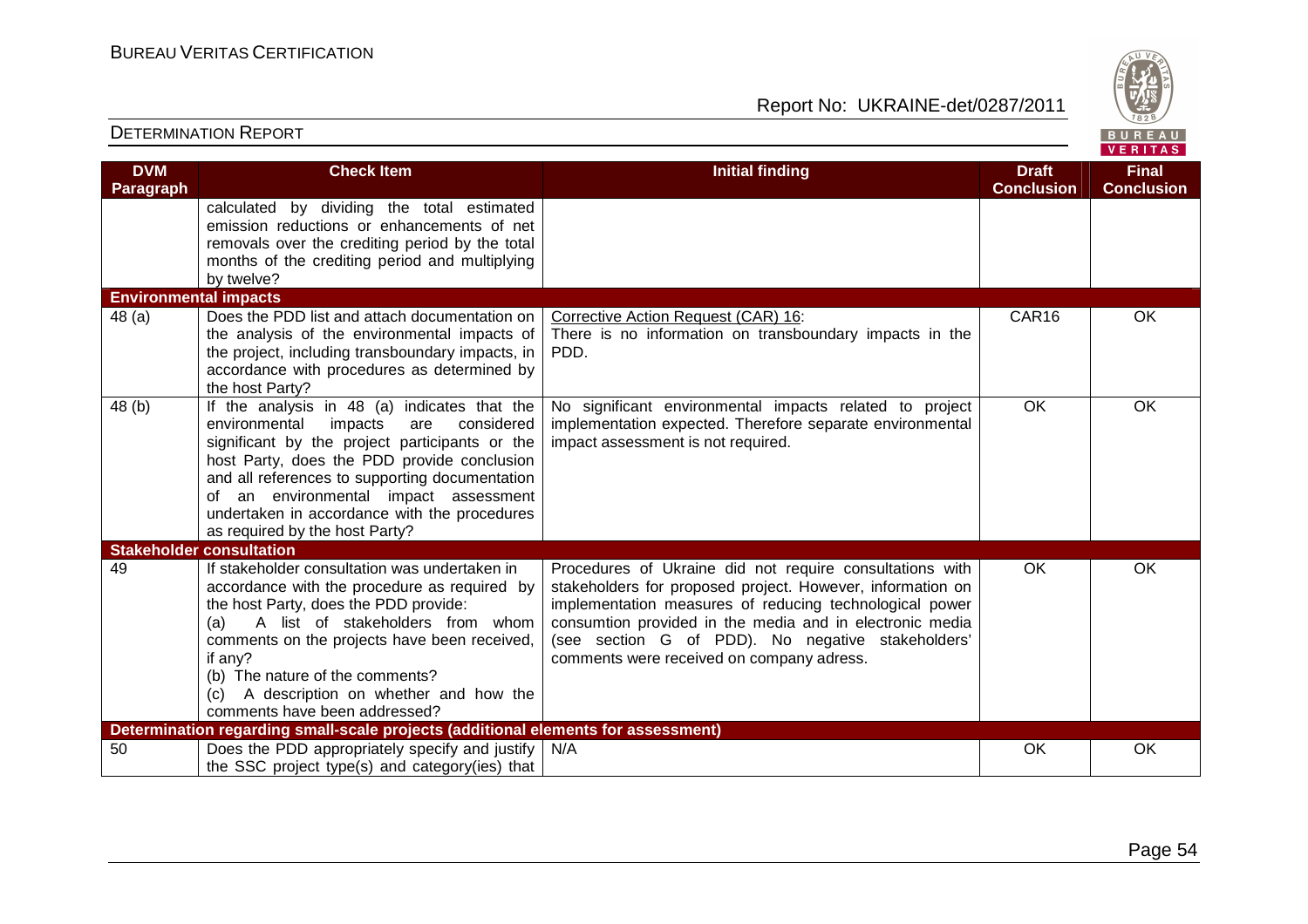

|                         |                                                                                                                                                                                                                                                                                                                                                                                                                                                                                                                                                                                                                                                                                                                                                                  |                        |                                   | $V = H + H - H$                   |
|-------------------------|------------------------------------------------------------------------------------------------------------------------------------------------------------------------------------------------------------------------------------------------------------------------------------------------------------------------------------------------------------------------------------------------------------------------------------------------------------------------------------------------------------------------------------------------------------------------------------------------------------------------------------------------------------------------------------------------------------------------------------------------------------------|------------------------|-----------------------------------|-----------------------------------|
| <b>DVM</b><br>Paragraph | <b>Check Item</b>                                                                                                                                                                                                                                                                                                                                                                                                                                                                                                                                                                                                                                                                                                                                                | <b>Initial finding</b> | <b>Draft</b><br><b>Conclusion</b> | <b>Final</b><br><b>Conclusion</b> |
|                         | fall under:<br>(a) One of the types and thresholds of JI SSC<br>projects as defined in .Provisions for<br>joint implementation small-scale projects.? If<br>the project contains more than one JI SSC<br>project type component, does each component<br>meet the relevant threshold criterion?<br>(b) One of the SSC project categories defined<br>in the most recent version of appendix B of<br>annex II to decision 4/CMP.1, or an additional<br>project category approved by<br>the JISC in accordance with the relevant<br>provision in "Provisions for joint implementation<br>small-scale projects"?                                                                                                                                                      |                        |                                   |                                   |
| 51                      | Does the SSC PDD confirms and shows that<br>the proposed JI SSC project is not a debundled<br>component of a large project by explaining that<br>there does not exist a JI (SSC) project with a<br>publicly available determination in accordance<br>with paragraph 34 of the JI guidelines:<br>(a) Which has the same project participants;<br>and<br>Which<br>(b)<br>applies<br>the<br>same<br>technology/measure and pertains to the same<br>project category; and<br>(c) Whose determination has been made<br>publicly available in accordance with paragraph<br>34 of the JI guidelines within the previous 2<br>years; and<br>(d) Whose project boundary is within 1 km of<br>the project boundary of the proposed JI SSC<br>project at the closest point? | N/A                    | OK                                | OK                                |
|                         | Applicable to bundled JI SSC projects only                                                                                                                                                                                                                                                                                                                                                                                                                                                                                                                                                                                                                                                                                                                       |                        |                                   |                                   |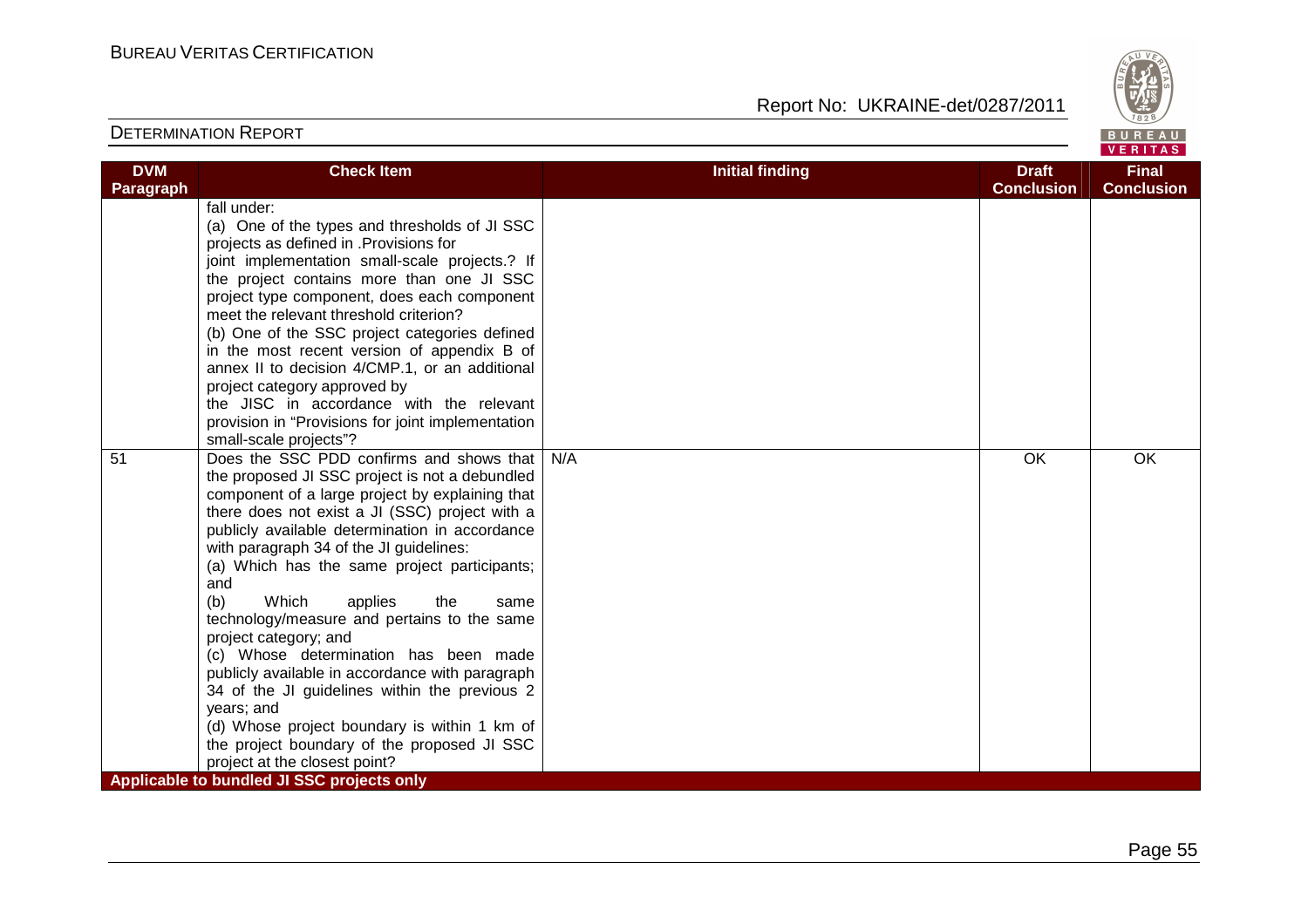

| <b>DVM</b> | <b>Check Item</b>                                                                                                                                                                                                                                                                                                                                                                                                                                                                                                                                                       | <b>Initial finding</b> | <b>Draft</b>      | <b>Final</b>      |
|------------|-------------------------------------------------------------------------------------------------------------------------------------------------------------------------------------------------------------------------------------------------------------------------------------------------------------------------------------------------------------------------------------------------------------------------------------------------------------------------------------------------------------------------------------------------------------------------|------------------------|-------------------|-------------------|
| Paragraph  |                                                                                                                                                                                                                                                                                                                                                                                                                                                                                                                                                                         |                        | <b>Conclusion</b> | <b>Conclusion</b> |
| 52(a)      | Do all projects in the bundle:<br>(i) Have the same crediting period?<br>(ii) Comply with the provisions for JI SSC<br>projects defined in "Provisions for joint<br>implementation small-scale projects", in<br>particular the thresholds referred to in 50 (a)<br>above?<br>(iii) Retain their distinctive characteristics (i.e.<br>location, technology/measure etc.)?                                                                                                                                                                                                | N/A                    | OK                | OK                |
| 52(b)      | Does the composition of the bundle not change<br>over time?                                                                                                                                                                                                                                                                                                                                                                                                                                                                                                             | N/A                    | OK                | <b>OK</b>         |
| 52(c)      | Has the AIE received (from the project<br>participants):<br>(i) Information on the bundle using the form<br>developed by the JISC (F-JI-SSCBUNDLE)?<br>(ii) A written statement signed by all project<br>participants indicating that they agree that their<br>individual projects are part of the bundle and<br>nominating one project participant to represent<br>all project participants in communicating with<br>the JISC?<br>(iii) Indication by the Parties involved that they<br>are aware of the bundle in their project<br>approvals referred to in 19 above? | N/A                    | <b>OK</b>         | OK                |
| 53         | If the project participants prepared a single<br>SSC PDD for the bundled JI SSC projects,<br>do(are) all the projects:<br>(a) Pertain to the same JI SSC project<br>category?<br>(b) Apply the same technology or measure?<br>(c) Located in the territory of the same host<br>Party?                                                                                                                                                                                                                                                                                   | N/A                    | OK                | <b>OK</b>         |
| 54         | If the project participants prepared separate                                                                                                                                                                                                                                                                                                                                                                                                                                                                                                                           | N/A                    | OK                | <b>OK</b>         |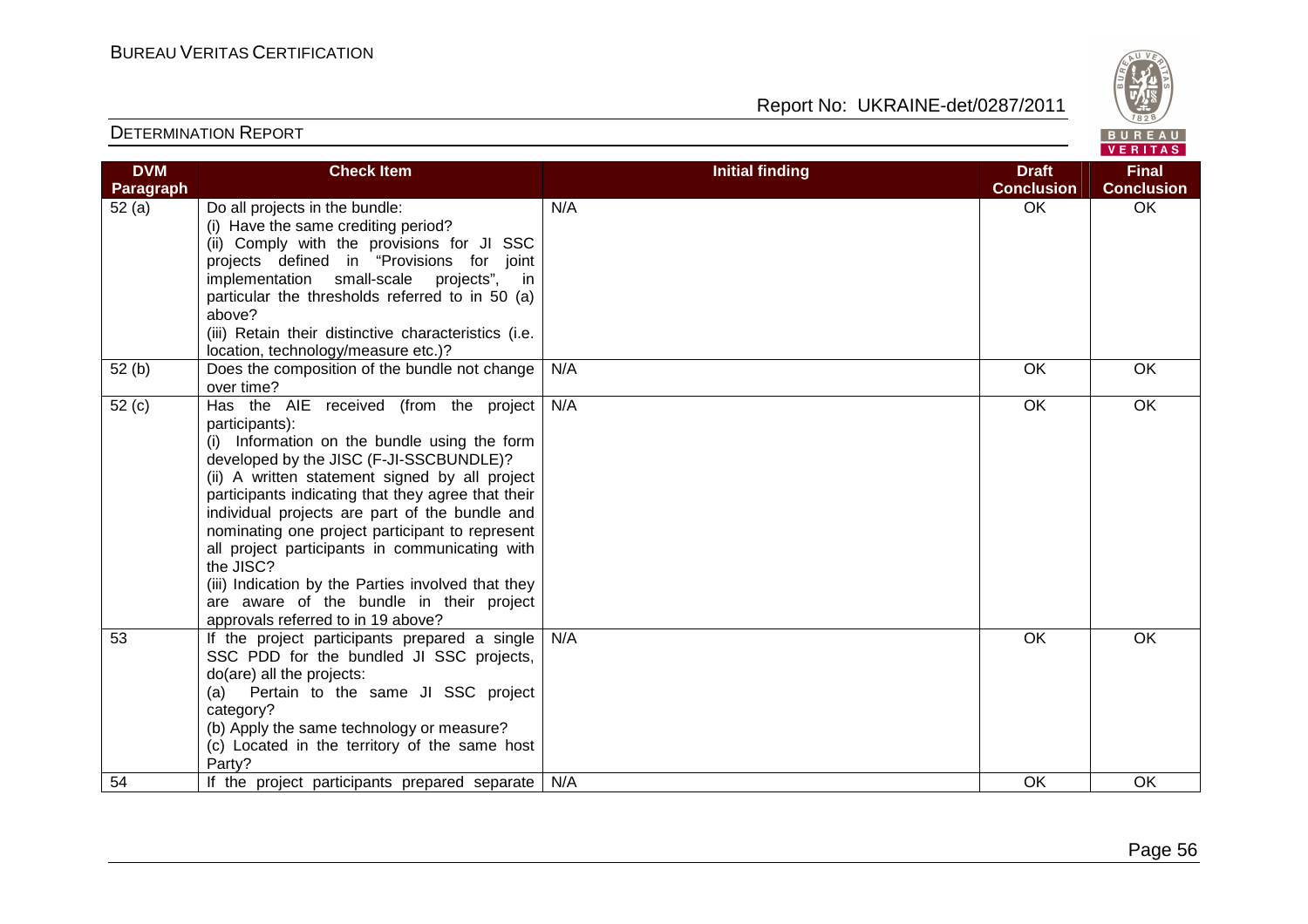

| <b>DVM</b>        | <b>Check Item</b>                               | <b>Initial finding</b> | <b>Draft</b>      | <b>Final</b>      |
|-------------------|-------------------------------------------------|------------------------|-------------------|-------------------|
| Paragraph         |                                                 |                        | <b>Conclusion</b> | <b>Conclusion</b> |
|                   | SSC PDDs for the bundled JI SSC projects,       |                        |                   |                   |
|                   | do(are) all the projects:                       |                        |                   |                   |
|                   | (a) Have SSC PDDs been prepared for all JI      |                        |                   |                   |
|                   | SSC projects in the bundle?                     |                        |                   |                   |
|                   | (b) Does each SSC PDD contain a single JI       |                        |                   |                   |
|                   | SCC project in the bundle?                      |                        |                   |                   |
| 55                | If the projects in the bundle use the same      | N/A                    | OK                | OK                |
|                   | baseline, does the F-JI-SSC-BUNDLE provide      |                        |                   |                   |
|                   | an appropriate justification for the use of the |                        |                   |                   |
|                   | same baseline considering the particular        |                        |                   |                   |
|                   | situation of each project in the bundle?        |                        |                   |                   |
| 56                | Does the PDD indicate which of the following    | N/A                    | OK                | <b>OK</b>         |
|                   | approaches is used for establishing a           |                        |                   |                   |
|                   | monitoring plan?                                |                        |                   |                   |
|                   | (a) By preparing a separate monitoring plan for |                        |                   |                   |
|                   | each of the constituent projects;               |                        |                   |                   |
|                   | (b) By preparing an overall monitoring plan     |                        |                   |                   |
|                   | including a proposal of monitoring of           |                        |                   |                   |
|                   | performance of the constituent projects on a    |                        |                   |                   |
|                   | sample basis, as appropriate.                   |                        |                   |                   |
| 56 <sub>(b)</sub> | If the approach 57 (b) above is used,           | N/A                    | OK                | OK                |
|                   | (i) Are all the JI SSC projects located in the  |                        |                   |                   |
|                   | territory of the same host Party?               |                        |                   |                   |
|                   | (ii) Do all the JI SSC projects pertain to the  |                        |                   |                   |
|                   | same project category?                          |                        |                   |                   |
|                   | (iii) Do all the JI SSC projects apply the same |                        |                   |                   |
|                   | technology or measure?                          |                        |                   |                   |
|                   | (iv) Does the overall monitoring plan reflect   |                        |                   |                   |
|                   | good monitoring practice appropriate to the     |                        |                   |                   |
|                   | bundled JI SSC projects and provide for         |                        |                   |                   |
|                   | collection and archiving of the data needed to  |                        |                   |                   |
|                   | calculate the emission reductions achieved by   |                        |                   |                   |
|                   | the bundled projects?                           |                        |                   |                   |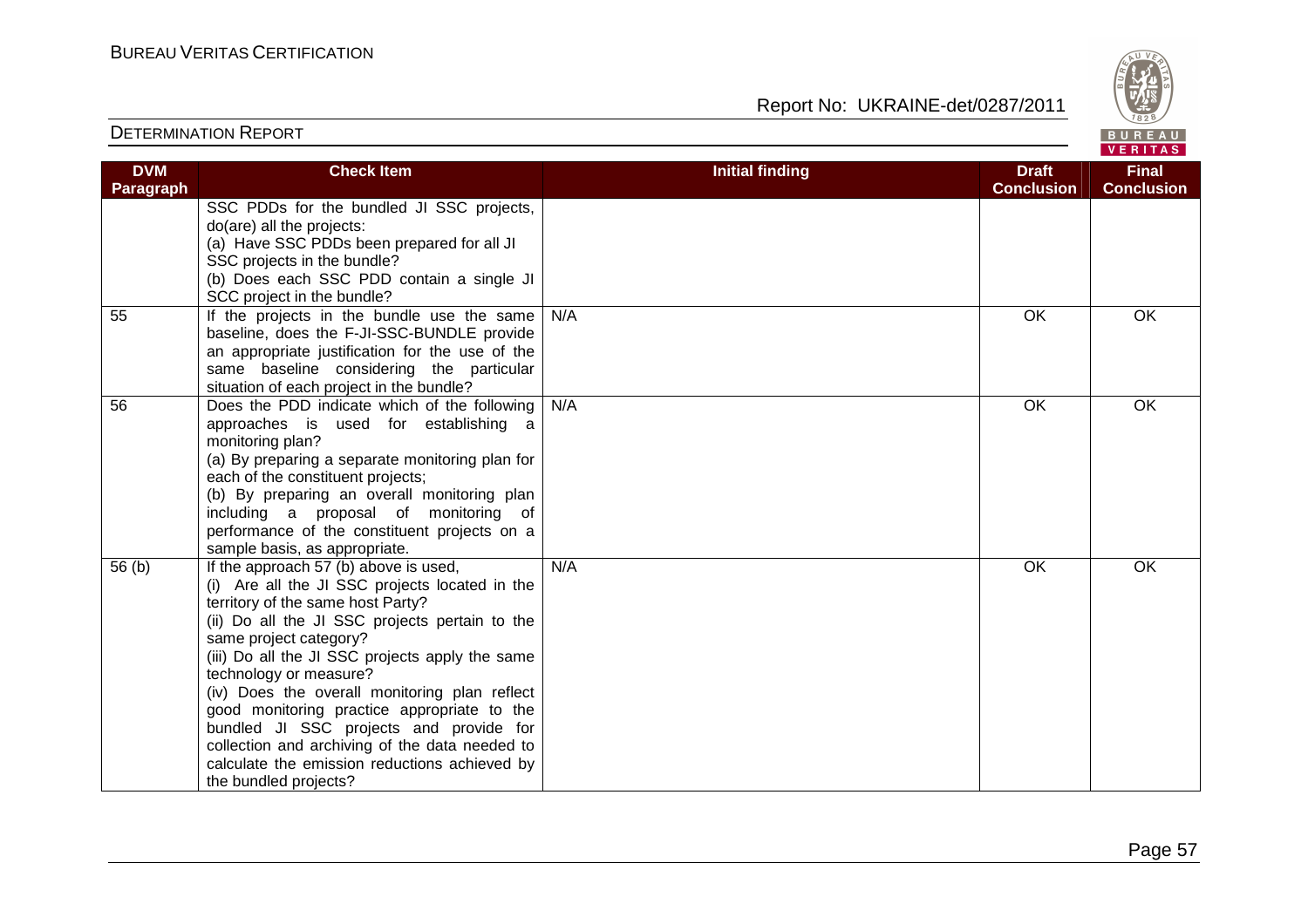

| <b>DVM</b> | <b>Check Item</b>                                                                            | <b>Initial finding</b>                                                                                                   | <b>Draft</b>      | <b>Final</b>      |
|------------|----------------------------------------------------------------------------------------------|--------------------------------------------------------------------------------------------------------------------------|-------------------|-------------------|
| Paragraph  |                                                                                              |                                                                                                                          | <b>Conclusion</b> | <b>Conclusion</b> |
|            | Applicable to all JI SSC projects                                                            |                                                                                                                          |                   |                   |
| 57         | Is the leakage only within the boundaries of $\big  N/A$                                     |                                                                                                                          | OK.               | OK                |
|            | non-Annex   Parties considered?                                                              |                                                                                                                          |                   |                   |
|            |                                                                                              | Determination regarding land use, land-use change and forestry projects (additional/alternative elements for assessment) |                   |                   |
| 58         | Does the PDD appropriately specify how the                                                   | N/A                                                                                                                      | OK                | OK                |
|            | LULUCF project conforms to:                                                                  |                                                                                                                          |                   |                   |
|            | (a) The definitions of LULUCF activities                                                     |                                                                                                                          |                   |                   |
|            | included in paragraph 1 of the annex to                                                      |                                                                                                                          |                   |                   |
|            | decision 16/CMP.1, applying good practice                                                    |                                                                                                                          |                   |                   |
|            | guidance for LULUCF as decided by the CMP,                                                   |                                                                                                                          |                   |                   |
|            | as appropriate?                                                                              |                                                                                                                          |                   |                   |
|            | (b) In the case of afforestation, reforestation                                              |                                                                                                                          |                   |                   |
|            | and/or forest management projects, the<br>definition of "forest" selected by the host Party, |                                                                                                                          |                   |                   |
|            | which specifies:                                                                             |                                                                                                                          |                   |                   |
|            | (i) A single minimum tree crown cover value                                                  |                                                                                                                          |                   |                   |
|            | (between 10 and 30 per cent)? and                                                            |                                                                                                                          |                   |                   |
|            | (ii) A single minimum land area value (between                                               |                                                                                                                          |                   |                   |
|            | 0.05 and 1 hectare)? and                                                                     |                                                                                                                          |                   |                   |
|            | (iii) A single minimum tree height value                                                     |                                                                                                                          |                   |                   |
|            | (between 2 and 5 metres)?                                                                    |                                                                                                                          |                   |                   |
|            | JI specific approach only                                                                    |                                                                                                                          |                   |                   |
| 59         | Baseline setting - in addition to 22-26 above                                                | N/A                                                                                                                      | OK                | OK                |
|            | Does the PDD provide an explanation how the                                                  |                                                                                                                          |                   |                   |
|            | baseline chosen:                                                                             |                                                                                                                          |                   |                   |
|            | - Takes into account the good practice                                                       |                                                                                                                          |                   |                   |
|            | guidance for LULUCF, developed by the IPCC?                                                  |                                                                                                                          |                   |                   |
|            | - Ensures conformity with the definitions,                                                   |                                                                                                                          |                   |                   |
|            | accounting rules, modalities and guidelines                                                  |                                                                                                                          |                   |                   |
|            | under Article 3, paragraphs 3 and 4, of the                                                  |                                                                                                                          |                   |                   |
|            | Kyoto Protocol?                                                                              |                                                                                                                          |                   |                   |
| 60         | Project boundary - alternative to 32-33                                                      | N/A                                                                                                                      | OK                | OK                |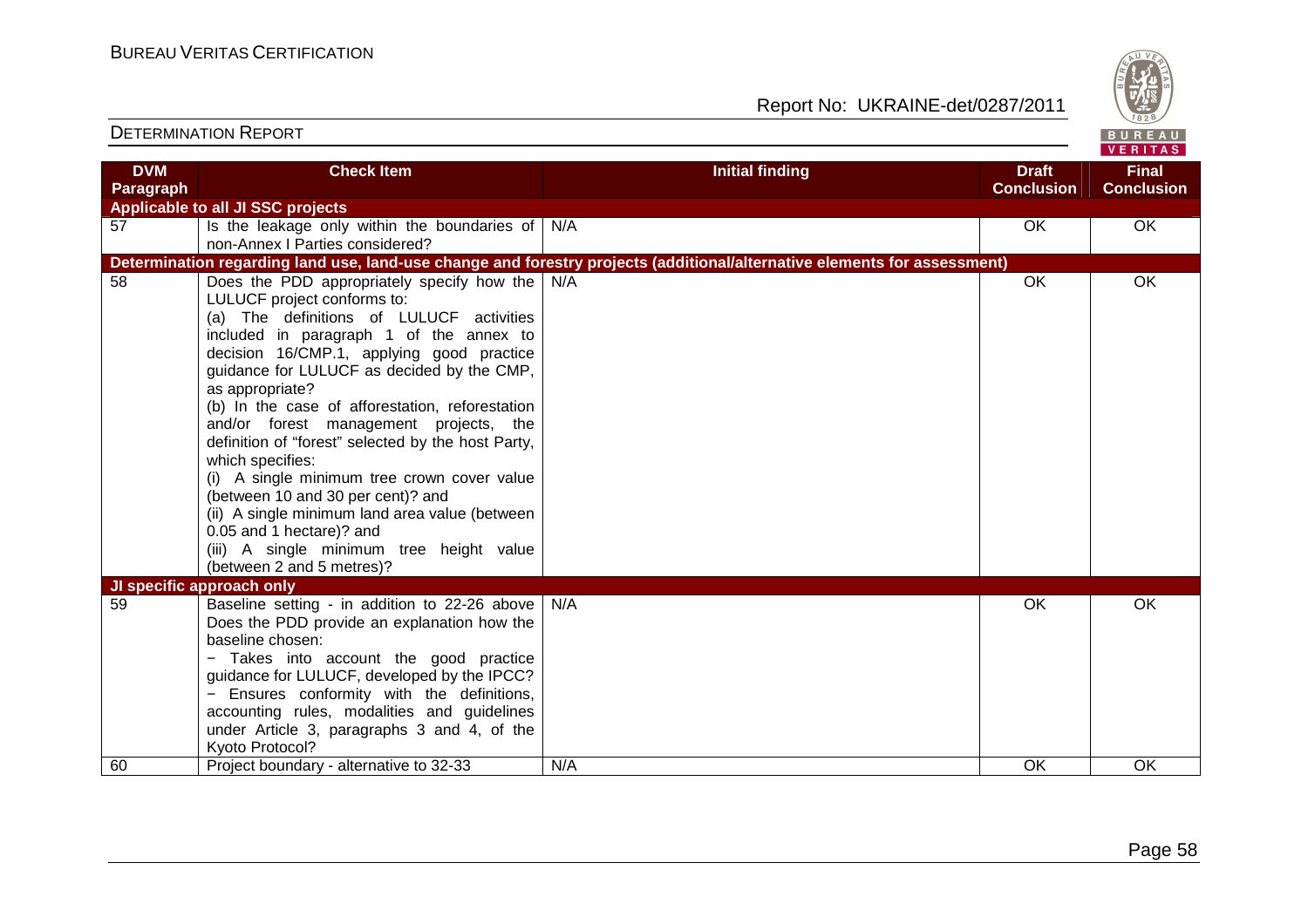

| <b>DVM</b> | <b>Check Item</b>                                  | <b>Initial finding</b> | <b>Draft</b>      | <b>Final</b>      |
|------------|----------------------------------------------------|------------------------|-------------------|-------------------|
| Paragraph  |                                                    |                        | <b>Conclusion</b> | <b>Conclusion</b> |
|            | (a) Does the project boundary geographically       |                        |                   |                   |
|            | delineate the JI LULUCF project under the          |                        |                   |                   |
|            | control of the project participants?               |                        |                   |                   |
|            | (a) If the JI LULUCF project contains more         |                        |                   |                   |
|            | than one discrete area of land,                    |                        |                   |                   |
|            | (i) Does each discrete area of land have a         |                        |                   |                   |
|            | unique geographical identification?                |                        |                   |                   |
|            | (ii) Is the boundary defined for each discrete     |                        |                   |                   |
|            | area?                                              |                        |                   |                   |
|            | (ii) Does the boundary not include the areas in    |                        |                   |                   |
|            | between these discrete areas of land?              |                        |                   |                   |
|            | (b) Does the project boundary encompass all        |                        |                   |                   |
|            | anthropogenic emissions by sources and             |                        |                   |                   |
|            | removals by sinks of GHGs which are:               |                        |                   |                   |
|            | (i) Under the control of the project participants; |                        |                   |                   |
|            | (ii) Reasonably attributable to the project; and   |                        |                   |                   |
|            | (iii) Significant?                                 |                        |                   |                   |
|            | (c) Does the project boundary account for all      |                        |                   |                   |
|            | changes in the following carbon pools:             |                        |                   |                   |
|            | - Above-ground biomass;                            |                        |                   |                   |
|            | - Below-ground biomass;<br>$-$ Litter;             |                        |                   |                   |
|            | - Dead wood; and                                   |                        |                   |                   |
|            | - Soil organic carbon?                             |                        |                   |                   |
|            | (c) Does the PDD provide:                          |                        |                   |                   |
|            | (i) The information of which carbon pools are      |                        |                   |                   |
|            | selected?                                          |                        |                   |                   |
|            | (ii) If one or more carbon pools are not           |                        |                   |                   |
|            | selected, transparent and verifiable information   |                        |                   |                   |
|            | that indicates, based<br>on conservative           |                        |                   |                   |
|            | assumptions, that the pool is not a source?        |                        |                   |                   |
|            | (d) Is the project boundary defined on the basis   |                        |                   |                   |
|            | of a case-by-case assessment with regard to        |                        |                   |                   |
|            |                                                    |                        |                   |                   |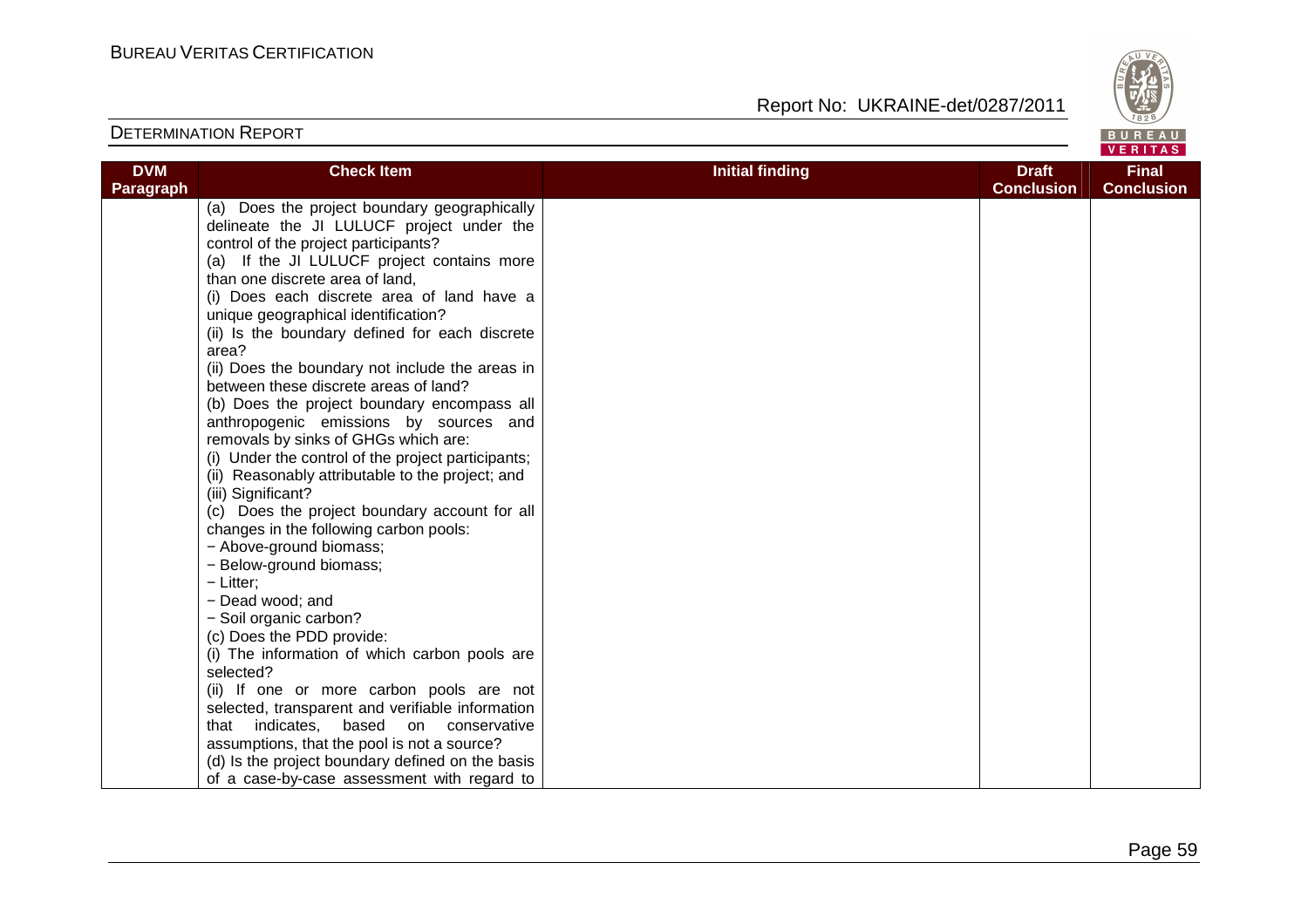Report No: UKRAINE-det/0287/2011



#### VERITAS **Check Item Initial finding Check Item Initial finding Check Item Initial finding Check Item Initial finding Check DVM Final Paragraph Conclusion Conclusion** the criteria in (b) above? 61 (a) Project boundary - alternative to 32-33 (cont.) N/A OK OK OK Are the delineation of the project boundary and the gases and sources/sinks included appropriately described and justified in the PDD? 61 (b) Project boundary - alternative to 32-33 (cont.) N/A OK OK OK Are all gases and sources/sinks included explicitly stated, and the exclusions of any sources/sinks related to the baseline or the LULUCF project appropriately justified? 62 Monitoring plan - in addition to 35-39 Does the N/A OK OK OK PDD provide an appropriate description of the sampling design that will be used for the calculation of the net anthropogenic removals by sinks occurring within the project boundary in the project scenario and, in case the baseline is monitored, in the baseline scenario, including, inter alia, stratification, determination of number of plots and plot distribution etc.? 63 Does the PDD take into account only the N/A OK OK OK increased anthropogenic emissions by sources and/or reduced anthropogenic removals by sinks of GHGs outside the project boundary? **Approved CDM methodology approach only**  64 (a) Does the PDD provide the title, reference N/A OK OK OK number and version of the approved CDM methodology used?  $64$  (a) | Is the approved CDM methodology the most N/A OK OK OK recent valid version when the PDD is submitted for publication? If not, is the methodology still within the grace period (was the methodology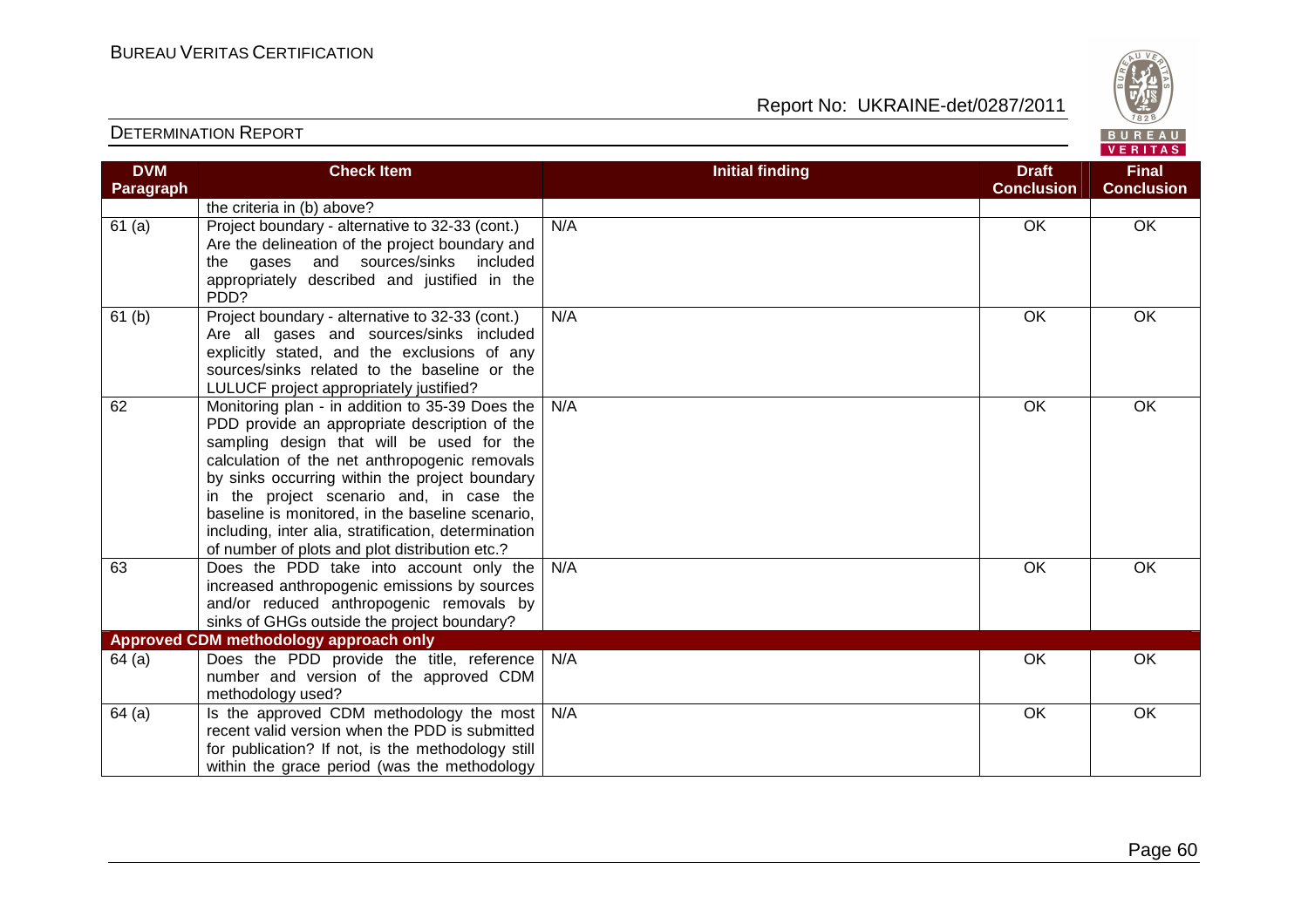BUREAU<br>VERITAS

| <b>DETERMINATION REPORT</b> |  |
|-----------------------------|--|
|-----------------------------|--|

| <b>DVM</b> | <b>Check Item</b>                                                                                 | <b>Initial finding</b> | <b>Draft</b>      | <b>Final</b>      |
|------------|---------------------------------------------------------------------------------------------------|------------------------|-------------------|-------------------|
| Paragraph  |                                                                                                   |                        | <b>Conclusion</b> | <b>Conclusion</b> |
|            | revised to a newer version in the past two                                                        |                        |                   |                   |
|            | months)?                                                                                          |                        |                   |                   |
| 64(b)      | Does the PDD provide a description of why the                                                     | N/A                    | OK                | OK                |
|            | approved CDM methodology is applicable to                                                         |                        |                   |                   |
|            | the project?                                                                                      |                        |                   |                   |
| 64 (c)     | Are all explanations, descriptions and analyses                                                   | N/A                    | $\overline{OK}$   | OK                |
|            | made in accordance with the referenced                                                            |                        |                   |                   |
|            | approved CDM methodology?                                                                         |                        |                   |                   |
| $64$ (d)   | Are the baseline, additionality, project                                                          | N/A                    | OK                | OK                |
|            | boundary, monitoring plan, estimation of                                                          |                        |                   |                   |
|            | enhancements of net removals and leakage                                                          |                        |                   |                   |
|            | established appropriately as a result?                                                            |                        |                   |                   |
|            | Determination regarding programmes of activities (additional/alternative elements for assessment) |                        |                   |                   |
| 66         | Does the PDD include:                                                                             | N/A                    | OK                | OK                |
|            | (a) A description of the policy or goal that the JI                                               |                        |                   |                   |
|            | PoA seeks to promote?                                                                             |                        |                   |                   |
|            | (b) A geographical boundary for the JI PoA                                                        |                        |                   |                   |
|            | (e.g. municipality, region within a country,<br>country or several countries) within which all    |                        |                   |                   |
|            | JPAs included in the JI PoA will be                                                               |                        |                   |                   |
|            | implemented?                                                                                      |                        |                   |                   |
|            | (c) A description of the operational and                                                          |                        |                   |                   |
|            | management arrangements established by the                                                        |                        |                   |                   |
|            | coordinating entity for the implementation of the                                                 |                        |                   |                   |
|            | JI PoA, including:                                                                                |                        |                   |                   |
|            | - The maintenance of records for each JPA?                                                        |                        |                   |                   |
|            | - A system/procedure to avoid double counting                                                     |                        |                   |                   |
|            | (e.g. to avoid including a new JPA that has                                                       |                        |                   |                   |
|            | already been determined)?                                                                         |                        |                   |                   |
|            | - Provisions to ensure that persons operating                                                     |                        |                   |                   |
|            | JPAs are aware and have agreed to their                                                           |                        |                   |                   |
|            | activity being added to the JI PoA?                                                               |                        |                   |                   |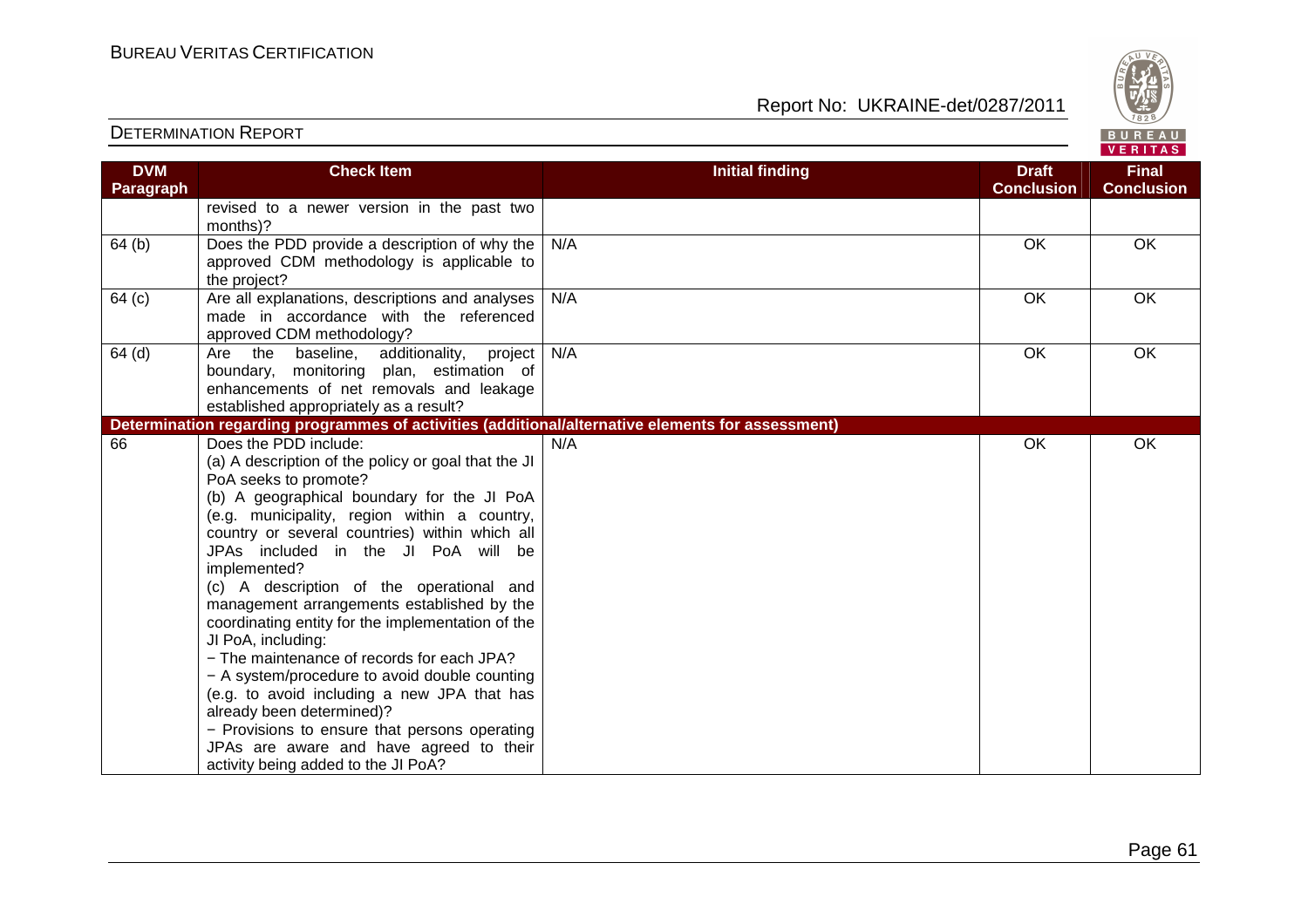72 Monitoring plan - additional to 35-39

Is the monitoring plan established for each technology and/or measure under each type of JPA included in the JI PoA?

## Report No: UKRAINE-det/0287/2011

N/A OK OK OK

|                                | <b>DETERMINATION REPORT</b>                                                                                                                                                                                                                   |                        |                                   | $\vee$ 829/<br>BUREAU<br>VERITAS  |
|--------------------------------|-----------------------------------------------------------------------------------------------------------------------------------------------------------------------------------------------------------------------------------------------|------------------------|-----------------------------------|-----------------------------------|
| <b>DVM</b><br><b>Paragraph</b> | <b>Check Item</b>                                                                                                                                                                                                                             | <b>Initial finding</b> | <b>Draft</b><br><b>Conclusion</b> | <b>Final</b><br><b>Conclusion</b> |
|                                | (d) A description of each type of JPAs that will<br>be included in the JI PoA, including the<br>technology or measures to be used?<br>(e) The eligibility criteria for inclusion of JPAs to<br>the JI PoA for each type of JPA in the JI PoA? |                        |                                   |                                   |
| 67                             | Project approvals by Parties involved<br>additional to 19-20<br>Are all Parties partly or entirely within the<br>geographical boundary for the JI PoA listed as<br>"Parties involved" and indicated as host Parties<br>in the PDD?            | N/A                    | OK                                | OK                                |
| 68                             | Authorization of project participants by Parties<br>involved - additional to 21<br>Is the coordinating entity presented in the PDD<br>authorized by all host Parties to coordinate and<br>manage the JI PoA?                                  | N/A                    | OK                                | OK                                |
| 69                             | Baseline setting - additional to 22-26<br>Is the baseline established for each type of<br>JPA?                                                                                                                                                | N/A                    | OK                                | <b>OK</b>                         |
| 70                             | Additionality - additional to 27-31<br>Does the PDD indicate at which of the following<br>levels that additionality is demonstrated?<br>(a) For the JI PoA<br>(b) For each type of JPA                                                        | N/A                    | OK                                | OK                                |
| 71                             | Crediting period - additional to 34<br>Is the starting date of the JI PoA after the<br>beginning of 2006 (instead of 2000)?                                                                                                                   | N/A                    | OK                                | OK                                |

The Transition of the PDD include a table listing at least N/A COK OK OK OK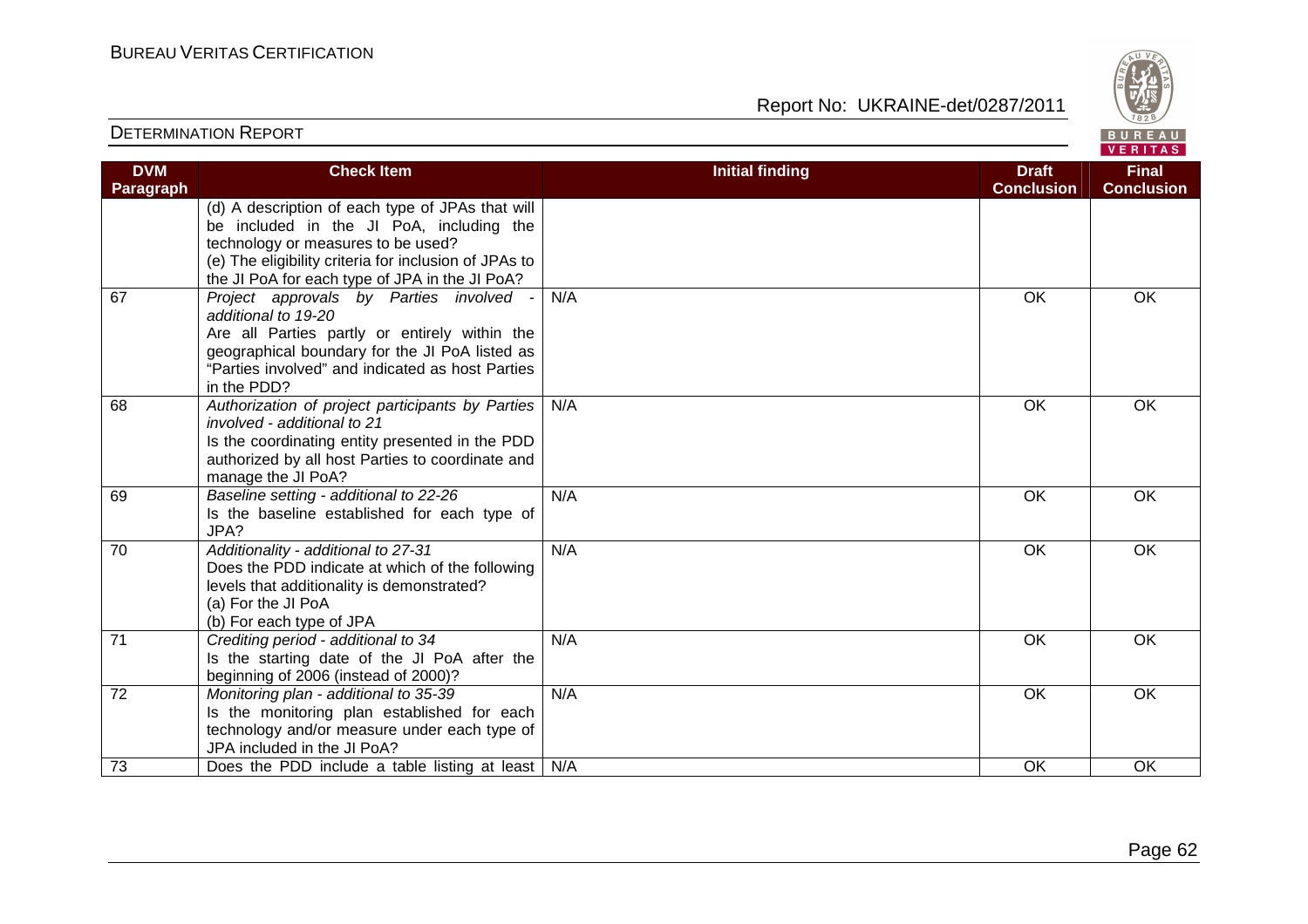

| <b>DVM</b><br>Paragraph | <b>Check Item</b>                                                 | <b>Initial finding</b> | <b>Draft</b><br><b>Conclusion</b> | <b>Final</b><br><b>Conclusion</b> |
|-------------------------|-------------------------------------------------------------------|------------------------|-----------------------------------|-----------------------------------|
|                         | one real JPA for each type of JPA?                                |                        |                                   |                                   |
| 73                      | For each real JPA listed, does the PDD provide                    | N/A                    | OK                                | OK                                |
|                         | the information of:                                               |                        |                                   |                                   |
|                         | (a) Name and brief summary of the JPA?                            |                        |                                   |                                   |
|                         | (b) The type of JPA?                                              |                        |                                   |                                   |
|                         | (c) A geographical reference or other means of<br>identification? |                        |                                   |                                   |
|                         | (d) The name and contact details of the                           |                        |                                   |                                   |
|                         | entity/individual responsible for the operation of                |                        |                                   |                                   |
|                         | the JPA?                                                          |                        |                                   |                                   |
|                         | (e) The host Party(ies)?                                          |                        |                                   |                                   |
|                         | (f) The starting date of the JPA?                                 |                        |                                   |                                   |
|                         | (g) The length of the crediting period of the<br>JPA?             |                        |                                   |                                   |
|                         | (h) Confirmation that the JPA meets all the                       |                        |                                   |                                   |
|                         | eligibility requirements for its type, including a                |                        |                                   |                                   |
|                         | description of how these requirements are                         |                        |                                   |                                   |
|                         | met?                                                              |                        |                                   |                                   |
|                         | (i) Confirmation that the JPA has not been                        |                        |                                   |                                   |
|                         | determined as a single JI project or determined                   |                        |                                   |                                   |
|                         | under a different JI PoA?                                         |                        |                                   |                                   |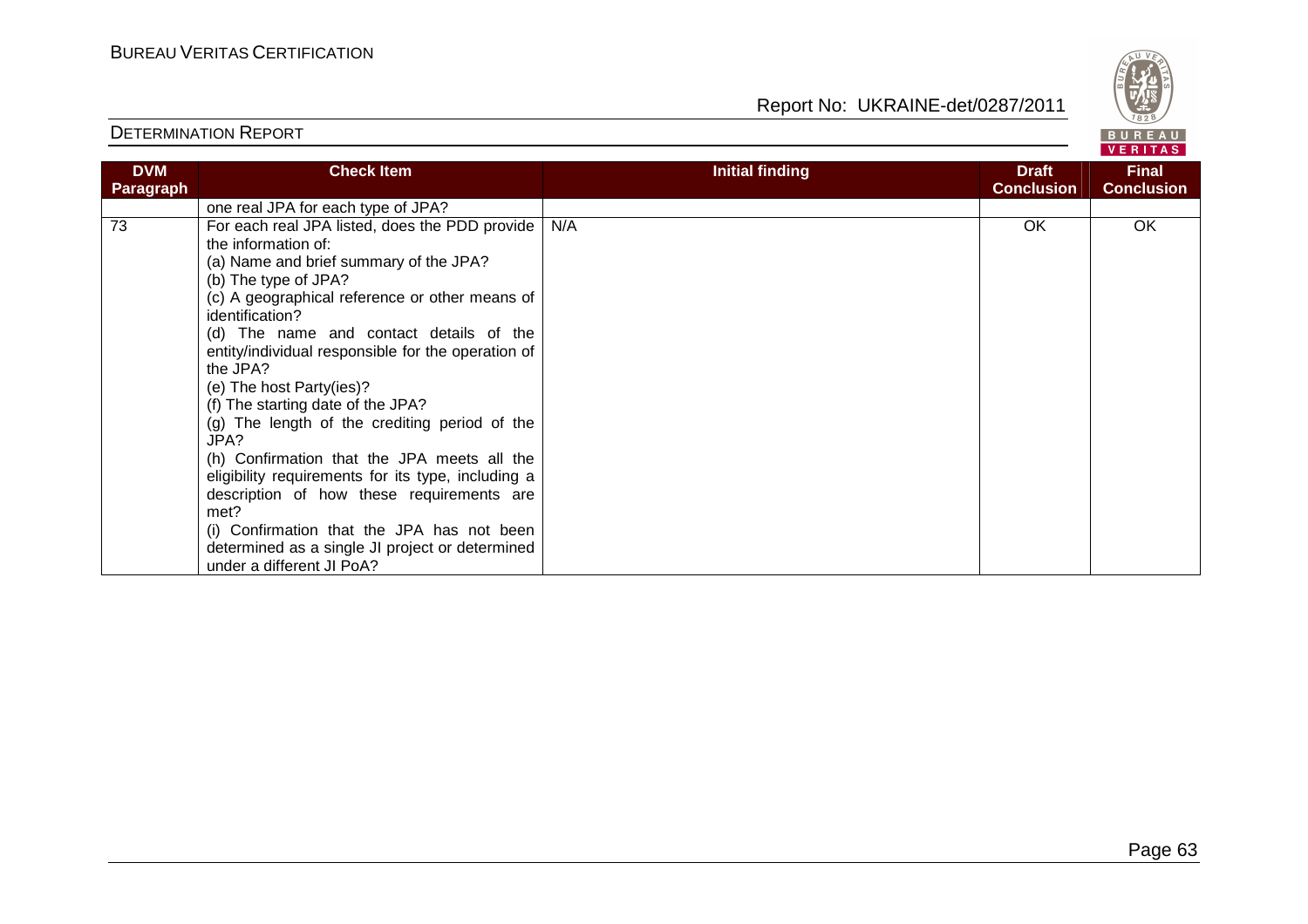

## DETERMINATION REPORT

## **Table 2 Resolution of Corrective Action and Clarification Requests**

| Draft report clarifications and<br>corrective<br>action requests by validation team                                                                                                | Ref.<br>to<br>checklist<br>question | participant<br><b>Summary</b><br>project<br><b>of</b><br>response                                                       | <b>Determination team conclusion</b>                                              |
|------------------------------------------------------------------------------------------------------------------------------------------------------------------------------------|-------------------------------------|-------------------------------------------------------------------------------------------------------------------------|-----------------------------------------------------------------------------------|
|                                                                                                                                                                                    | in table 1                          |                                                                                                                         |                                                                                   |
| Corrective Action Request (CAR) 01:<br>Please use in the PDD font size provided «JOINT<br><b>PROJECT</b><br><b>IMPLEMENTATION</b><br><b>DESIGN</b><br>DOCUMENT FORM» - version 01. |                                     | PDD was corrected in line with «JOINT<br>IMPLEMENTATION PROJECT DESIGN<br>DOCUMENT FORM» - version 01. See<br>PDD v.02. | PDD version 02 was checked and<br>recognized as satisfactory. Issue<br>is closed. |
| Corrective Action Request (CAR) 02:<br>Table A.3 in the PDD must be submitted in a<br>format that provided in the version 04 of the<br>"Guidelines for users of the JI PDD form".  |                                     | Table A.3 was corrected. See PDD v.02.                                                                                  | closed due<br>the<br>Issue<br>is<br>to<br>amendments made in the PDD.             |
| Corrective Action Request (CAR) 03:<br>"Company "MT-Invest" Ltd. Is not Project<br>Participant. Please exclude information about it<br>from Annex 1.                               |                                     | Information on "Company "MT-Invest" Ltd.<br>excluded from Annex 1.                                                      | The issue is closed due to the<br>corrections made.                               |
| Corrective Action Request (CAR) 04:<br>Clarification how anthropogenic GHG emission<br>reductions are to be achieved is not provided.<br>Please correct.                           |                                     | Relevant information provided in section<br>A.4.3 of PDD version 02.                                                    | Based on the modifications made,<br>CAR04 is closed.                              |
| Corrective Action Request (CAR) 05:<br>No Letters of Aapproval of the project issued by<br>the parties involved.                                                                   | Item 19                             | Pending                                                                                                                 | Pending                                                                           |
| Corrective Action Request (CAR) 06:<br>Please provide date of baseline setting according<br>required format DD/MM/YYYY.                                                            | Item 22                             | Corrected.                                                                                                              | CAR06 is closed                                                                   |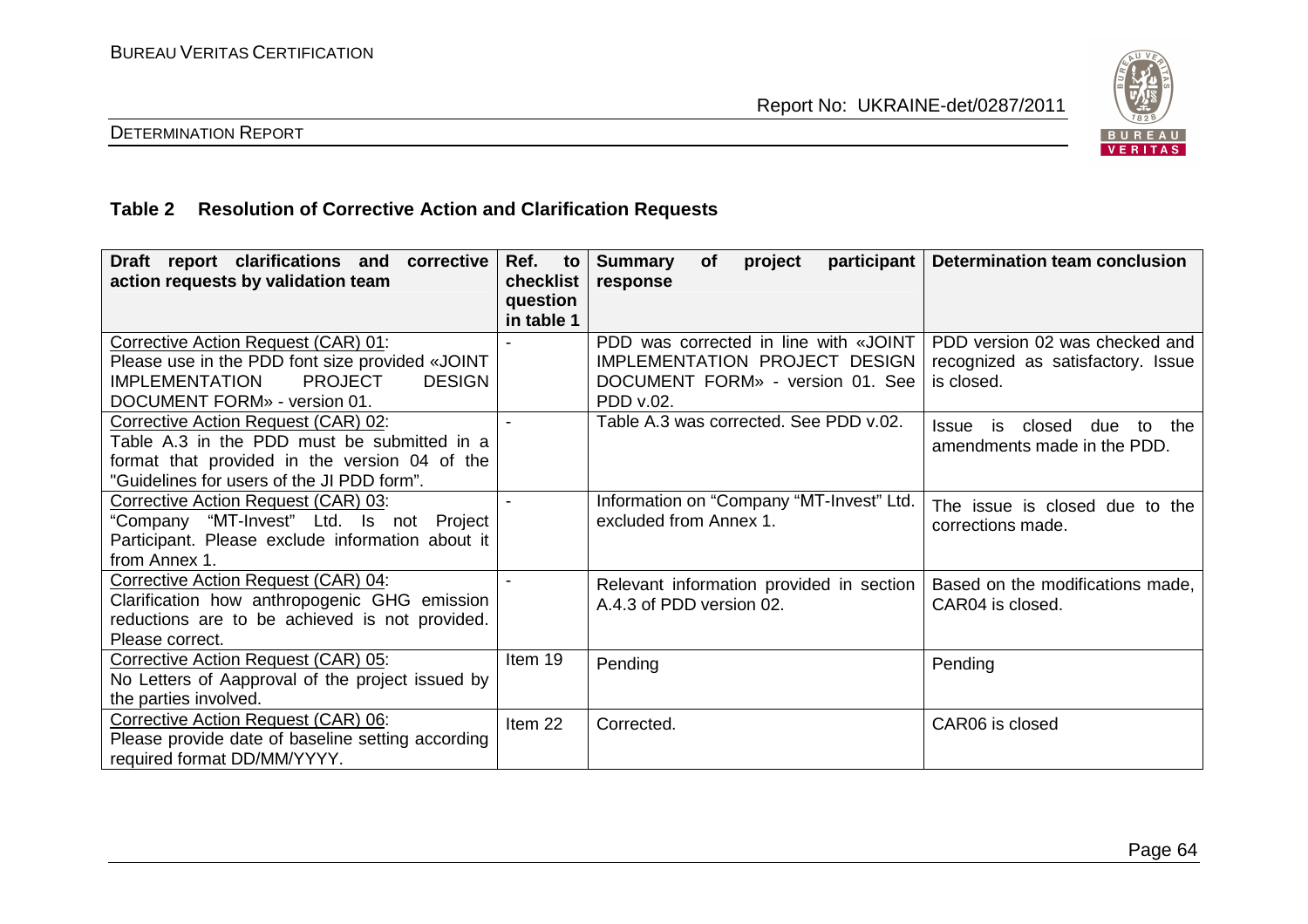

|                                                                                                                                                                                                                                                                                  |                    |                 |                                                                                                                                                                                                                                                                                                                                                                                                                                                          | VENIIAS                                                                           |
|----------------------------------------------------------------------------------------------------------------------------------------------------------------------------------------------------------------------------------------------------------------------------------|--------------------|-----------------|----------------------------------------------------------------------------------------------------------------------------------------------------------------------------------------------------------------------------------------------------------------------------------------------------------------------------------------------------------------------------------------------------------------------------------------------------------|-----------------------------------------------------------------------------------|
| Corrective Action Request (CAR) 07:<br>In the PDD does not specify how the registration<br>of this project as JI project will help overcome<br>identified barriers.                                                                                                              | Item<br>(c)        | 29              | Description how the registration of this<br>project as JI project will help overcome<br>identified barriers provided in section B.1<br>of $PDD v.02$ .                                                                                                                                                                                                                                                                                                   | The response to CAR07<br>was<br>found satisfactory. CAR07 is<br>closed.           |
| Corrective Action Request (CAR) 08:<br>monitoring<br>Determinated<br>plan<br>includes<br>calculations of GHG emissions associated with<br>utilizations of organic waste in project scenario.<br>But these emissions are absence in table 4 of<br>PDD. Please correct or explain. | Item<br>(a)        | 32              | Table 4 was corrected. See PDD version<br>02.                                                                                                                                                                                                                                                                                                                                                                                                            | CAR08 is closed based on the<br>amendments made in the PDD.                       |
| Corrective Action Request (CAR) 09:<br>In calculations was used constant NCV 8.2<br>Gcal/ths $m^3$ . But analysis of documentation<br>showed that NCV of natural gas is variable value.<br>Please correct or clarify.                                                            | Item<br>(a)        | 36 <sup>1</sup> | According to statistic data Net calorific<br>value is variable and variables in period<br>8100-8300 ccal/m <sup>3</sup> (8.1-8.3 Gcal/ths m <sup>3</sup> ).<br>To simplify the calculations and taking<br>into account the statistics of the<br>enterprise in the calculations used $NCV_{NG.}$<br>$_{v}$ = 8.2 Gcal/ths m <sup>3</sup> , which objectively<br>reflects the average calorific value of<br>natural gas consumed by the Obolon<br>brewery. | CAR09 is closed based on the<br>provided information.                             |
| Corrective Action Request (CAR) 10:<br>Not all needed sources and references were<br>provided. Please correct.                                                                                                                                                                   | Item<br>(b)        | 36 <sup>1</sup> | Sources of data and parameters and<br>relevant references were provided in<br>section D of PDD version 02.                                                                                                                                                                                                                                                                                                                                               | PDD version 02 was checked and<br>recognized as satisfactory. Issue<br>is closed. |
| Corrective Action Request (CAR) 11:<br>Please specify who is responsible for proniding<br>actual value of CO2 emission factor for the<br>projects of reducing electricity consumption by<br>Ukraine consumers.                                                                   | Item<br>$(b)$ (ii) | 36 <sup>1</sup> | "Company "MT-Invest" Ltd. is responsible  <br>for providing actual value of CO2<br>of<br>emission factor for<br>the projects<br>electricity<br>consumption<br>reducing<br>by<br>Ukraine consumers. Relevant information<br>was added to PDD version 02.                                                                                                                                                                                                  | The issue is closed due to the<br>corrections made.                               |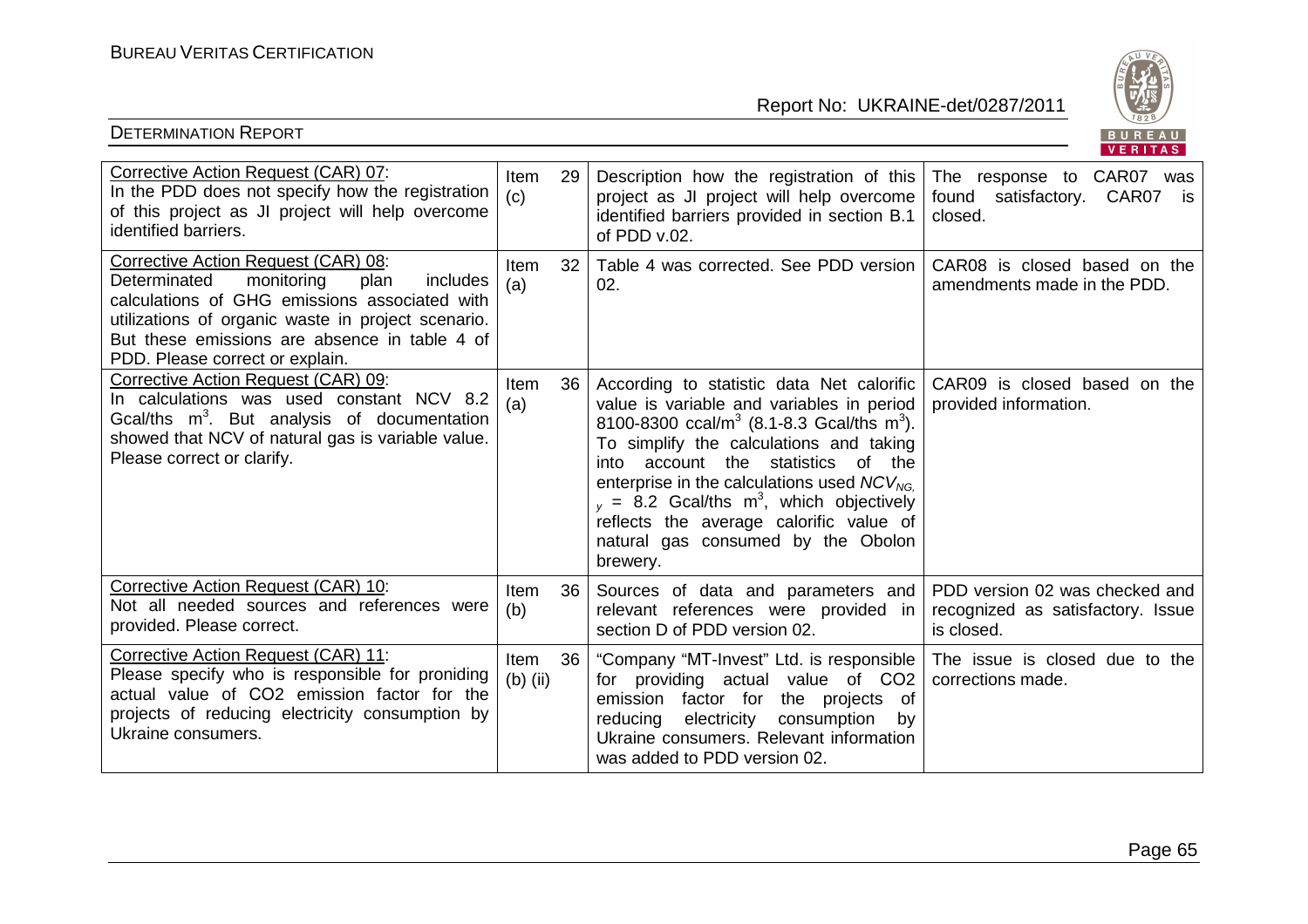

|                                                                                                                                                                                                                                                                |                           |                                                                                                                                                                                                                                                                                                                                                                                                                                                                                                                                                                                                                                                | . <u>.</u>                                                                                 |
|----------------------------------------------------------------------------------------------------------------------------------------------------------------------------------------------------------------------------------------------------------------|---------------------------|------------------------------------------------------------------------------------------------------------------------------------------------------------------------------------------------------------------------------------------------------------------------------------------------------------------------------------------------------------------------------------------------------------------------------------------------------------------------------------------------------------------------------------------------------------------------------------------------------------------------------------------------|--------------------------------------------------------------------------------------------|
| Corrective Action Request (CAR) 12:<br>Please indicate in PDD that the data monitored<br>and required for the project determination will be<br>kept for two years after the last transfer of ERUs<br>the project.                                              | 36<br>Item<br>$(b)$ (iii) | Relevant information was added to PDD<br>version 02.                                                                                                                                                                                                                                                                                                                                                                                                                                                                                                                                                                                           | The issue is closed based on the<br>corrections made in the PDD.                           |
| Corrective Action Request (CAR) 13:<br>Brewery Obolon produces soft drinks and mineral<br>water besides the production of beer. But under<br>the proposed monitoring plan all calculations are<br>performed only to brewed beer. Please clarify or<br>correct. | 36<br>Item<br>$(b)$ (iii) | Consumption of energy Obolon brewery<br>is in the following areas:<br>• Production of beer;<br>• Production of soft drinks;<br>• Bottling of mineral water;<br>• Other production consumption.<br>Other production consumption in turn<br>divided into:<br>• space heating;<br>• gasifier carbon plant;<br>• factory hot water;<br>• drying work clothes;<br>• Work dryers sparging.<br>All pages of consumption of energy<br>resources that belong to other production<br>consumption directly or indirectly related<br>to beer production, but due to the<br>peculiarities of the balance sheet brewery<br>it was made a separate paragraph. | Due to the corrections made and<br>necessary information provided,<br>the issue is closed. |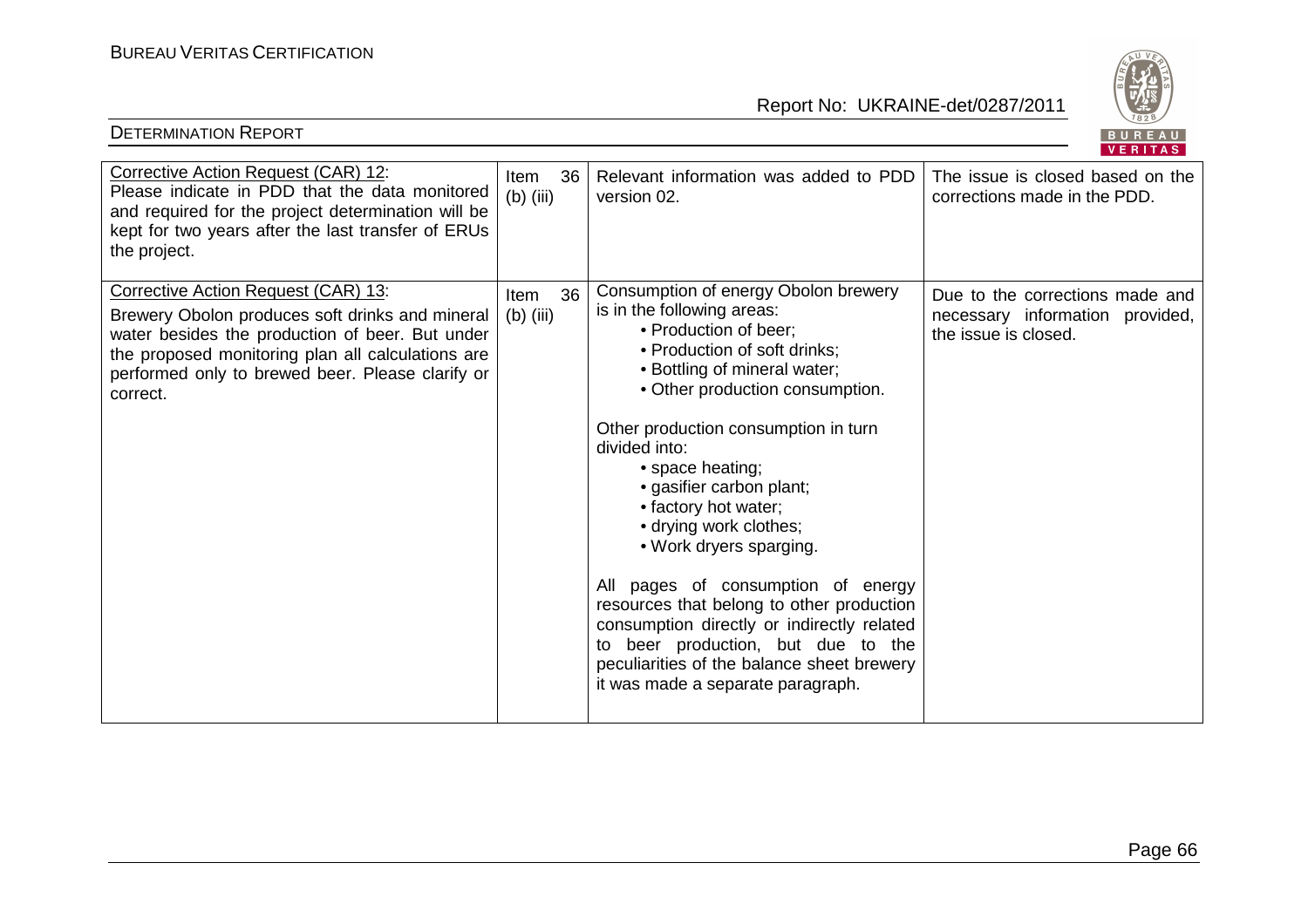

|                                             |                               |                   | <b>VERITAS</b> |  |
|---------------------------------------------|-------------------------------|-------------------|----------------|--|
| The analysis revealed the structure of      |                               |                   |                |  |
| energy consumption Obolon brewery           |                               |                   |                |  |
| (form number 11-MPT in 2010) for            |                               |                   |                |  |
| distribution to consumers is:               |                               |                   |                |  |
|                                             |                               |                   |                |  |
|                                             |                               |                   |                |  |
| Type the consumer                           | Share in the<br>total thermal | Share in<br>total |                |  |
|                                             | energy                        | electricity       |                |  |
|                                             | consumed,                     | consumed,         |                |  |
|                                             | %                             | %                 |                |  |
| Production of beer                          | 69.5                          | 82.5              |                |  |
| Production of soft                          |                               |                   |                |  |
| drinks<br>Bottling of mineral               | 0.5                           | 3.5               |                |  |
| water                                       | 0.1                           | 2.5               |                |  |
| Other production                            |                               |                   |                |  |
| consumption                                 | 29.9                          | 11.5              |                |  |
|                                             |                               |                   |                |  |
| As seen from the presented above is a       |                               |                   |                |  |
| major beer production consumption and       |                               |                   |                |  |
|                                             |                               |                   |                |  |
| other production consumption are the        |                               |                   |                |  |
| main<br>areas                               | of<br>energy                  | brewery           |                |  |
| consumption (more than 99% of heat          |                               |                   |                |  |
| consumption and 94% of electricity          |                               |                   |                |  |
| consumption). Taking into account that      |                               |                   |                |  |
|                                             |                               |                   |                |  |
| other production consumption directly or    |                               |                   |                |  |
| indirectly related to beer production, with |                               |                   |                |  |
| the aim of simplifying the calculations     |                               |                   |                |  |
| were made relative to the value of beer     |                               |                   |                |  |
| produced.                                   |                               |                   |                |  |
|                                             |                               |                   |                |  |
| Natural gas used only for heat producing    |                               |                   |                |  |
| by plant boiler house.                      |                               |                   |                |  |
|                                             |                               |                   |                |  |
| Relevant information added to section D     |                               |                   |                |  |
| of PDD version 02.                          |                               |                   |                |  |
|                                             |                               |                   |                |  |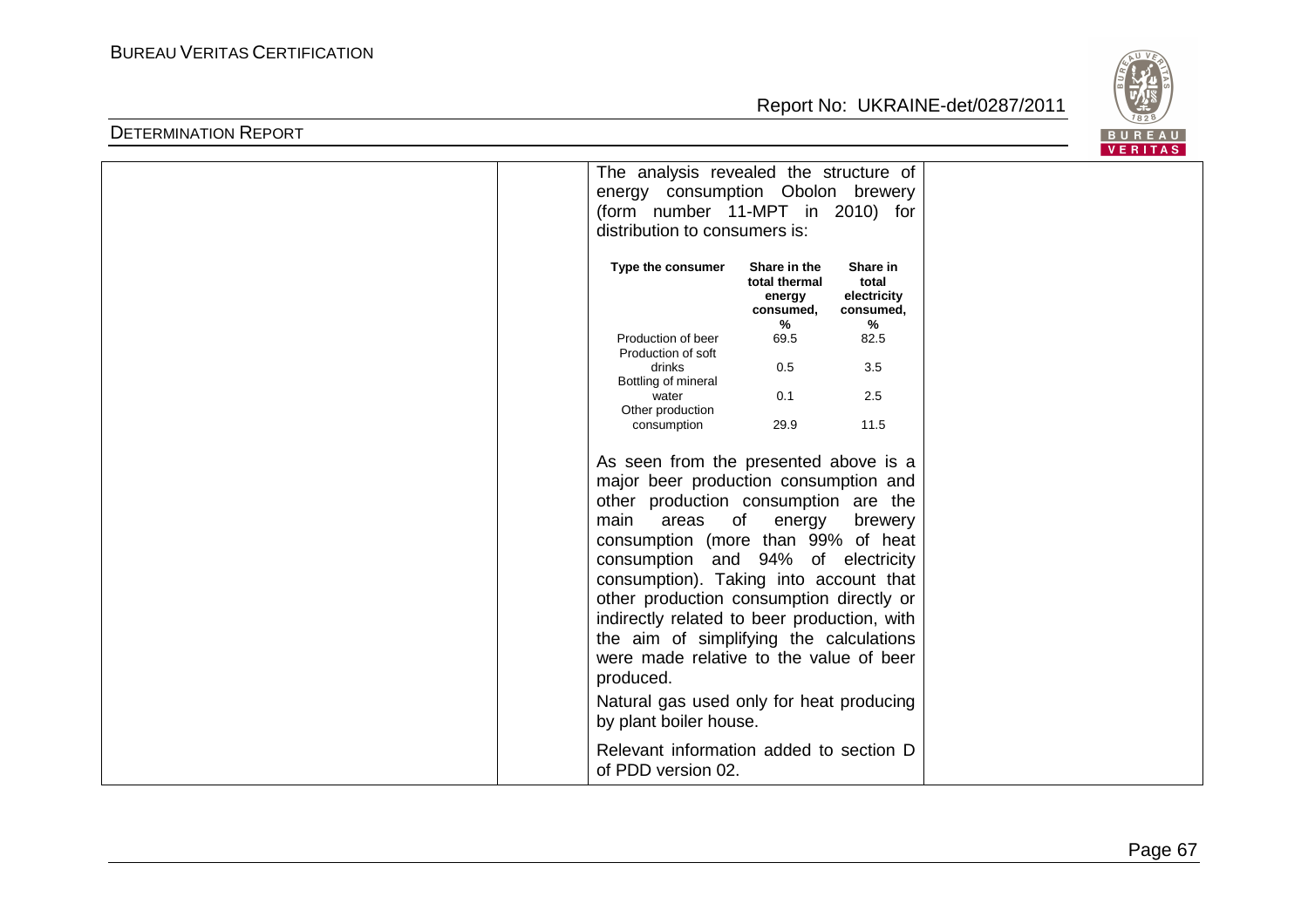

| Corrective Action Request (CAR) 14:<br>Section D.1.5 of the PDD requires from project<br>participants to submit information about collection<br>and archiving data on the environment impact as<br>well as references to relevant norms of the host<br>country. Please provide relevant data. | 36 <sup>1</sup><br>Item<br>(k) | Relevant information added to section<br>D.1.5 of PDD version 02.                                                                                                                                                                                                                                                                                                                                                                                                                                                                                                                                                                                                                                                                                                                                                      | Necessary corrections have been<br>made. The issue is closed.     |
|-----------------------------------------------------------------------------------------------------------------------------------------------------------------------------------------------------------------------------------------------------------------------------------------------|--------------------------------|------------------------------------------------------------------------------------------------------------------------------------------------------------------------------------------------------------------------------------------------------------------------------------------------------------------------------------------------------------------------------------------------------------------------------------------------------------------------------------------------------------------------------------------------------------------------------------------------------------------------------------------------------------------------------------------------------------------------------------------------------------------------------------------------------------------------|-------------------------------------------------------------------|
| Corrective Action Request (CAR) 15:<br>Analysis of 11-MPT form showed that value of<br>heat supplied by boiler-house OJSC "Generator"<br>presented in this form and value used in<br>calculations are different. Please clarify/correct.                                                      | Item 45                        | Heat supplied by boiler house JSC<br>"Generator" consumed in the following<br>areas:<br>• Production needs;<br>• Heating the administrative building of<br>the brewery Obolon.<br>In the form of 11-MPT indicated the total<br>amount of received heat. However, due to<br>the fact that the form of 11-MPT for the<br>base year (2000) has been lost, for<br>calculations was taken data on brewery<br>heat consumption provided in Acts<br>reception and transmission of thermal<br>energy between OJSC "Generator" and<br>PJSC "Obolon" that include only heat<br>consumed on production needs. Thus,<br>the owner and developer of the project<br>reduced the baseline so this assumption<br>can be considered as conservative and<br>one that will not lead to artificially drive up<br>emission reduction units. | The<br>found<br>response<br>was<br>satisfactory. CAR15 is closed. |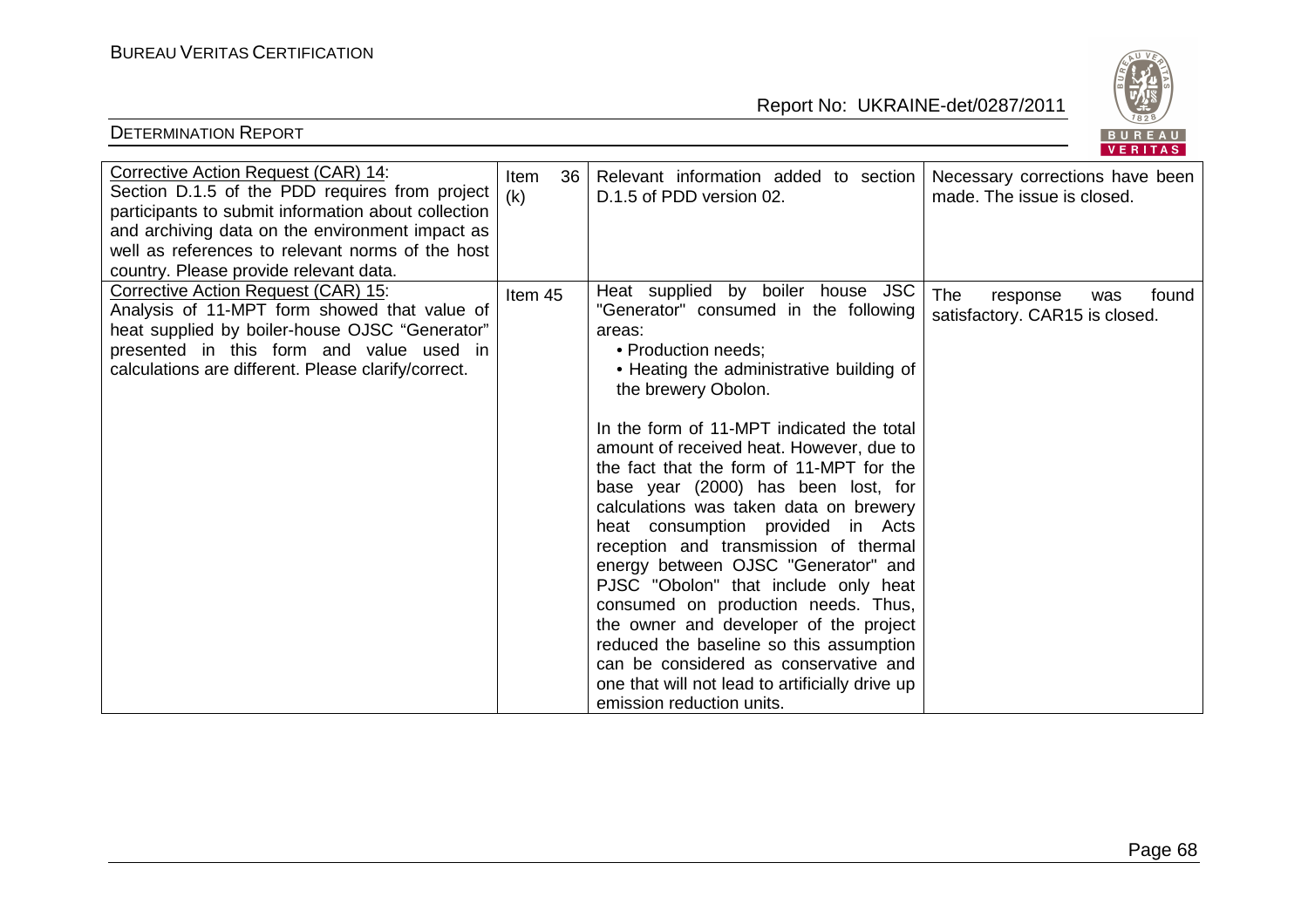

|                                                                                                                                                                             |                     |                                                                                                                                                                  | 1.111777                                                                          |
|-----------------------------------------------------------------------------------------------------------------------------------------------------------------------------|---------------------|------------------------------------------------------------------------------------------------------------------------------------------------------------------|-----------------------------------------------------------------------------------|
| Corrective Action Request (CAR) 16:<br>There is no information on transboundary impacts<br>in the PDD.                                                                      | 48 l<br>Item<br>(a) | No transboundary environmental impact<br>is expected from the implementation of<br>this project. Relevant information added<br>to section F.1 of PDD version 02. | The issue is closed based on the<br>corrections made in the PDD.                  |
| Corrective Action Request (CAR) 17:<br>The proposed project activity not related to the<br>scope #2. Please correct.                                                        |                     | Corrected.                                                                                                                                                       | The issue is closed based on the<br>corrections made in the PDD.                  |
| Clarification Request (CL) 01:<br>Please include in this section refer to the<br>corresponding «Excel» file with the calculations.                                          |                     | Relevant references<br><b>PDD</b><br>added<br>to<br>version 02.                                                                                                  | CL01 is closed based on the<br>amendments made in the PDD.                        |
| Clarification Request (CL) 02:<br>Please number the tables with information of the<br>estimates (calculations) of emission reductions.                                      |                     | Tables were numbered.                                                                                                                                            | Necessary corrections have been<br>made. The issue is closed.                     |
| Clarification Request (CL) 03:<br>Section A.5 PDD must specify the name DFPs<br>(parties involved) that will approve the project.                                           | Item 19             | State Environmental Investment Agency<br>of Ukraine is DFP of Ukraine.                                                                                           | CL03 is closed based on the<br>amendments made in the PDD                         |
|                                                                                                                                                                             |                     | Sponsor Party wasn't determinated on<br>this stage of Project.                                                                                                   |                                                                                   |
|                                                                                                                                                                             |                     | Relevant information added to PDD.                                                                                                                               |                                                                                   |
| Clarification Request (CL) 04:<br>Please specify that the crediting period of ERUs<br>generating started after the beginning of 2008<br>and continuing over the life cycle. | 34 I<br>Item<br>(d) | Relevant references added to section C.3<br>of PDD version 02.                                                                                                   | PDD version 02 was checked and<br>recognized as satisfactory. Issue<br>is closed. |
| Clarification Request (CL) 05:<br>Please specify that crediting period extension<br>beyond 2012 requires approval by<br>the Host<br>country.                                | 34<br>Item<br>(d)   | Relevant references added to section C.3<br>of PDD version 02.                                                                                                   | closed<br>the<br>is<br>due<br>Issue<br>to<br>amendments made in the PDD.          |